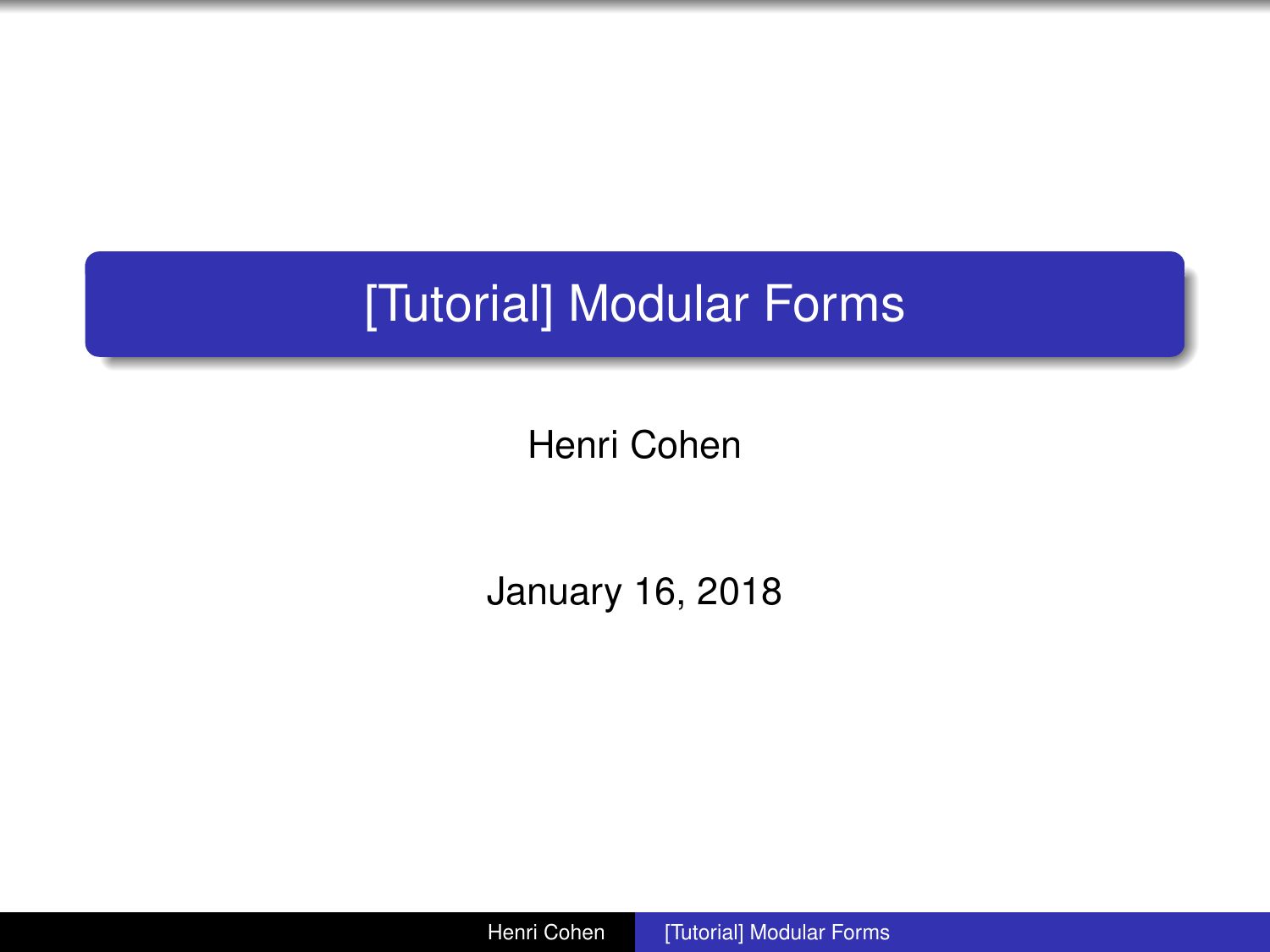# Theory I: Modularity

A modular form is a function *F* from the upper half-plane  $\mathbb{H} = \{ \tau \in \mathbb{C}, \ \Im(\tau) > 0 \ \text{to} \ \mathbb{C} \text{ satisfying:} \}$ 

A modularity condition: for all  $\begin{pmatrix} a & b \\ c & d \end{pmatrix} \in SL_2(\mathbb{Z})$  (*a*, *b*, *c*, *d* in  $\mathbb{Z}$  and *ad* − *bc* = 1) such that  $N \mid c$ , and for all  $τ ∈ \mathbb{H}$  we have

$$
\mathcal{F}\left(\frac{a\tau+b}{c\tau+d}\right)=\chi(d)(c\tau+d)^k\mathcal{F}(\tau)\;,
$$

for some integer *k* and Dirichlet character χ modulo *N*.

• A holomorphy condition:  $F$  is holomorphic on  $\mathbb{H}$ , and also at the cusps (no need to define this for now).

The set of all matrices as above is denoted  $Γ_0(N)$ , and the vector space of all modular forms of the above type is denoted  $M_k(\Gamma_0(N), \chi)$ . It is trivially 0 if  $\chi(-1) \neq (-1)^k$ . Fundamental theorem: it is finite dimensional, known dimension.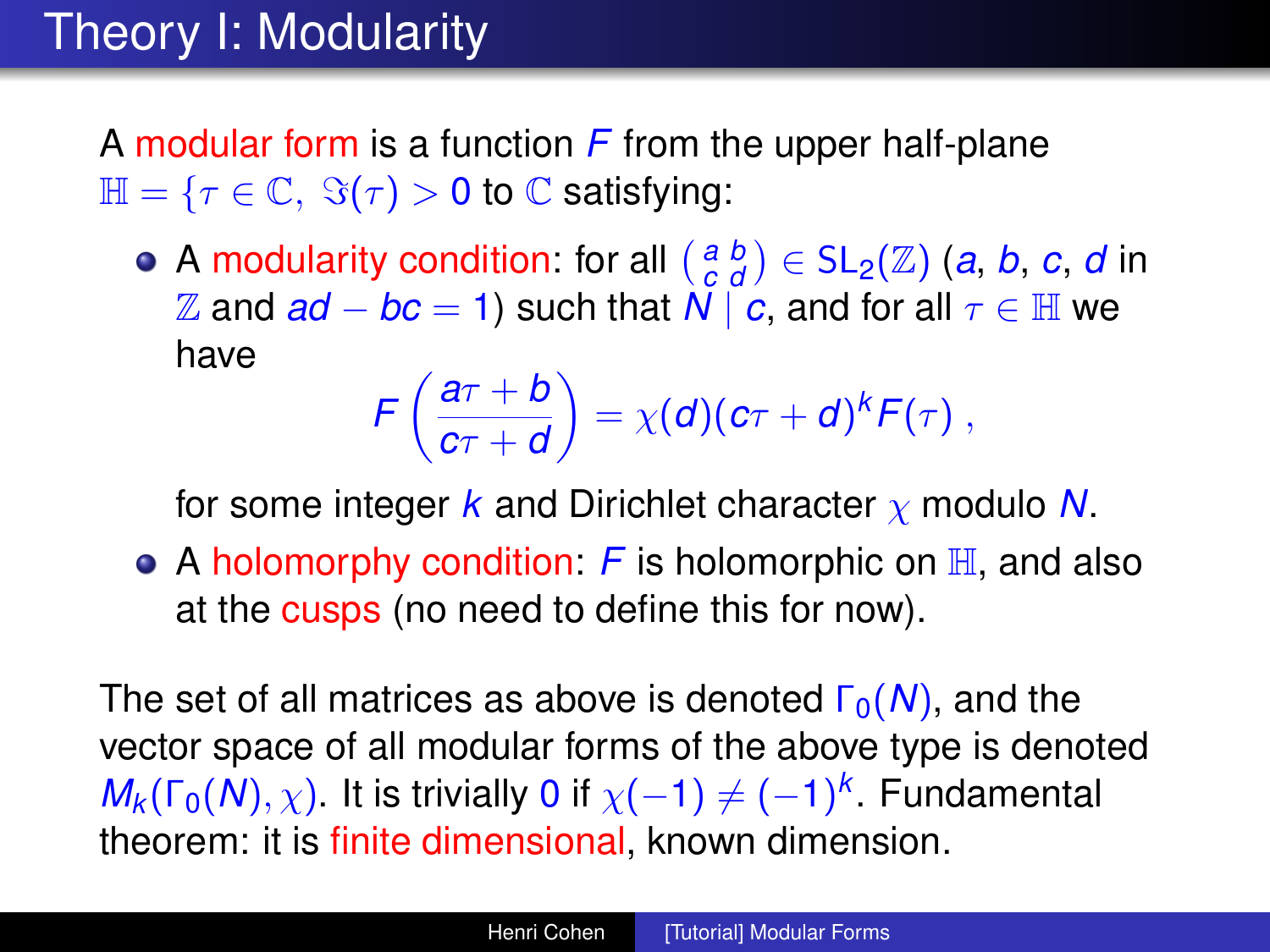## Theory II: Spaces of Modular Forms

Important subspaces of the full space  $M_k(\Gamma_0(N), \chi)$  are:

- The space of cusp forms  $S_k(\Gamma_0(N), \chi)$ , forms which vanish at all cusps.
- **•** The space of Eisenstein series  $\mathcal{E}_k(\Gamma_0(N), \chi)$ : these are easily explicitly constructed modular forms, and we have

 $M_k(\Gamma_0(N), \chi) = \mathcal{E}_k(\Gamma_0(N), \chi) \oplus \mathcal{S}_k(\Gamma_0(N), \chi)$ .

- The space of oldforms  $S_k^{\text{old}}(\Gamma_0(N), \chi)$ , modular forms constructed from forms of a lower level *M* with *f*(χ) | *M* | *N*,  $M < N(f(x))$  conductor of x).
- The space of newforms  $\mathcal{S}^{\text{new}}_k(\Gamma_0(N), \chi)$ , defined as a canonical supplement to the space of oldforms.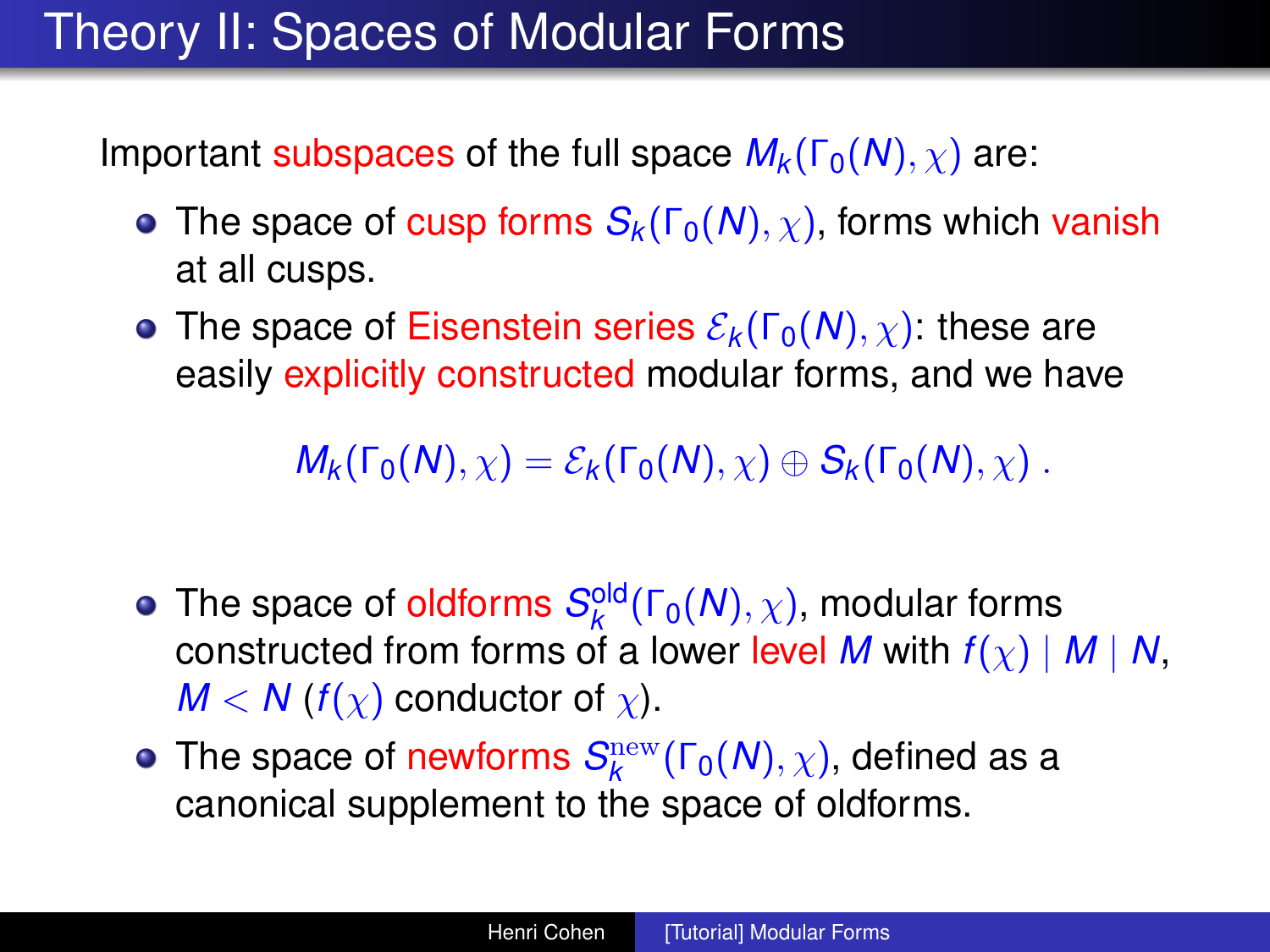Because of modularity, a modular form *F* is periodic of period 1, and because of holomorphy (meromorphy would suffice) it has a Fourier expansion

$$
F(\tau)=\sum_{n\in\mathbb{Z}}a(n)e^{2\pi in\tau}\;,
$$

the coefficients *a*(*n*) being the Fourier coefficients of *F*.

Because of holomorphy at the cusp  $i\infty$ , we have  $a(n) = 0$  for *n* < 0, so if we set  $q = e^{2\pi i \tau}$ , we have  $F(\tau) = \sum_{n\geq 0} a(n)q^n$ . This is not sufficient in general to ensure holomorphy at all cusps, but can show that this is equivalent to  $a(n) = O(n^M)$  for some fixed *M*.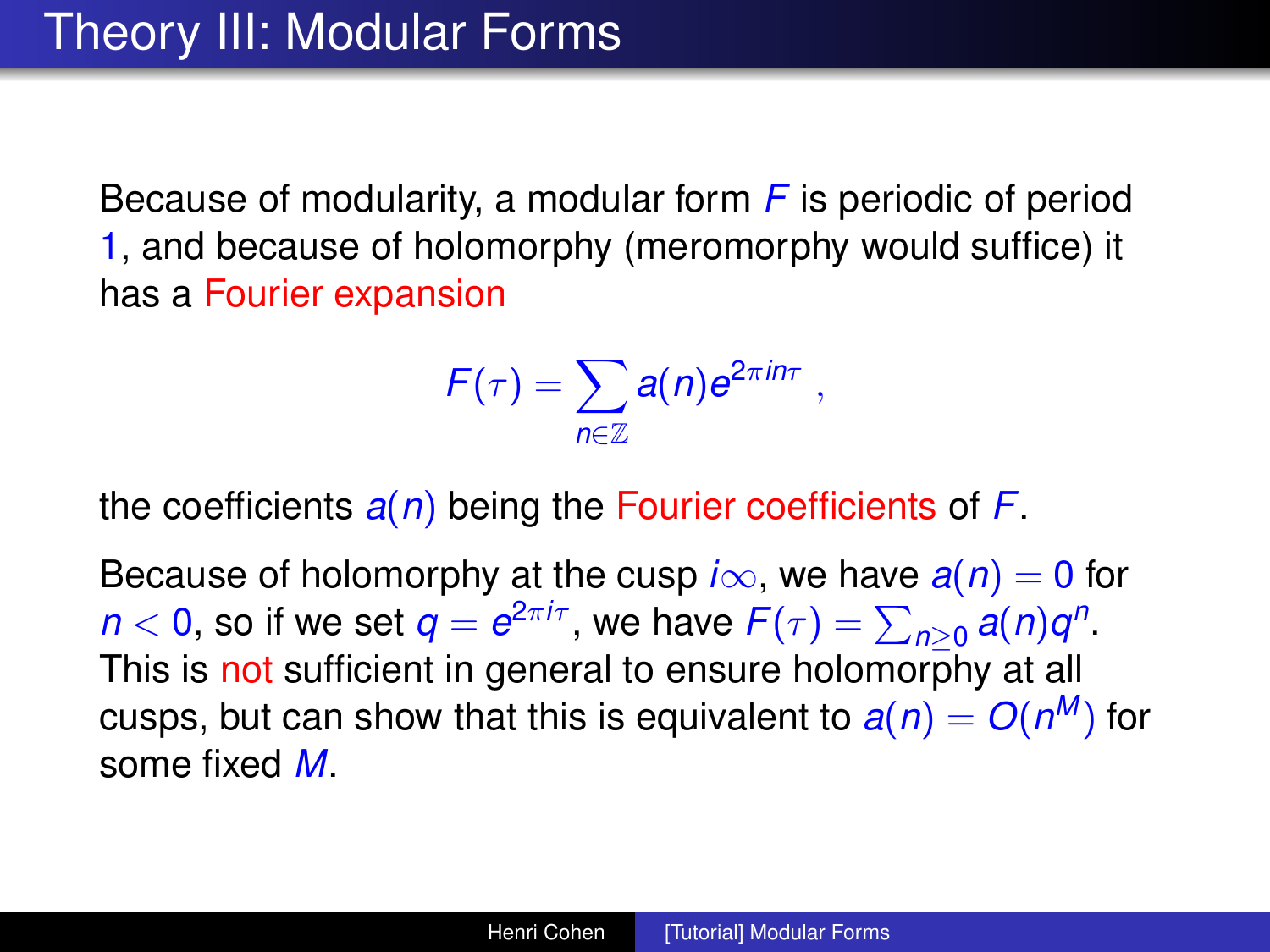## Theory IV: Hecke Operators

The last important ingredient of the theory are Hecke operators. Ad hoc (but correct) definition: if  $F(\tau) = \sum_{m\geq 0} a(m)q^m$ , the  $\sigma$  operator  $\mathcal{T}(n)$  is defined by  $\mathcal{T}(n)(\mathcal{F})(\tau) = \sum_{m\geq 0}^{-1} b(m) q^m$  with

$$
b(m)=\sum_{d|\gcd(n,m)}\chi(d)d^{k-1}a(mn/d^2).
$$

It can be shown that all the above spaces of modular forms are stable under  $T(n)$ , and that they form a commuting algebra of operators, and that if  $gcd(n, N) = 1$ , or if we are in the new space  $\mathcal{S}^{\mathsf{new}}_k(\mathsf{\Gamma}_0(N), \chi)$  they are even Hermitian.

In particular they are simultaneously diagonalizable, an eigenvector for all  $T(n)$  is called an eigenform, one proves that  $a(1) \neq 0$  so eigenforms are normalized by  $a(1) = 1$ .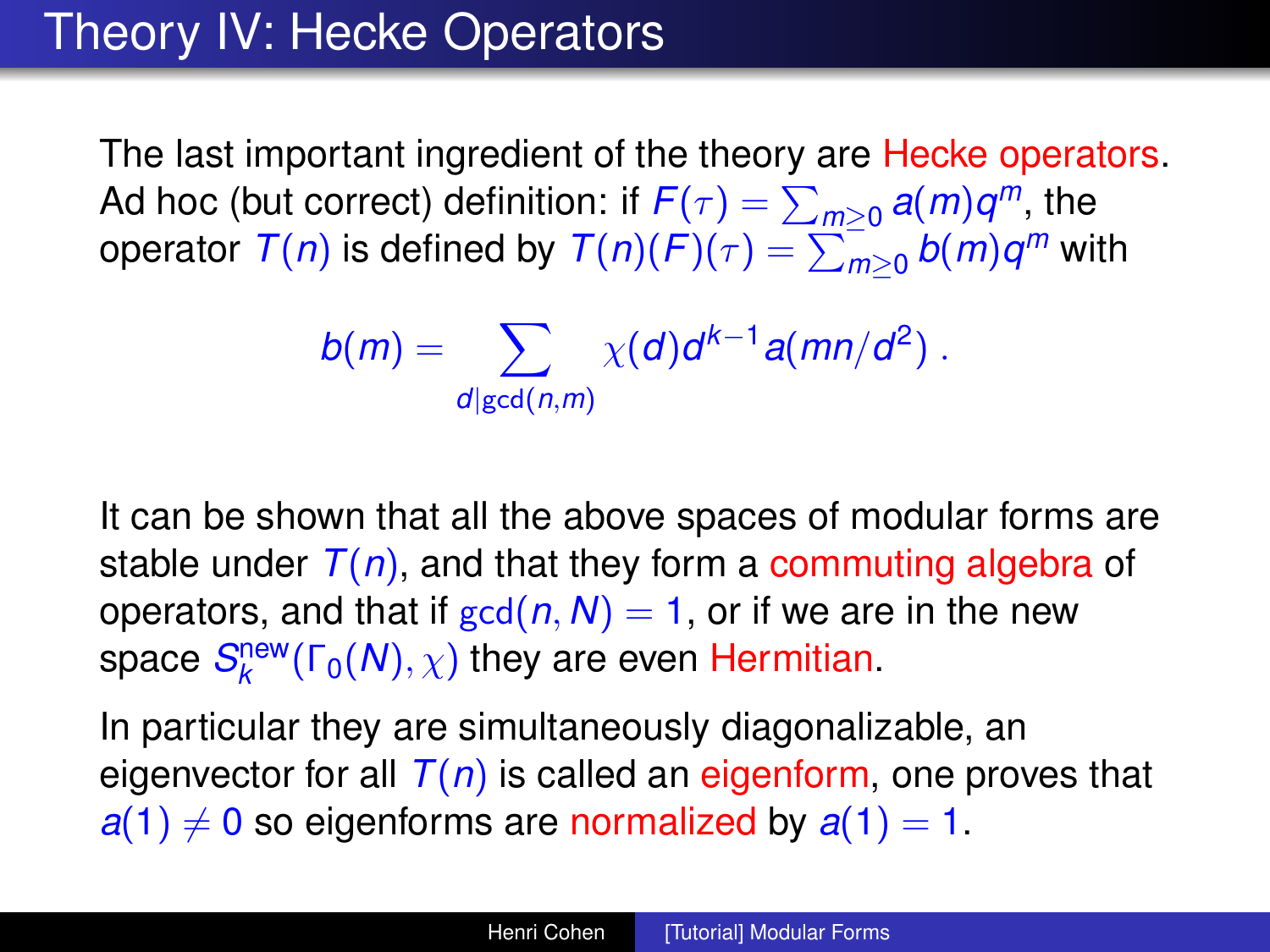There are not so many ways to construct modular forms explicitly.

- **Eisenstein Series.**
- Theta functions associated to a lattice and a spherical polynomial.
- Modular forms attached to Hecke characters on imaginary and real quadratic fields.
- Modular forms associated to elliptic curves by Wiles's modularity theorem
- **Trace forms using the Eichler–Selberg trace formula.**
- Many types of operators enabling to construct new modular forms from existing ones.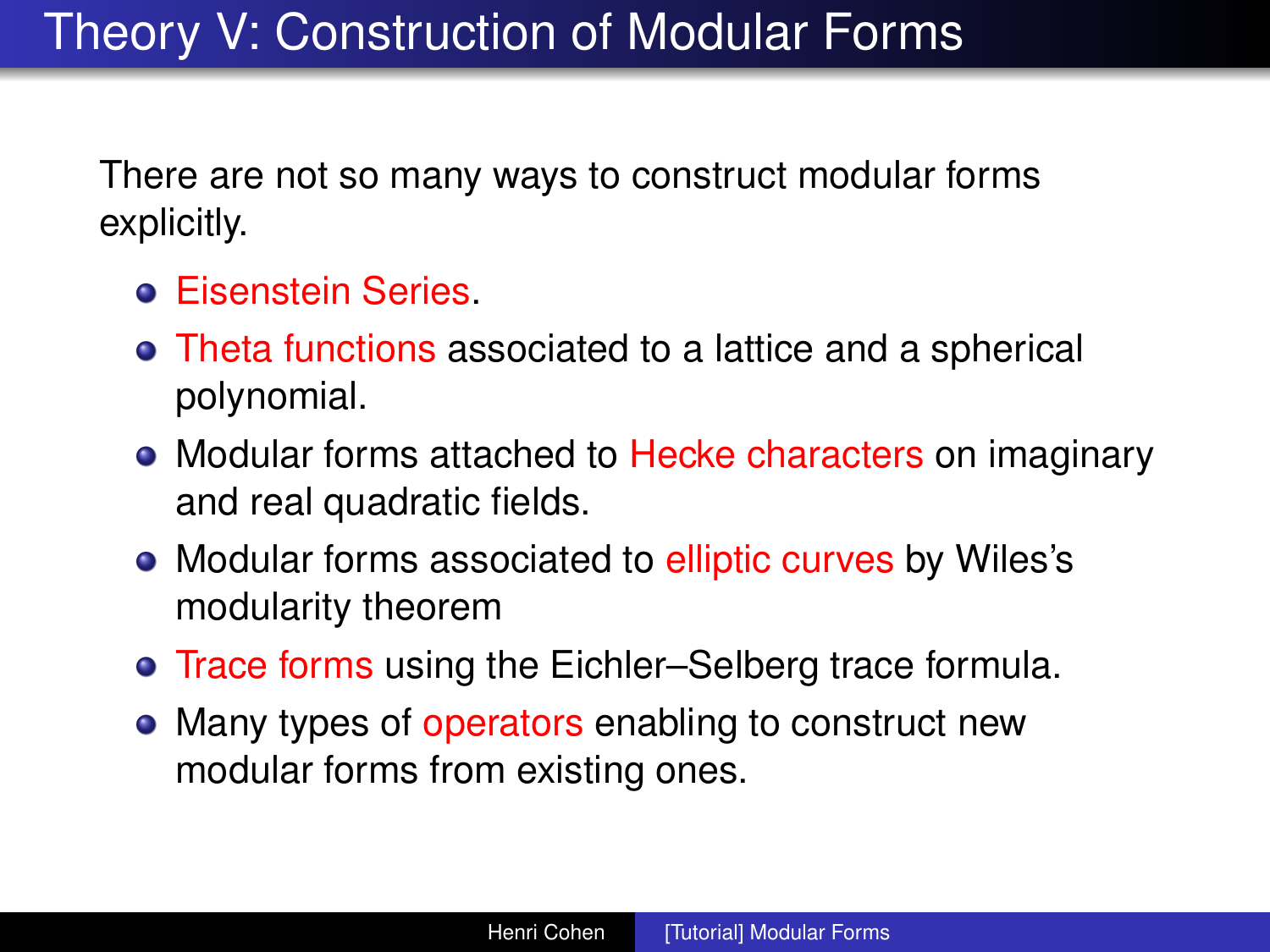Three types of objects:

- Modular form spaces, initialized by the command minit with a flag corresponding to one of the five spaces mentioned above.
- Modular forms themselves: if F is such a form,  $m$ fcoefs(F,n) gives the vector of coefficients  $[a(0), a(1), ..., a(n)]$ , and mfparams (F) gives  $[N, k, \chi, pol]$ , level, weight, character, and polynomial in *y* defining the field  $\mathbb{O}(F)/\mathbb{O}(\chi)$ .
- Dirichlet characters: represented either by a discriminant *D* for the Kronecker–Legendre symbol  $(D/n)$  ( $D = 1$  trivial character), by an intmod Mod(a, N) with  $gcd(a, N) = 1$ (Conrey numbering), or by a general Pari/GP group [*G*, χ].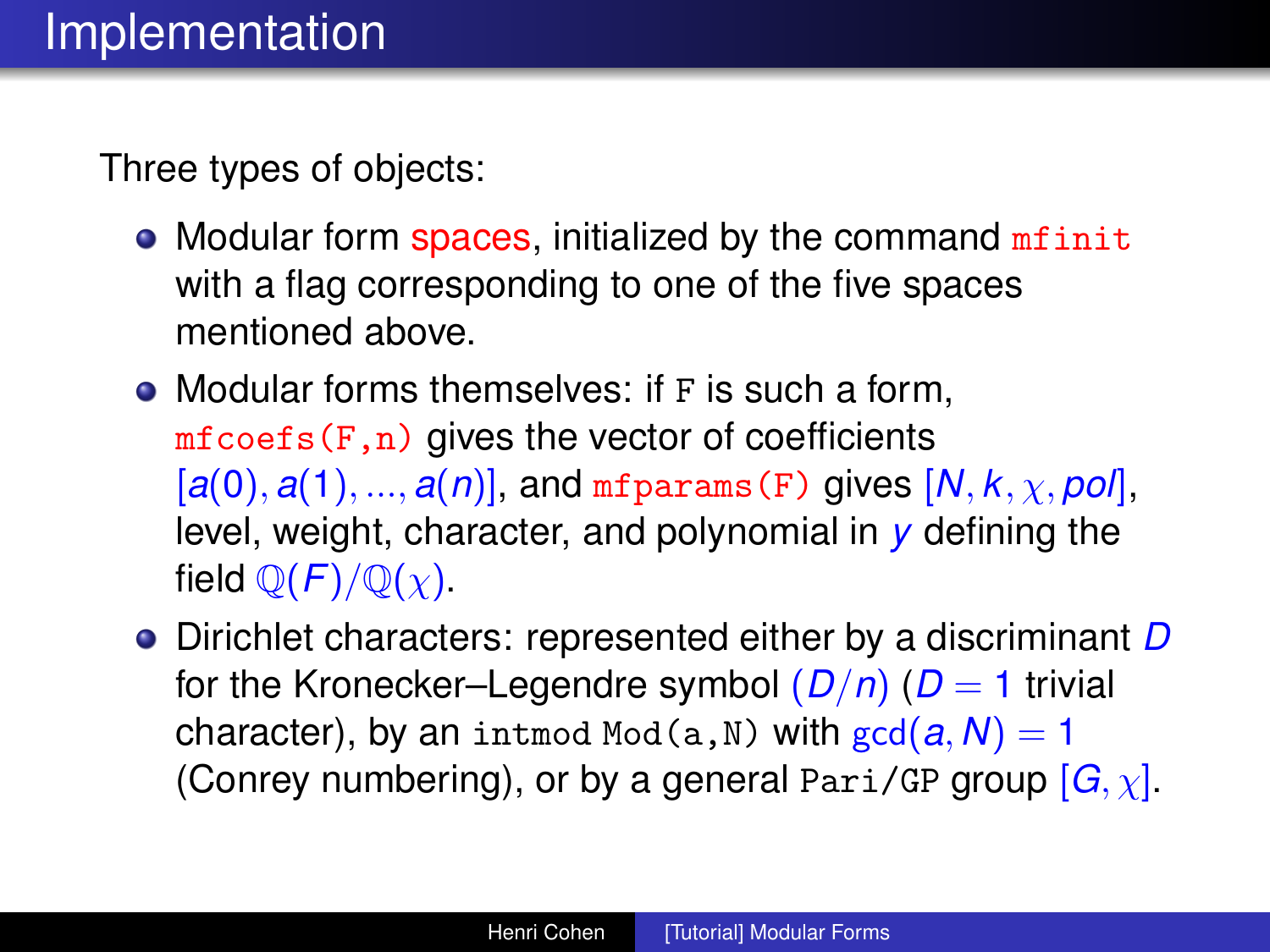```
D = mfDelta(); V = mfcos(s(D, 8))Ser(V,q)
```
 $\% = \begin{bmatrix} 0, 1, -24, 252, -1472, 4830, -6048, -16744, 84480 \end{bmatrix}$  $\% = q - 24 \cdot q^2 + 252 \cdot q^3 - 1472 \cdot q^4 + 4830 \cdot q^5 - 6048 \cdot q^6$  $- 16744*q^7 + 84480*q^8 + 0(q^9)$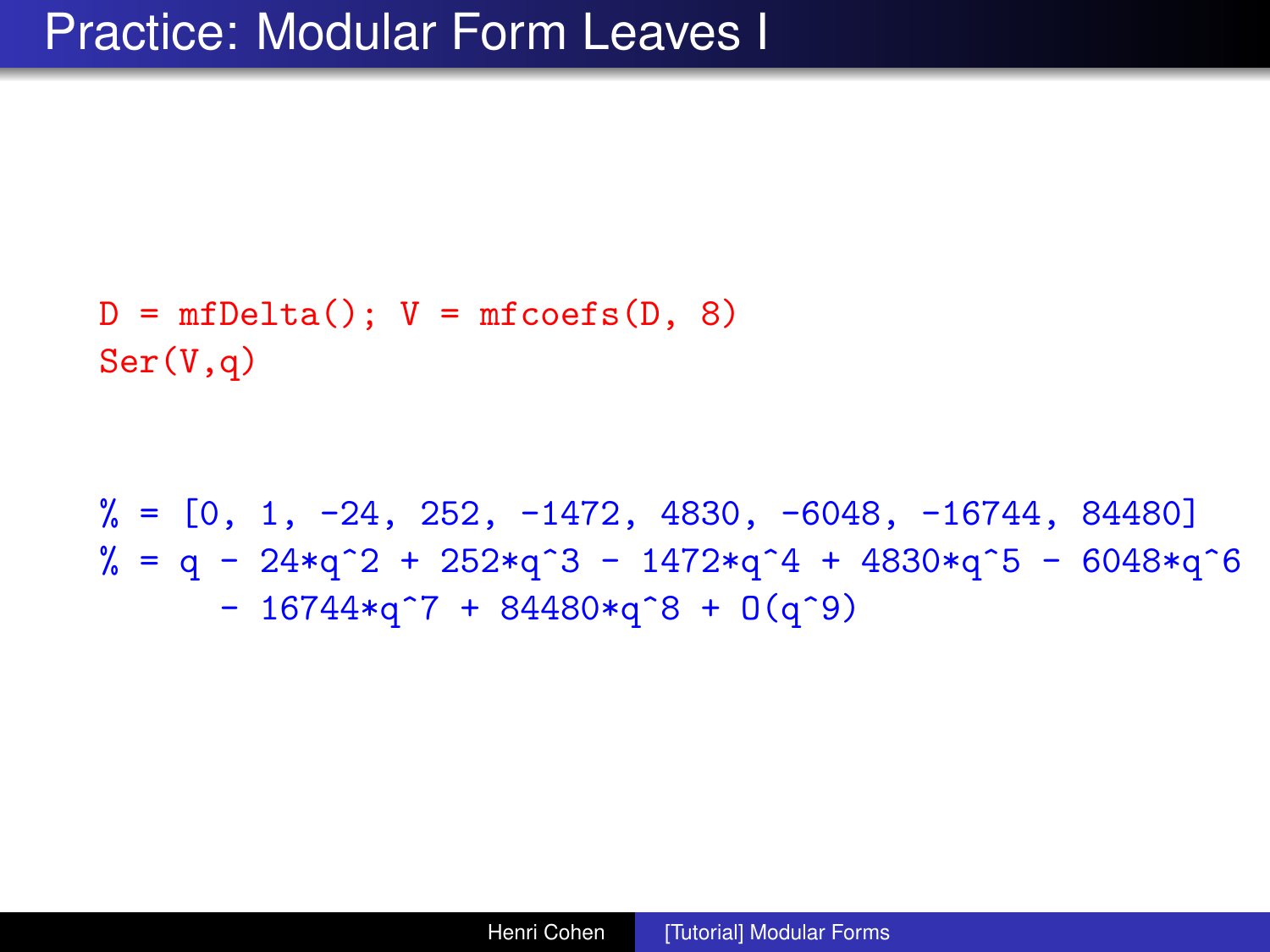#### Practice: Modular Form Leaves II

```
E4 = mfEk(4); E6 = mfEk(6);apply(x->mfoefs(x,4), [E4,E6])E43 = mfpow(E4, 3); E62 = mfpow(E6, 2);
DP = mflinear(F43, E62], [1, -1]/1728);mfcoefs(DP, 6)
mfisequal(D, DP)
```

```
\% = [[1, 240, 2160, 6720, 17520],\begin{bmatrix} 1 & -504 & -16632 & -122976 & -532728 \end{bmatrix}\% = \begin{bmatrix} 0, 1, -24, 252, -1472, 4830, -6048 \end{bmatrix}\frac{9}{2} = 1
```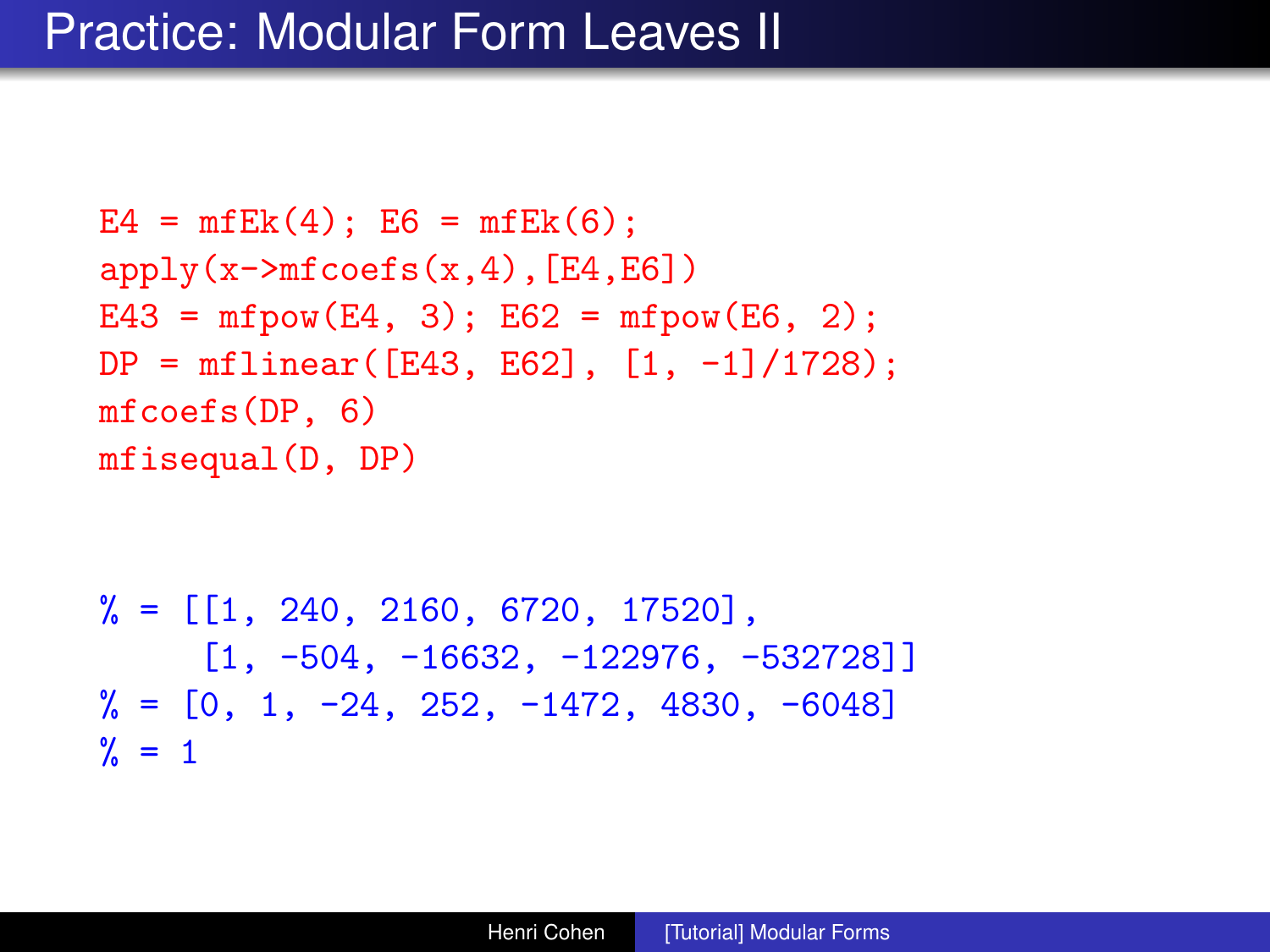```
F = mffrometaguo([1,2;11,2]); mfcoefs(F,10)G = mffromell(ellinit("11a1"))[2];
mfisequal(F, G)
```
Here mfetaquo represents an eta quotient, here  $\eta(\tau)^2\eta(11\tau)^2$ . The corresponding modular form is equal to the modular form associated to the elliptic curve "11a1" of conductor 11.

```
\% = \begin{bmatrix} 0, 1, -2, -1, 2, 1, 2, -2, 0, -2, -2 \end{bmatrix}\frac{9}{6} = 1
```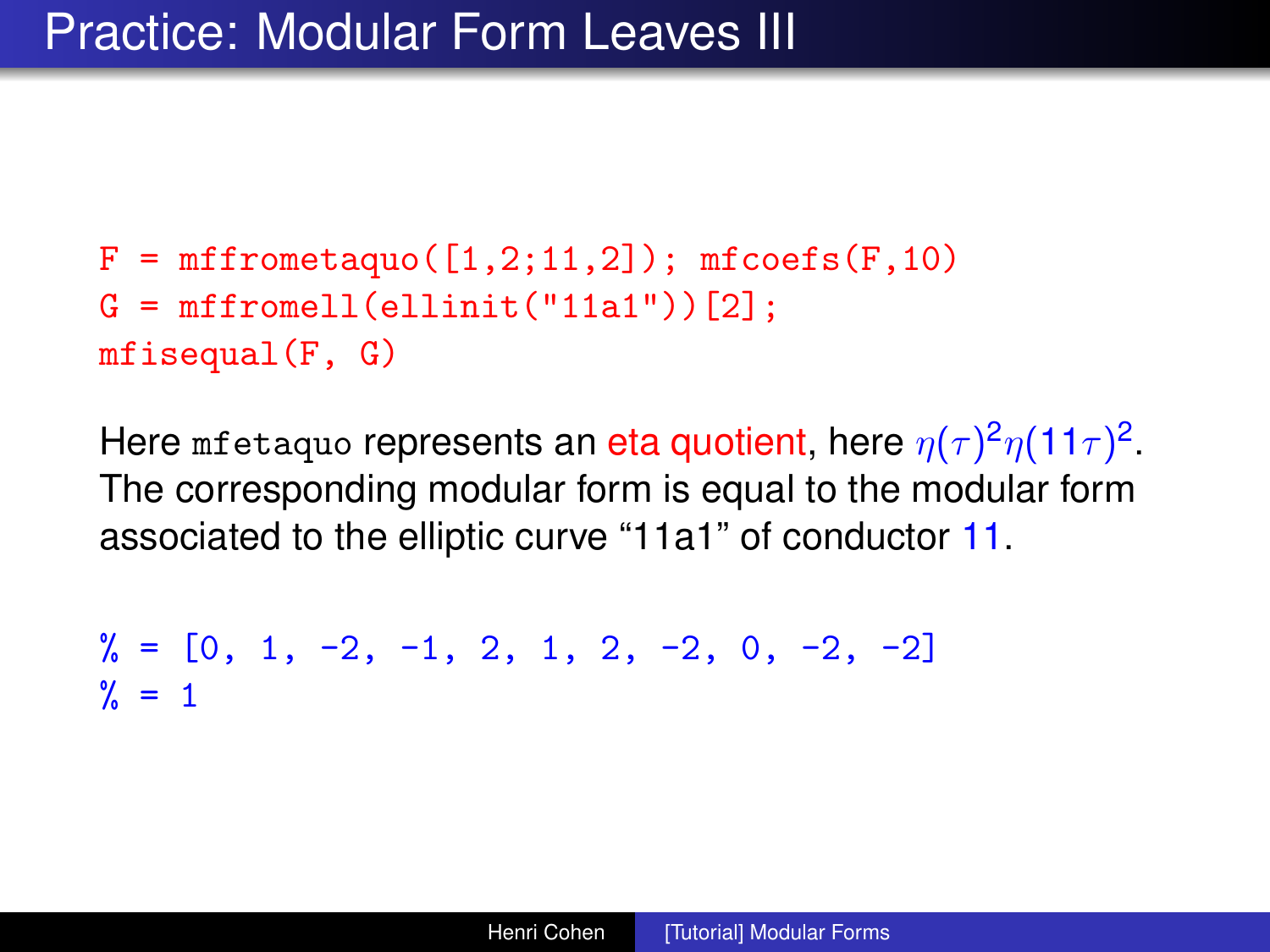```
mf = mfinite([1,12]); L = mfbasis(mf); #L
mfdim(mf)
mfcoeffs(L[1],6)mfcoeffs(L[2],6)
```
The default is to ask for the full space  $M_k(\Gamma_0(N), \chi)$  (flag = 4).

```
\% = 2\frac{9}{6} = 2
\% = [691/65520, 1, 2049, 177148, 4196353, 48828126]\% = \begin{bmatrix} 0 \\ 1 \\ -24 \\ 252 \\ -1472 \\ 4830 \\ -6048 \end{bmatrix}
```
Note: for now, the Eisenstein series are given before the cusp forms, and they are normalized with  $a(1) = 1$ , not  $a(0) = 1$ (which is impossible in general).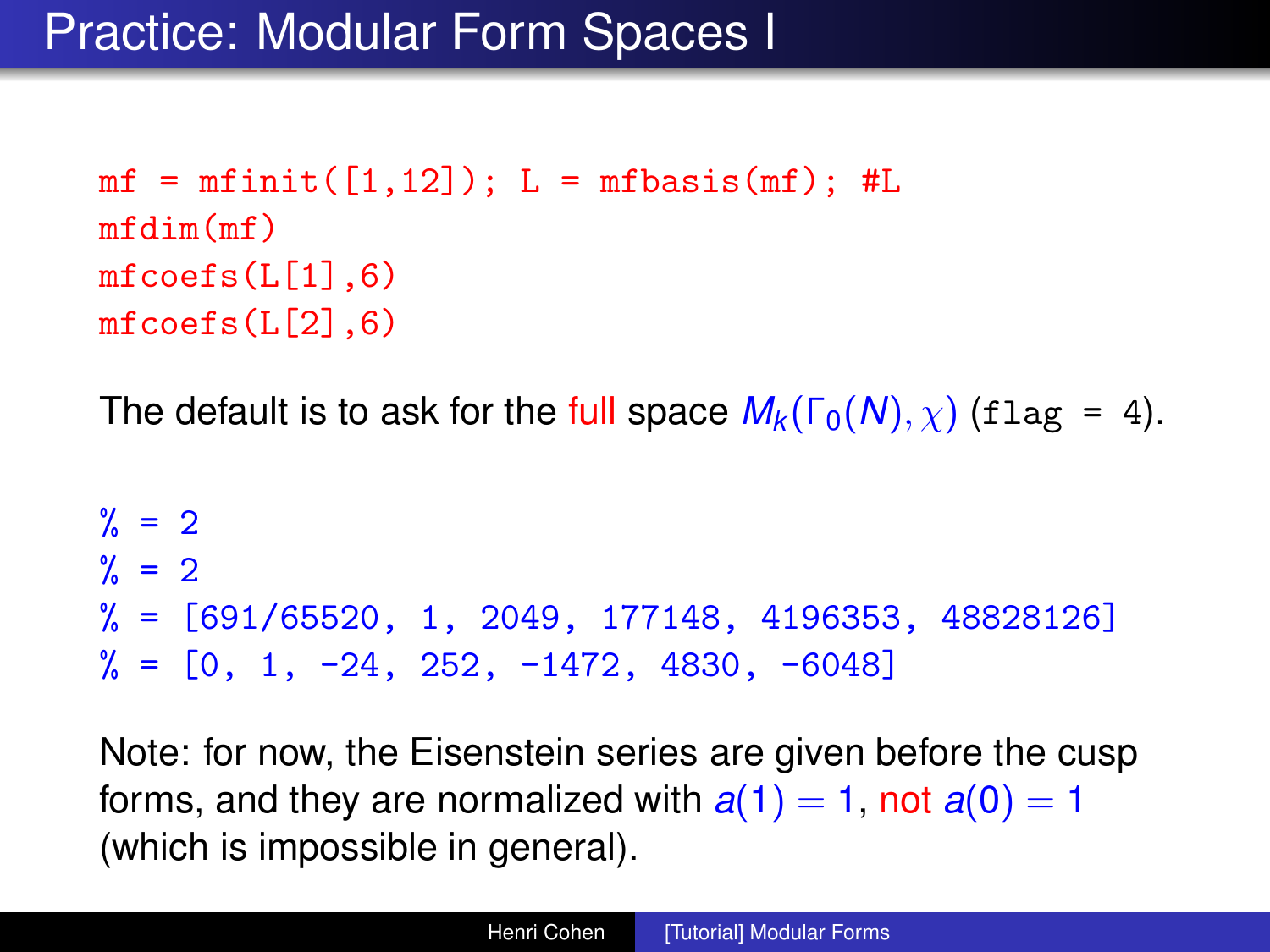# Practice: Modular Form Spaces II

Note the direct command

```
mfcoefs(mf,6)
```
which outputs

 $\% =$ [691/65520 0]  $\begin{bmatrix} 1 & 1 \end{bmatrix}$  $\begin{bmatrix} 2049 & -24 \end{bmatrix}$ [ 177148 252] [ 4196353 -1472] [ 48828126 4830] [362976252 -6048]

This command is in general much faster than asking for each individual expansion in the basis.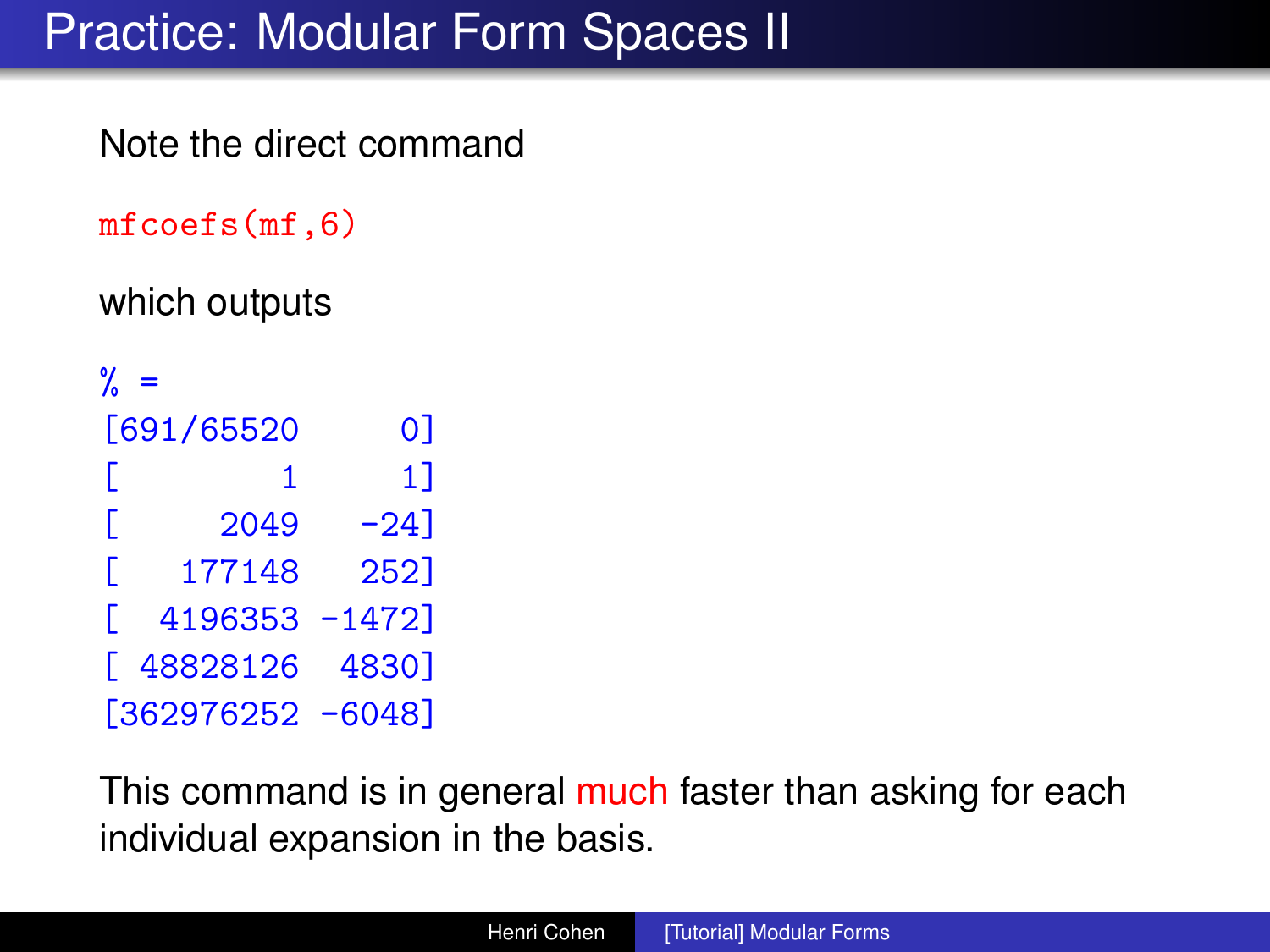The cuspidal space is with  $flag = 1$ :

 $mf = mfinite([1,12], 1); L = mfbasis(mf); #L$  $mfcoefs(L[1], 6)$ 

```
\frac{9}{6} = 1
\% = \begin{bmatrix} 0, 1, -24, 252, -1472, 4830, -6048 \end{bmatrix}
```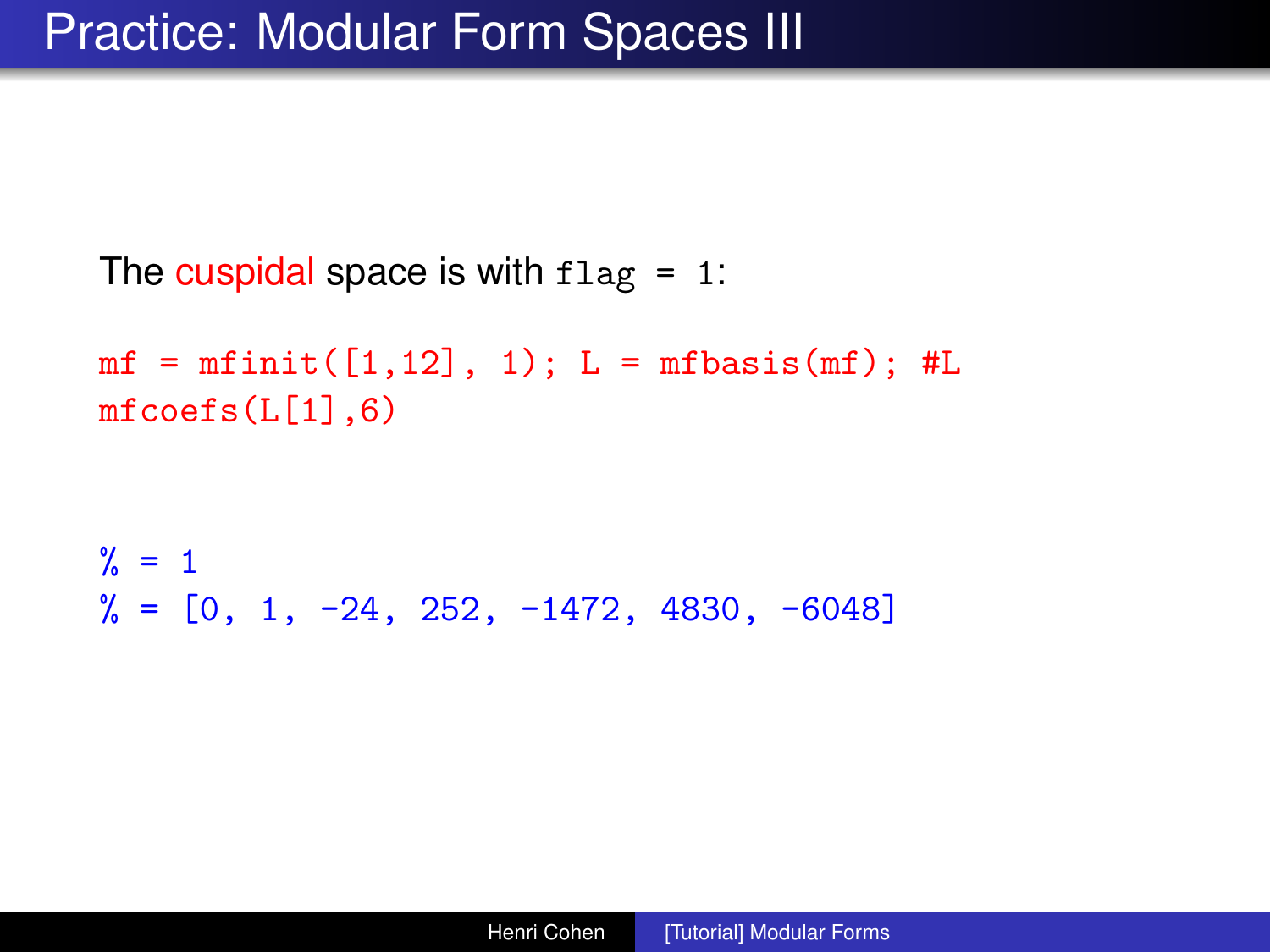## Practice: Modular Form Spaces IV

The newspace is with  $flag = 0$ :

 $mf = mfinite([35, 2], 0); L = mfbasis(mf); #L$ for  $(i = 1, 3, print(mfcoeff([i], 10)))$ 

(or more simply  $m\bar{f}\text{coeff}(m\bar{f},10)$  which gives a matrix)

 $\% = 3$ [0, 3, -1, 0, 3, 1, -8, -1, -9, 1, -1]  $[0, -1, 9, -8, -11, -1, 4, 1, 13, 7, 9]$  $[0, 0, -8, 10, 4, -2, 4, 2, -4, -12, -8]$ 

These are (essentially) random modular cusp forms. Usually, one wants eigenforms: this is obtained by the command mfeigenbasis, which applies only to the newspace, even if the input is larger: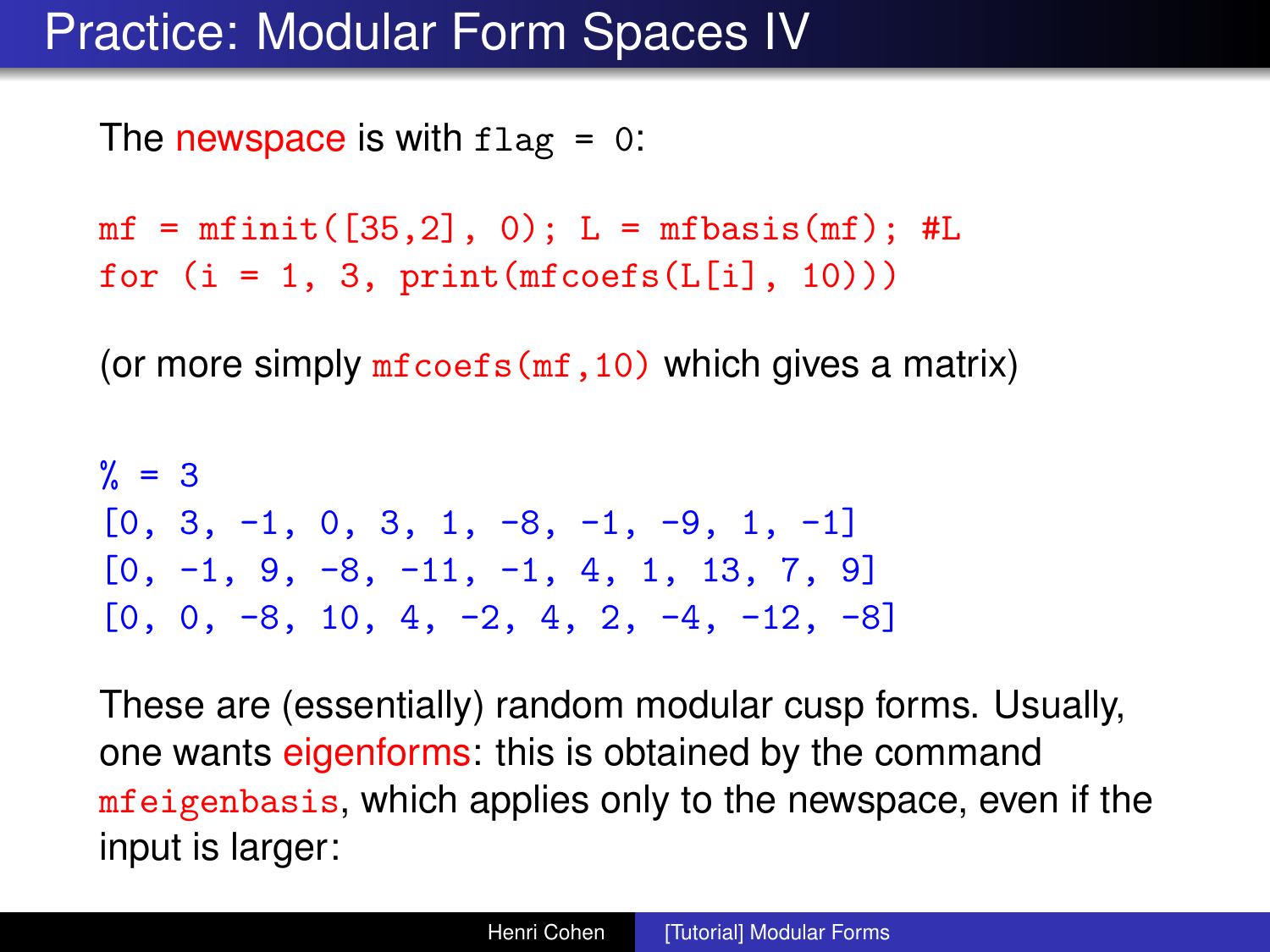```
mffields(mf)
L = mfeigenbasis(mf); #Lmfcoefs(L[1], 10)mfcosts(L[2], 3)lift(mfcoefs(L[2],9))
```

$$
\% = [y, y^2 - y - 4]
$$
  
\n
$$
\% = [0, 1, 0, 1, -2, -1, 0, 1, 0, -2, 0]
$$
  
\n
$$
\% = [Mod(0, y^2 - y - 4), Mod(1, y^2 - y - 4), Mod(-y, y^2 - y - 4), Mod(y - 1, y^2 - y - 4)]
$$
  
\n
$$
\% = [0, 1, -y, y - 1, y + 2, 1, -4, -1, -y - 4, -y + 2]
$$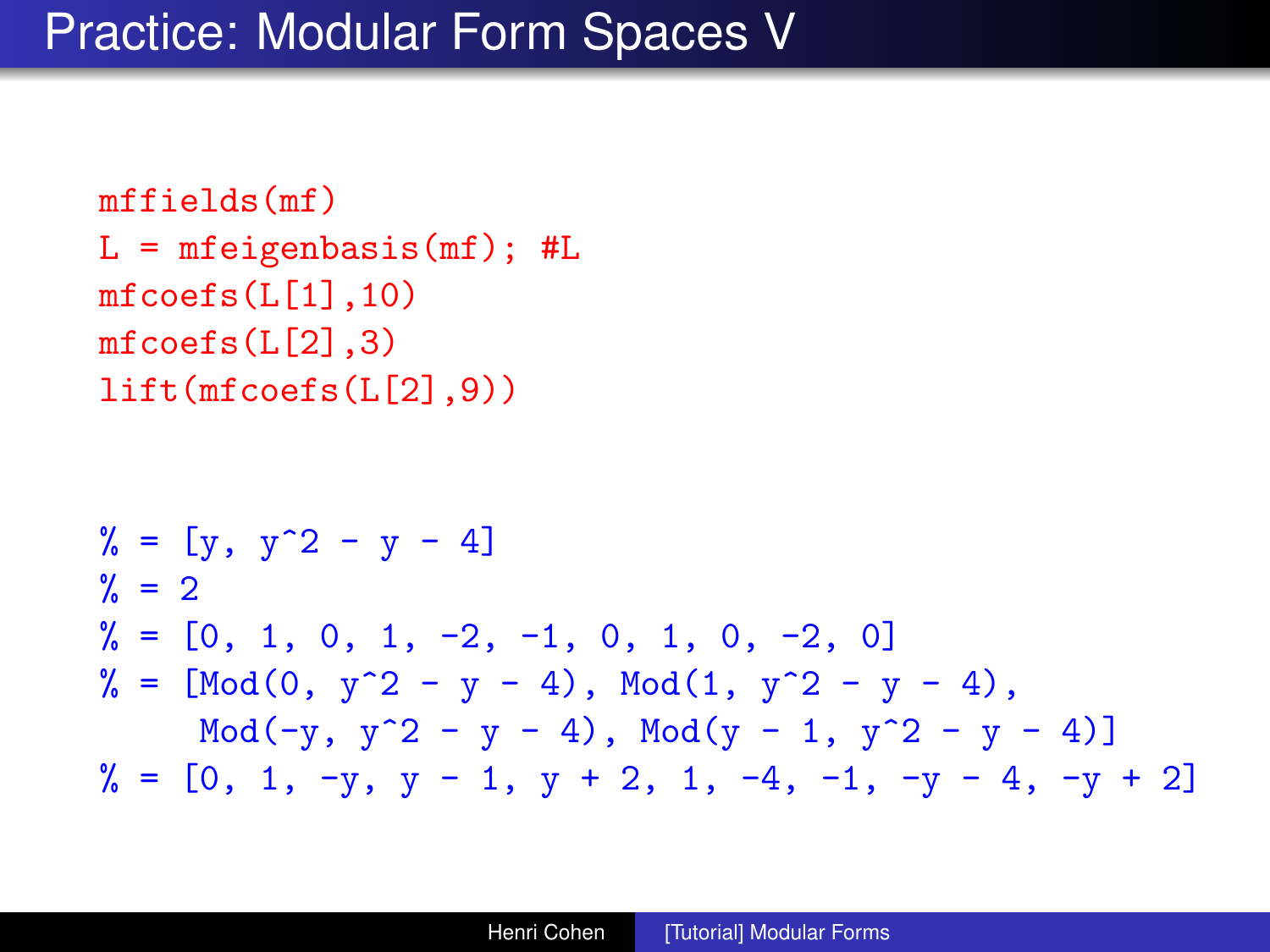Very often, need numerical values of coefficients: need to embed in  $\mathbb C$ , so a given eigenform can give several forms. Numerical functions applied to modular forms (for example mfeval, which evaluates numerically a form) automatically give a vector of results when there are several embeddings.

To compute the numerical expansion of a form having several embeddings, we use mfembed as follows:

 $mfcoeff.$ m $fcoeff.$ m $fcoeff.$ m $fcoeff.$ m $fcoeff.$ m $fcoeff.$ n $)$ ;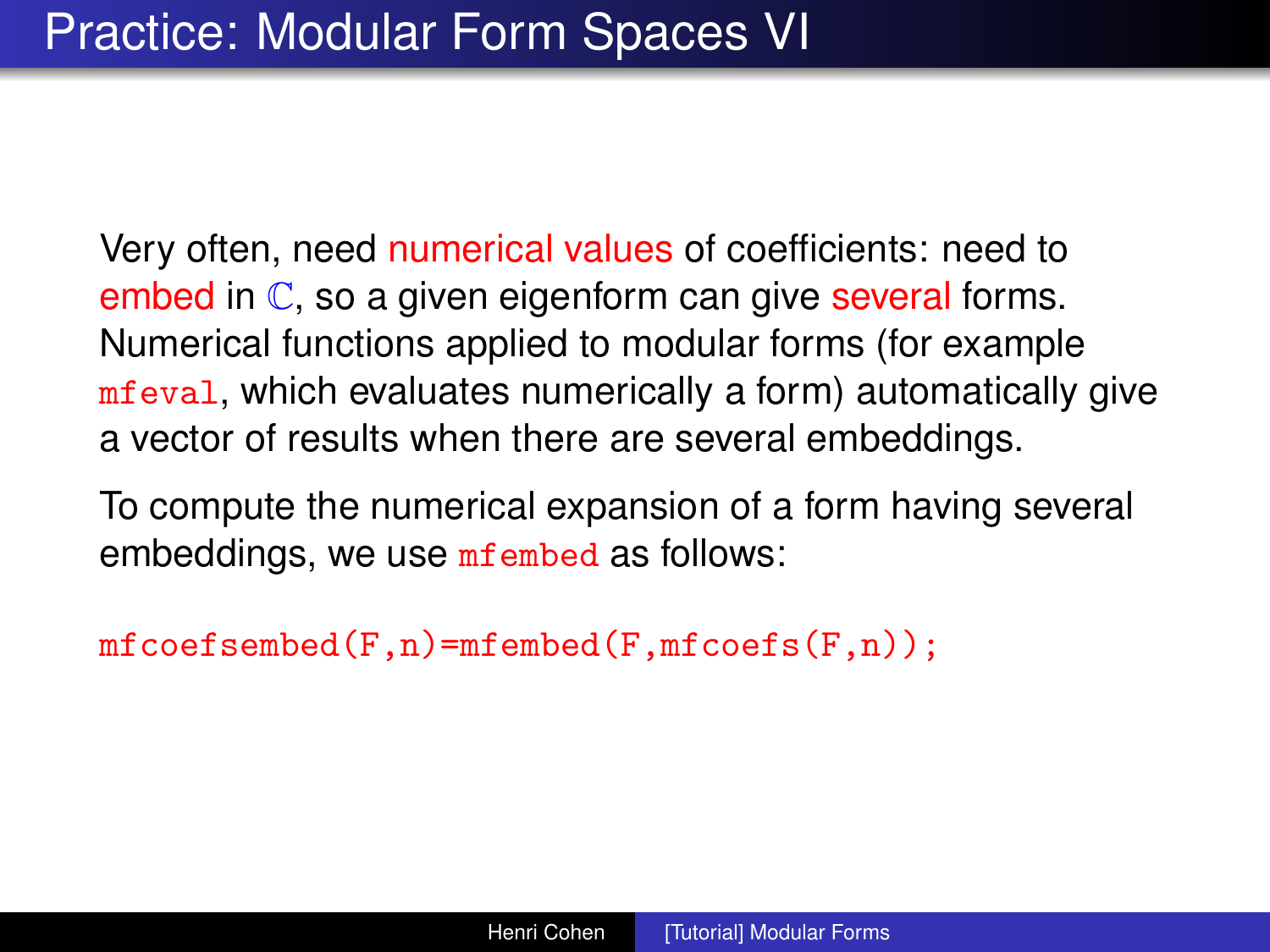## Practice: Modular Form Spaces VII

We apply to our above example:

```
[V1,V2] = mfcoefsembed(L[2], 5);
V1
V<sub>2</sub>
```
 $\% = [0, 1, 1.5615528128088302749107049279870385126,$ -2.5615528128088302749107049279870385126, 0.43844718719116972508929507201296148743, 1]  $% = [0, 1, -2.5615528128088302749107049279870385126,$ 1.5615528128088302749107049279870385126, 4.5615528128088302749107049279870385126, 1]

(imaginary parts of  $0.E - 38$  omitted).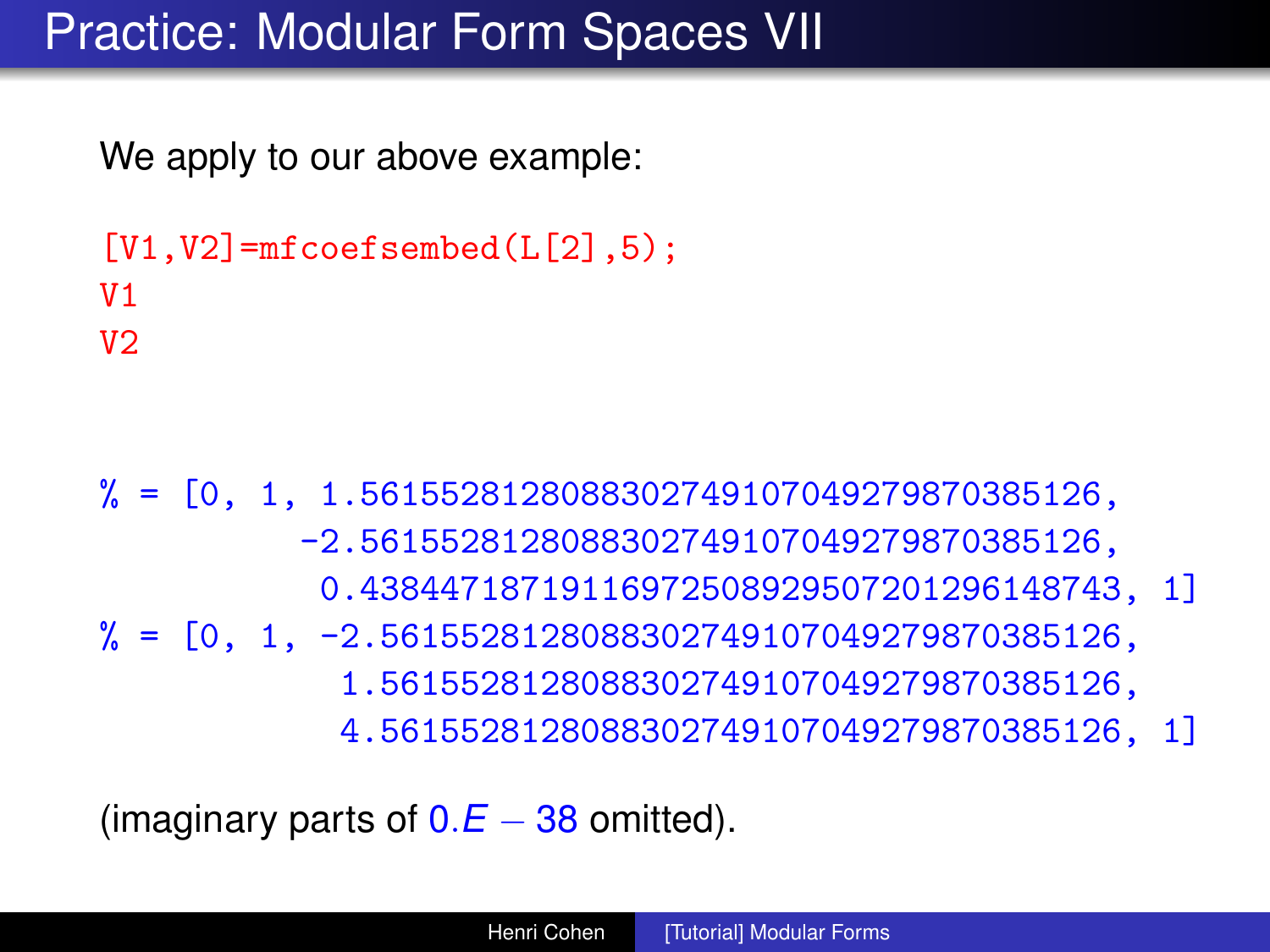$[mf,F,co] = mffromell(ellinit("35a1"))$ ;  $mfcoefs(F, 10)$ mfisequal(F, L[1])

 $\frac{9}{6}$  = [0, 1, 0, 1, -2, -1, 0, 1, 0, -2, 0]  $\frac{9}{6}$  = 1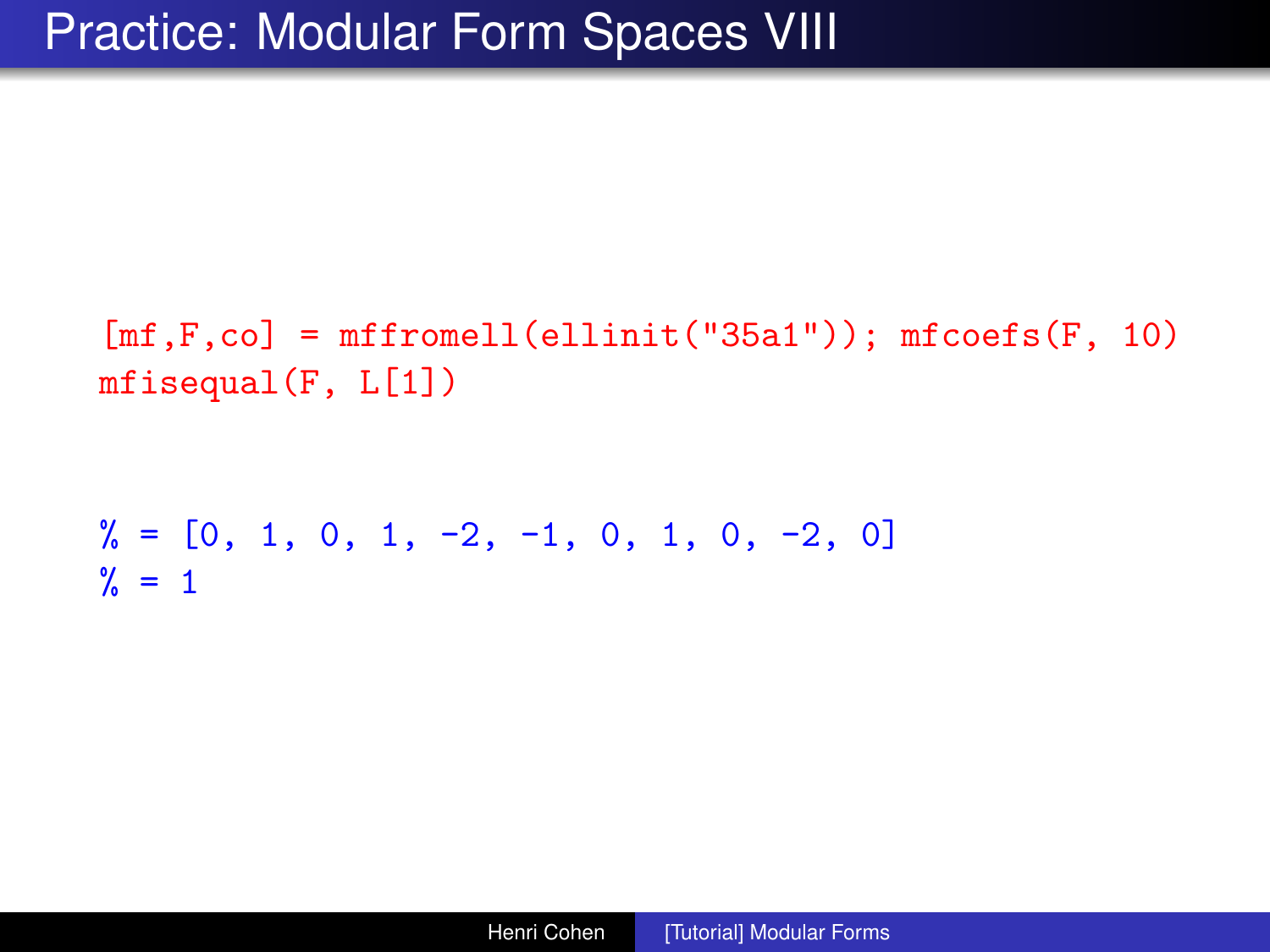$apply(x\rightarrow mfdim([96, 2], x), [0..4])$ 

 $\% = [2, 9, 7, 15, 24]$ 

 $mf = mfinite([96,2])$ ;  $L = mfbasis(mf)$ ; for  $(i = 12, 15, print(mfcoefs(L[i], 14)))$ 

[23/24, 1, 3, 4, 7, 6, 12, 8, 15, 13, 18, 12, 28] [31/24, 1, 3, 4, 7, 6, 12, 8, 15, 13, 18, 12, 28] [47/24, 1, 3, 4, 7, 6, 12, 8, 15, 13, 18, 12, 28] [95/24, 1, 3, 4, 7, 6, 12, 8, 15, 13, 18, 12, 28]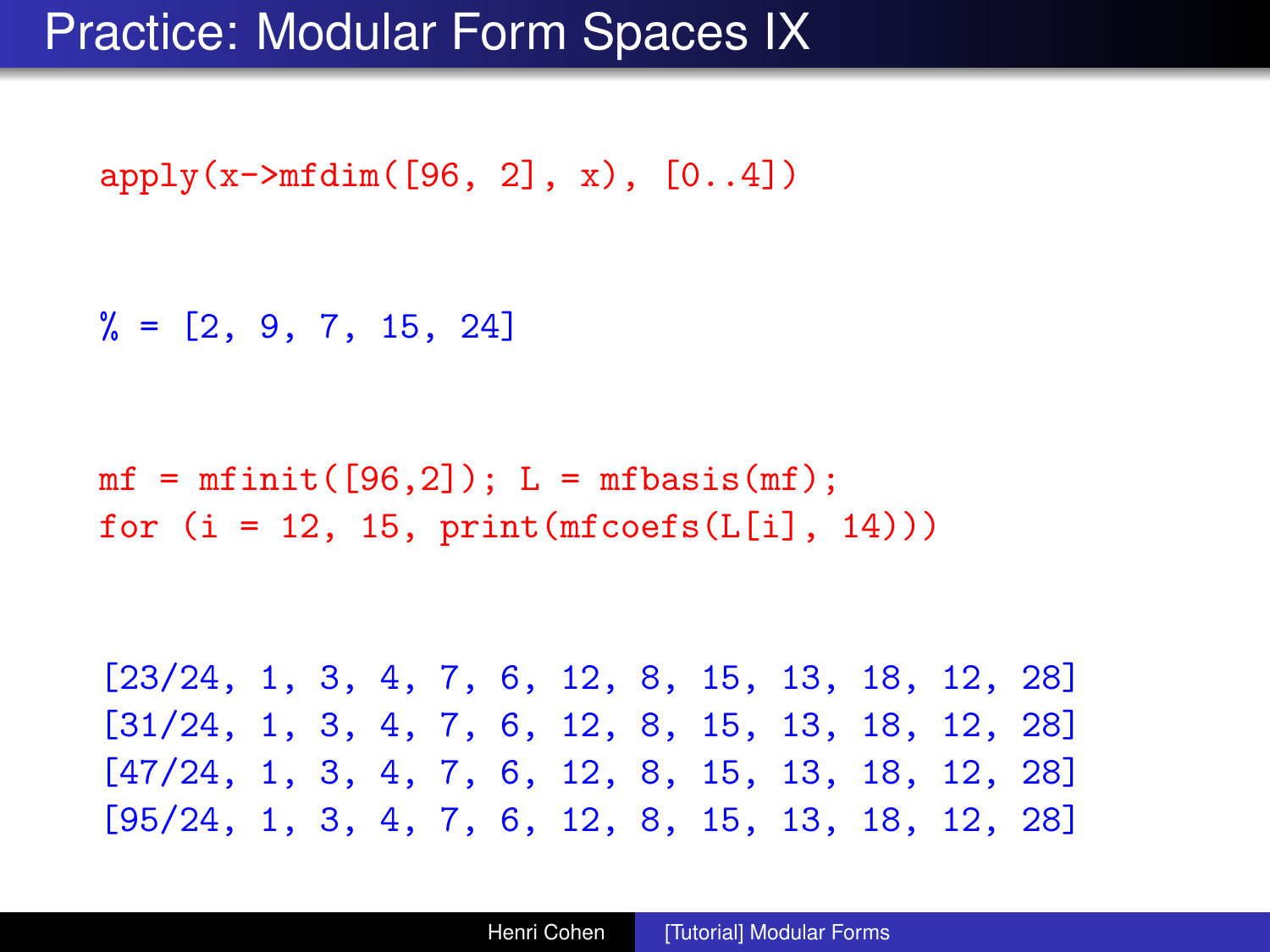$F = mflinear([L[14], L[12]], [1, -1])$ ;  $mfooefs(F, 50)$  $G = m$ fhecke $(mf, F, 24)$ ;  $m$ fcoefs $(G, 11)$ mftobasis(mf, G) 24\*mfcoefs(L[5], 11)

% = [1, 0, 0, 0, 0, 0, 0, 0, 0, 0, 0, 0, 0, 0, 0, 0, 0, 0, 0, 0, 0, 0, 0, 0, 24, 0, 0, 0, 0, 0, 0, 0, 0, 0, 0, 0, 0, 0, 0, 0, 0, 0, 0, 0, 0, 0, 0, 0, 24, 0, 0]  $\% = \begin{bmatrix} 1, 24, 24, 96, 24, 144, 96, 192, 24, 312, 144, 288 \end{bmatrix}$ % = [0, 0, 0, 0, 24, 0, 0, 0, 0, 0, 0, 0, 0, 0, 0, 0,  $0, 0, 0, 0, 0, 0, 0, 0]$  $\% = [1, 24, 24, 96, 24, 144, 96, 192, 24, 312, 144, 288]$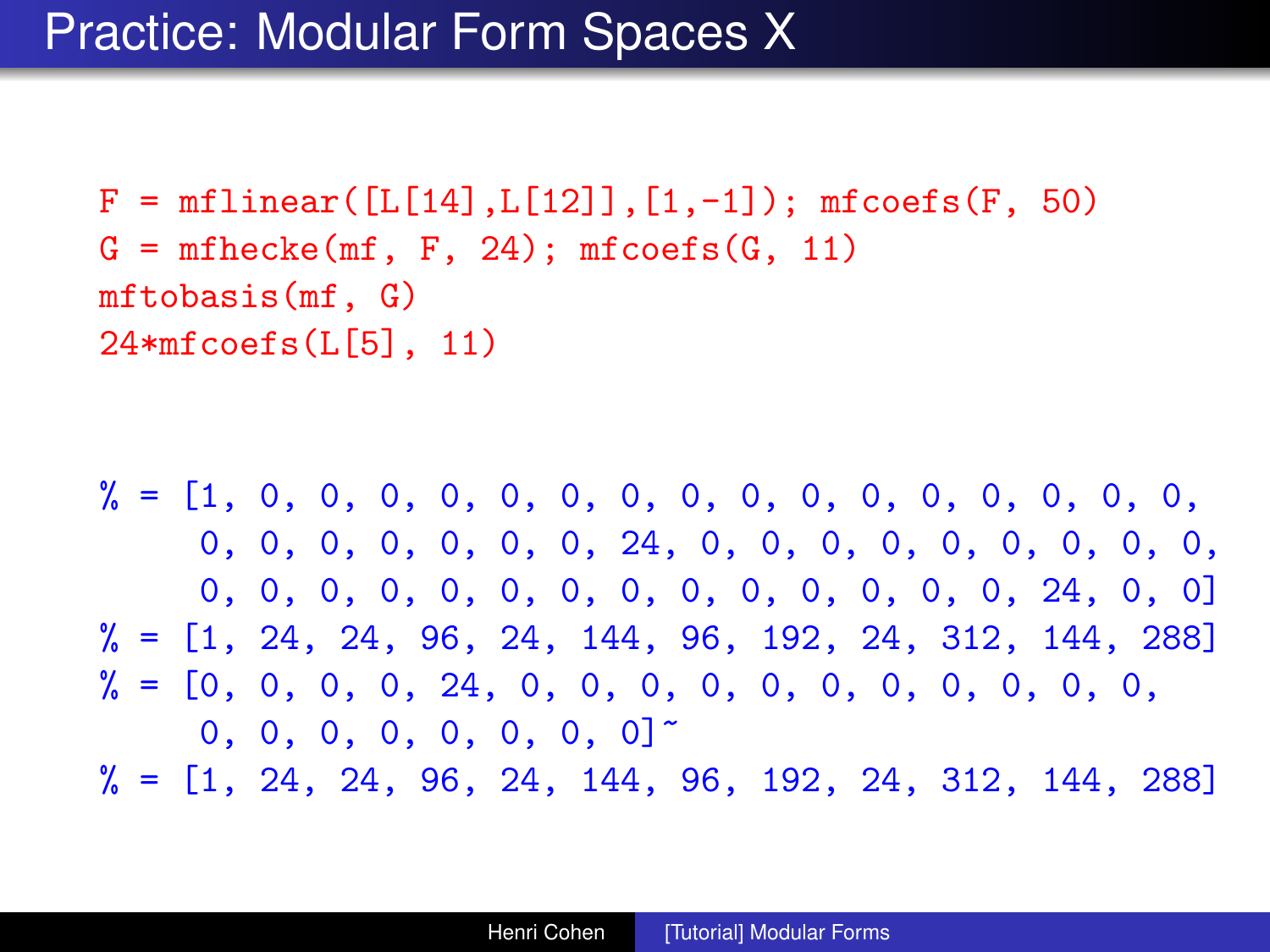$mf = mfinite([96, 2], 0); mffields(mf)$  $L = mfeigenbasis(mf); for (i=1,2, print(mfcoeff(L[i], 15)))$  $Fa = mffromell(ellinit("96a1"))[2]; mfoefs(Fa, 15)$  $Fb = mffromell(ellinit("96b1"))$ [2];  $mfcoeffb, 15)$ mfisequal(mftwist(Fa, -4), Fb)

$$
\begin{array}{lll}\n\% &=& [y, y] \\
[0, 1, 0, 1, 0, 2, 0, -4, 0, 1, 0, 4, 0, -2, 0, 2] \\
[0, 1, 0, -1, 0, 2, 0, 4, 0, 1, 0, -4, 0, -2, 0, -2] \\
\% &=& [0, 1, 0, 1, 0, 2, 0, -4, 0, 1, 0, 4, 0, -2, 0, 2] \\
\% &=& [0, 1, 0, -1, 0, 2, 0, 4, 0, 1, 0, -4, 0, -2, 0, -2] \\
\% &=& 1\n\end{array}
$$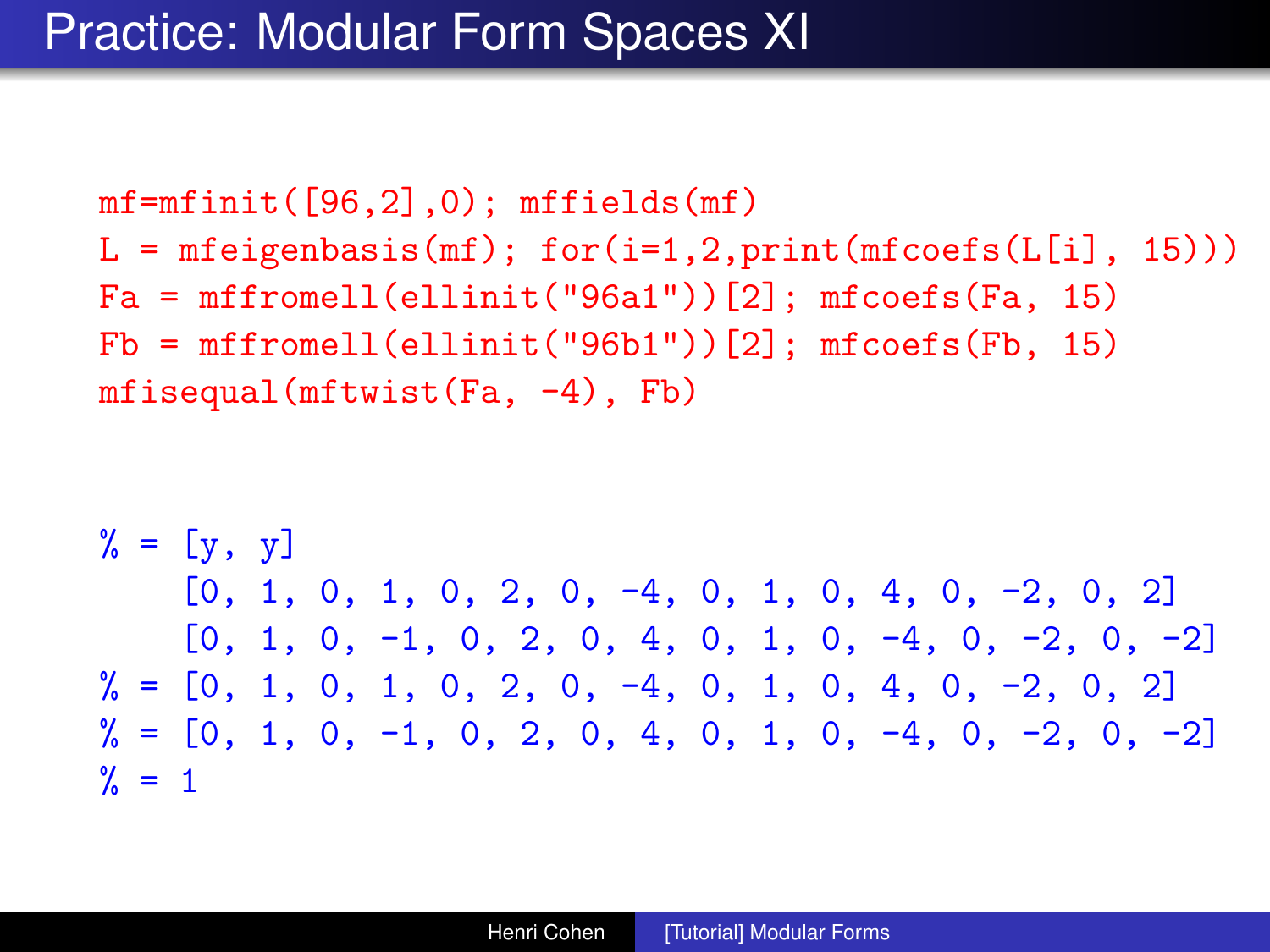```
mf = mfinite([35, 2, 5], 0); mfields(mf)F = mfeigenbasis(mf)[1]; lift(mfcoeff(F, 10))
```
 $\frac{9}{6} = [\frac{1}{9} \cdot 2 + 1]$  $\frac{9}{6}$  = [0, 1, 2\*y, -y, -2, -y - 2, 2, -y, 0, 2, -4\*y + 2]

Because  $\text{mfields}$  gives  $y^2+1$ , in the last output  $y$  is equal to one of the two roots of  $y^2 + 1 = 0$ .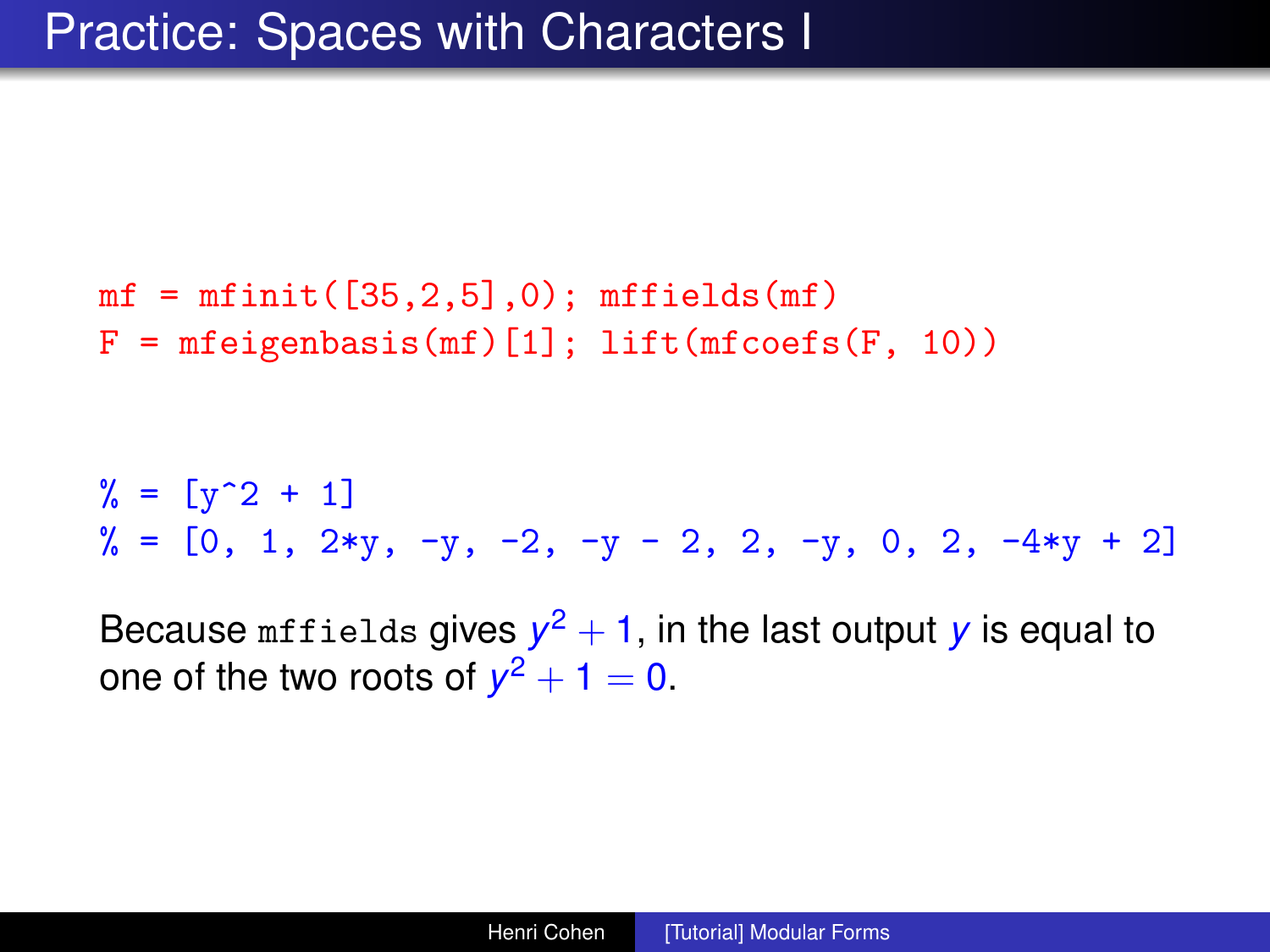```
mf = mfinite([23, 1, -23], 0); mfdim(mf)F = mfbasis(mf)[1]; mfoefs(F, 15)mfgaloistype(mf,F)
```
mfgaloistype asks for the image in  $PSL_2(\mathbb{C})$  of the projective representation associated to the form, here  $D_3$ , the dihedral group with 6 elements (also equal to the symmetric group on 3 letters).

 $\frac{9}{6}$  = 1  $\% = \begin{bmatrix} 0 & 1 & -1 & -1 \\ 0 & 0 & 0 & 1 \\ 0 & 0 & 1 & 0 \\ 0 & 0 & 0 & 0 \\ 0 & 0 & 0 & 0 \\ 0 & 0 & 0 & 0 \\ 0 & 0 & 0 & 0 \\ 0 & 0 & 0 & 0 \\ 0 & 0 & 0 & 0 \\ 0 & 0 & 0 & 0 \\ 0 & 0 & 0 & 0 \\ 0 & 0 & 0 & 0 \\ 0 & 0 & 0 & 0 \\ 0 & 0 & 0 & 0 \\ 0 & 0 & 0 & 0 \\ 0 & 0 & 0 & 0 \\ 0 & 0 & 0 & 0 & 0 \\ 0 &$  $% = 6$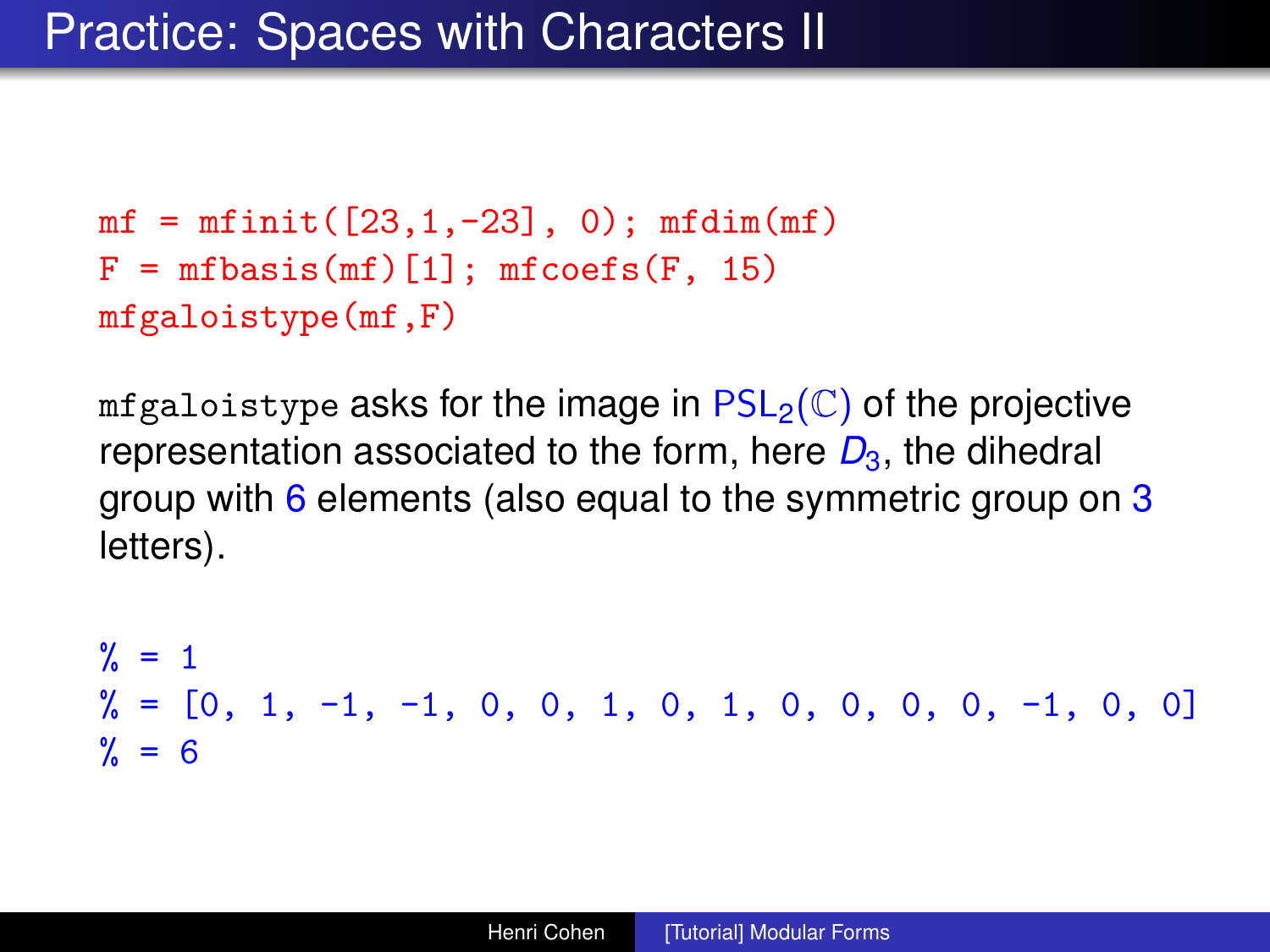## Practice: Spaces with Characters III

Since the form is of type  $D_3$ , hence dihedral, it can be obtained by theta functions. The command  $m$ ffrom  $q$ f does what is required:

 $F1 = mffromqf([2,1;1,12])[2]; V1 = mfooefs(F1, 15)$  $F2 = mffromqf([4,1;1,6])[2]; V2 = mfoefs(F2, 15)$  $(V1 - V2)/2$ mfisequal(F, mflinear( $[F1, F2]$ ,  $[1, -1]/2$ ))

 $\frac{9}{6}$  = [1, 2, 0, 0, 2, 0, 4, 0, 4, 2, 0, 0, 4, 0, 0, 0]  $\frac{9}{6}$  = [1, 0, 2, 2, 2, 0, 2, 0, 2, 2, 0, 0, 4, 2, 0, 0]  $\% = \begin{bmatrix} 0 & 1 & -1 & -1 \\ 0 & 0 & 1 & 0 \\ 0 & 0 & 1 & 0 \\ 0 & 0 & 0 & 0 \\ 0 & 0 & 0 & 0 \\ 0 & 0 & 0 & 0 \\ 0 & 0 & 0 & 0 \\ 0 & 0 & 0 & 0 \\ 0 & 0 & 0 & 0 \\ 0 & 0 & 0 & 0 \\ 0 & 0 & 0 & 0 \\ 0 & 0 & 0 & 0 \\ 0 & 0 & 0 & 0 \\ 0 & 0 & 0 & 0 \\ 0 & 0 & 0 & 0 \\ 0 & 0 & 0 & 0 \\ 0 & 0 & 0 & 0 \\ 0 & 0 &$  $\% = 1$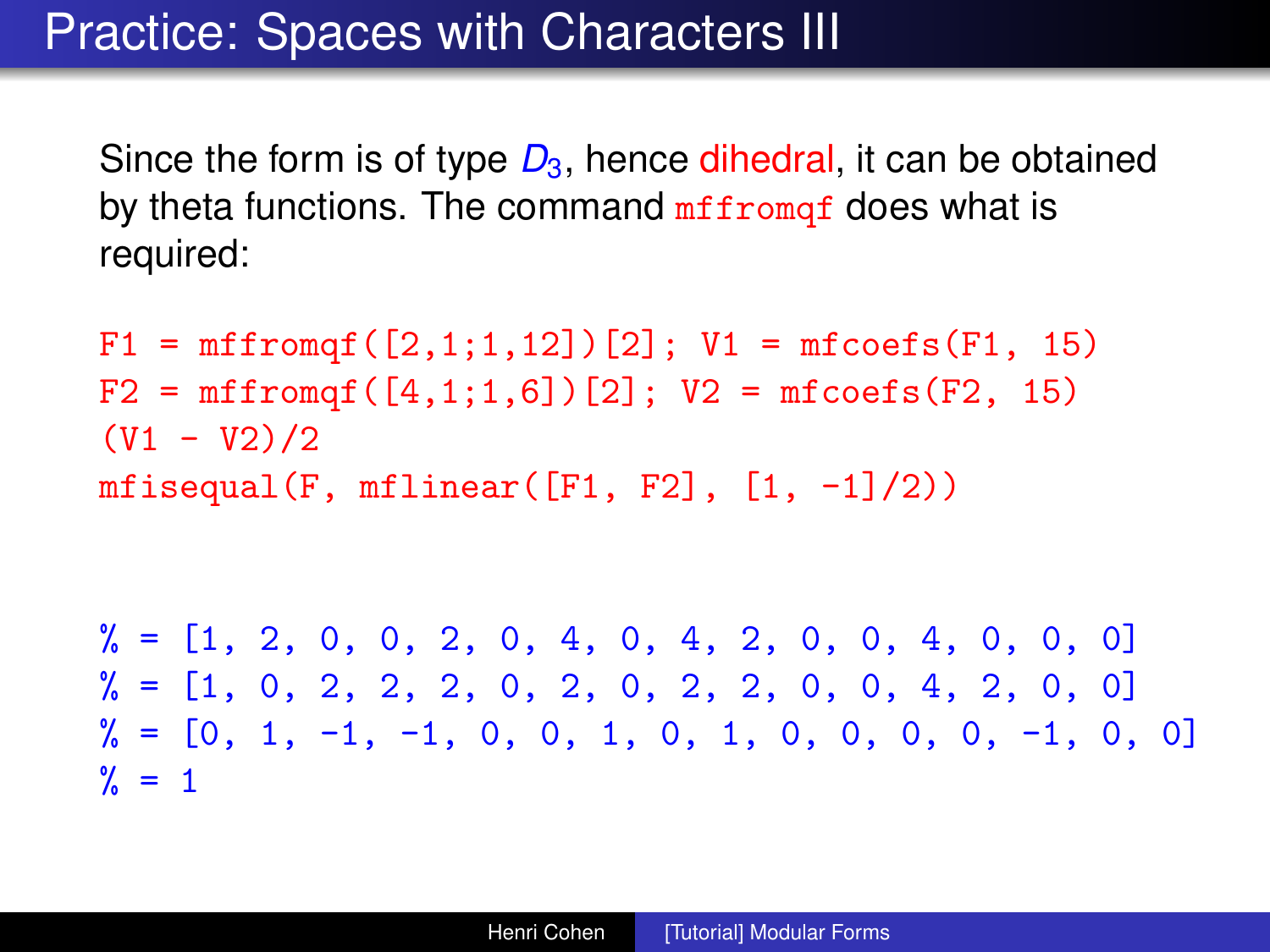## Practice: Modular Forms of Weight One I

Note that when we wrote  $mf = m f \text{init}([23, 1, -23], 0)$ , we knew that the character to choose is (−23/*n*). What if we don't? This is especially important for weight 1 modular forms.

```
G = znstar(23, 1);
L = [[G, chi]|chi<-chargalois(G),zncharisodd(G, chi)]; #Lapply(x->mfdim([23,1,x], 1), L)apply(x->character(x[1], x[2]), L)
```
The above shows the most general way to define a Dirichlet character: first define the group *G* using znstar(N,1) (flag 1 necessary), then specify chi on generators, e.g., using chargalois or otherwise.

```
\% = 2% = [0, 1]% = [22, 2]
```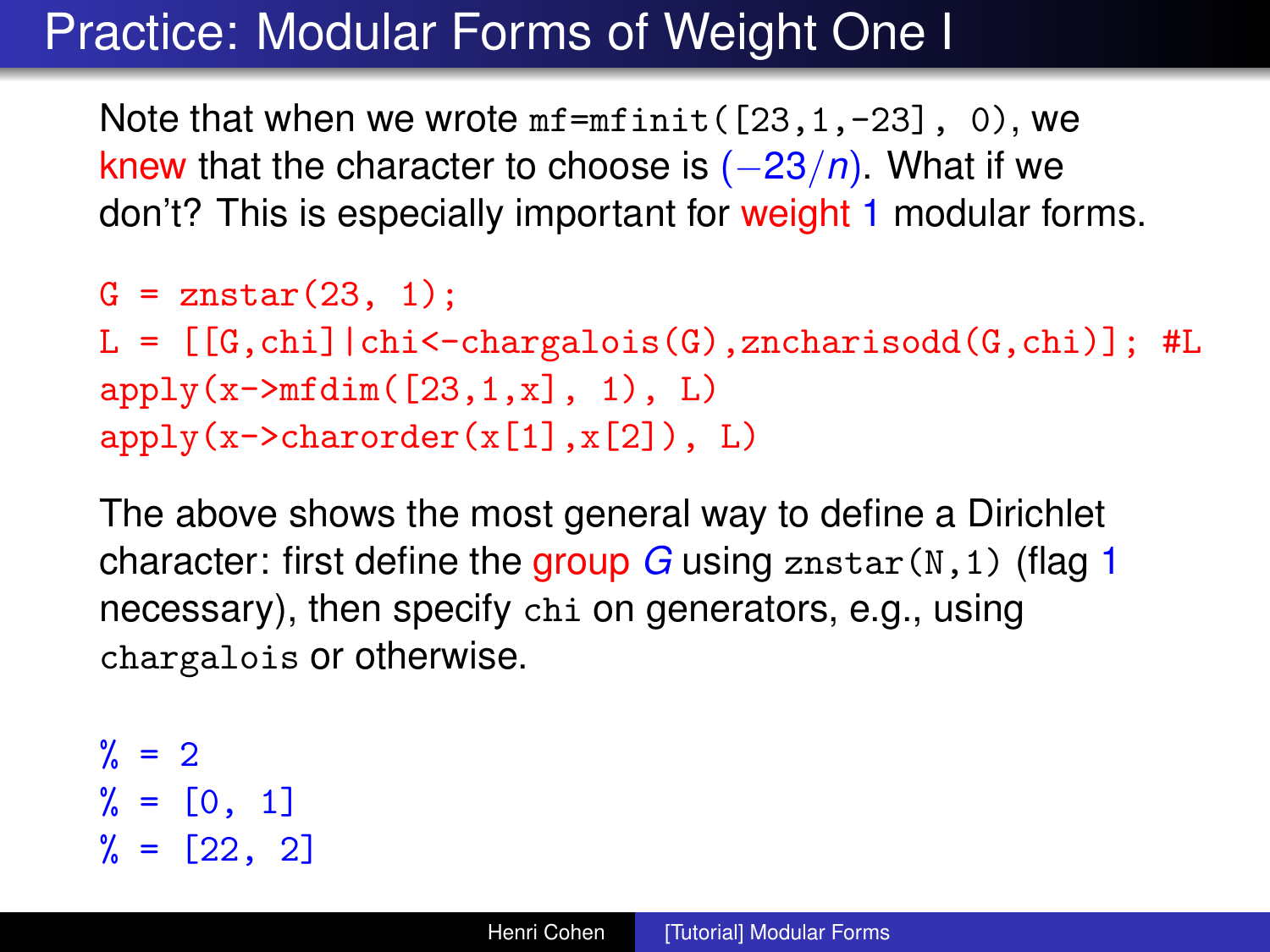```
mfa = mfinit([23, 1, 0], 1);#mfa
mf = mfa[1]; mfdim(mf)mfparams(mf)
```
This illustrates wildcards: the 0 (which is of course not limited to weight 1) means that the result is a vector of mf of all spaces with given level and weight, but varying character (here, mfparams says that the only one is (−23/*n*)).

```
\frac{9}{6} = 1
\% = 1\% = [23, 1, -23, 1]
```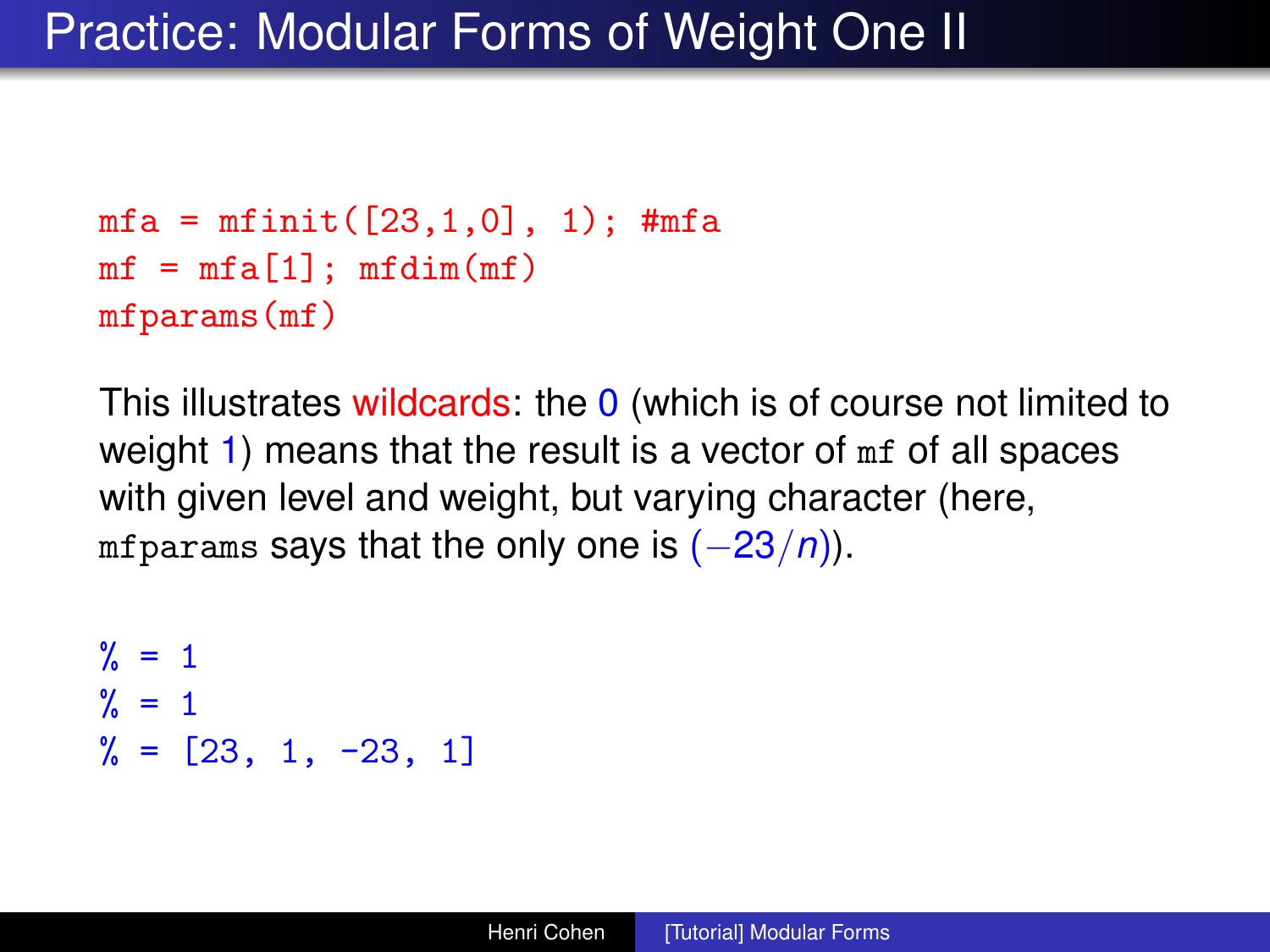## Practice: Modular Forms of Weight One III

```
wt1exp(lim1,lim2)=
{
  my(mfall,mf,chi);
  for(N=lim1,lim2,
    mfall=mfinit([N,1,0], 0); /* Use wildcard */
    for(i=1,#mfall,
      mf = mfall[i];chi=mfparams(mf)[3]; /* nice format: D or Mod(a, N) *,
      [ print([N, chi, -t]) | t<-mfgaloistype(mf), t < 0 ]
    )
  );
}
```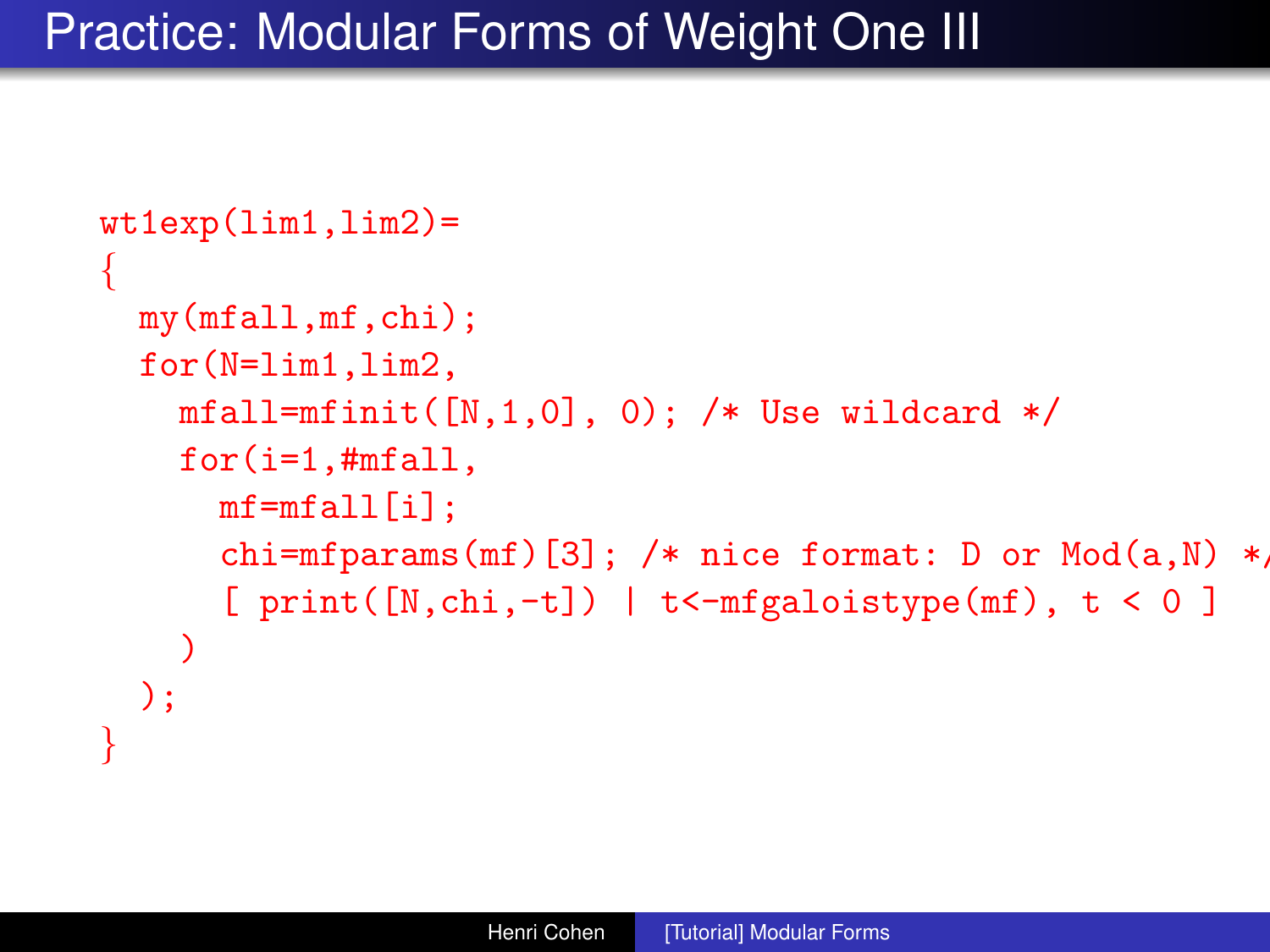Copy the preceding program from the GP file available with the tutorial on the website: it explores "exotic" weight 1 forms between given levels, i.e., those whose projective image is not dihedral, so cannot easily be constructed explicitly (image *A*<sup>4</sup> code −12, *S*<sup>4</sup> code −24, *A*<sup>5</sup> code −60, opposite of their cardinality).

For instance, try  $w1exp(1,230)$ , or  $w1exp(633,633)$ . The latter outputs

```
[633, Mod(71, 633), 2, 10, 60]
```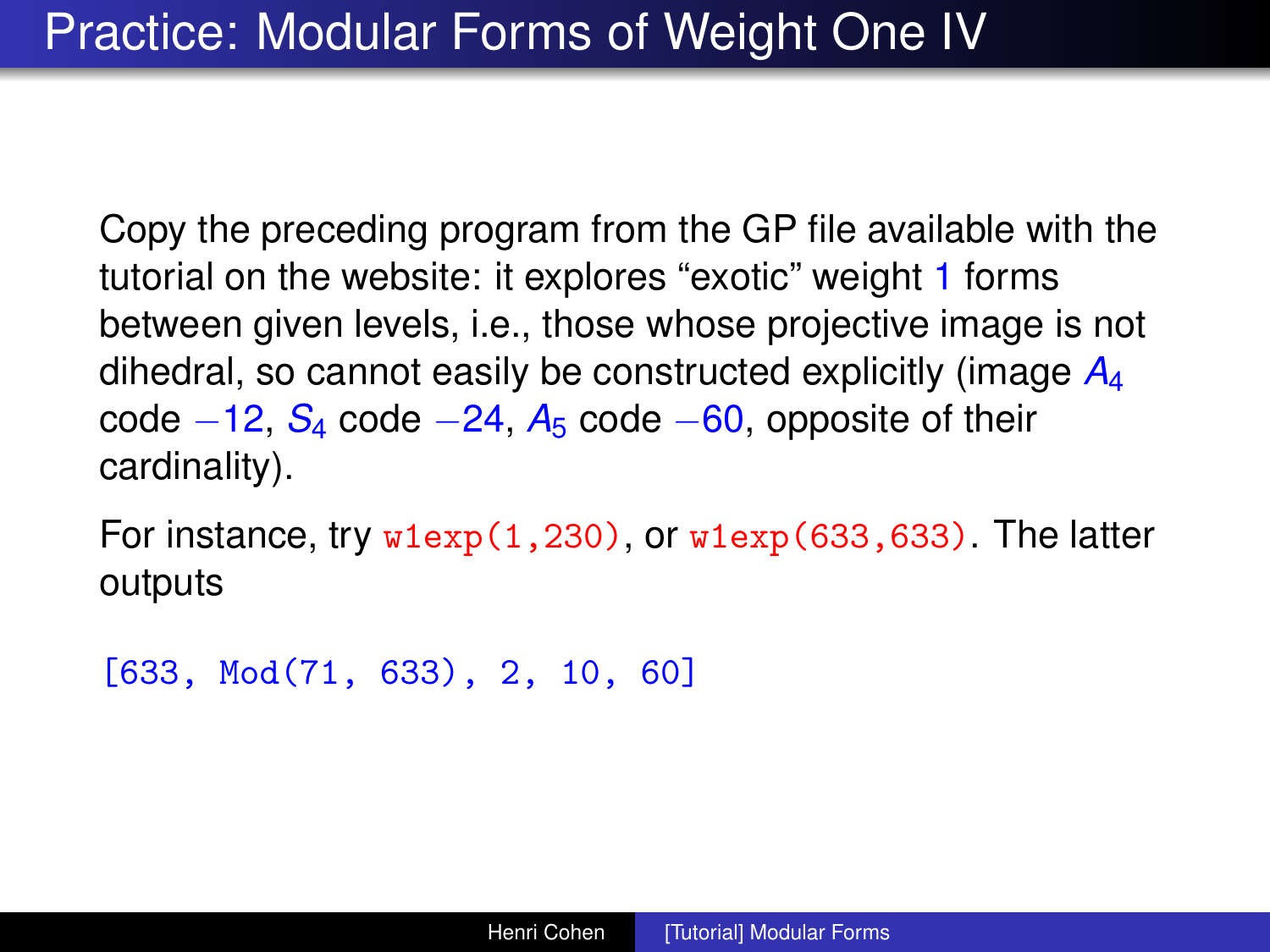## Practice: Miscellaneous Commands I

 $mf = mfinite([96, 6], 0); mfilelds(mf)$ mfatkineigenvalues(mf,3)  $mf = mfinite([96, 3, -3], 0)$ ;  $mfields(mf)$ mfatkineigenvalues(mf,32) mfatkineigenvalues(mf,3)

 $\% = [\gamma, \gamma, \gamma, \gamma, \gamma, \gamma, \gamma, \gamma^2 - 31, \gamma^2 - 31]$  $\% = [[-1], [-1], [-1], [1], [1], [1], [-1], -1], [1, 1]$  $\% = \left[ y^4 + 8*y^2 + 9, y^4 + 4*y^2 + 1 \right]$  $\% = \begin{bmatrix} 1, -1, -1, 1, -1, 1, 1, 1, -1 \end{bmatrix}$  $% = [[0.47...]]$  /\* complicated complex numbers \*/

The reason we obtain complicated complex numbers in the last command is that the character  $(-3/.)$  is not defined modulo  $N/Q = 96/3 = 32$ . These numbers, called *pseudo-eigenvalues*, are algebraic and of modulus 1.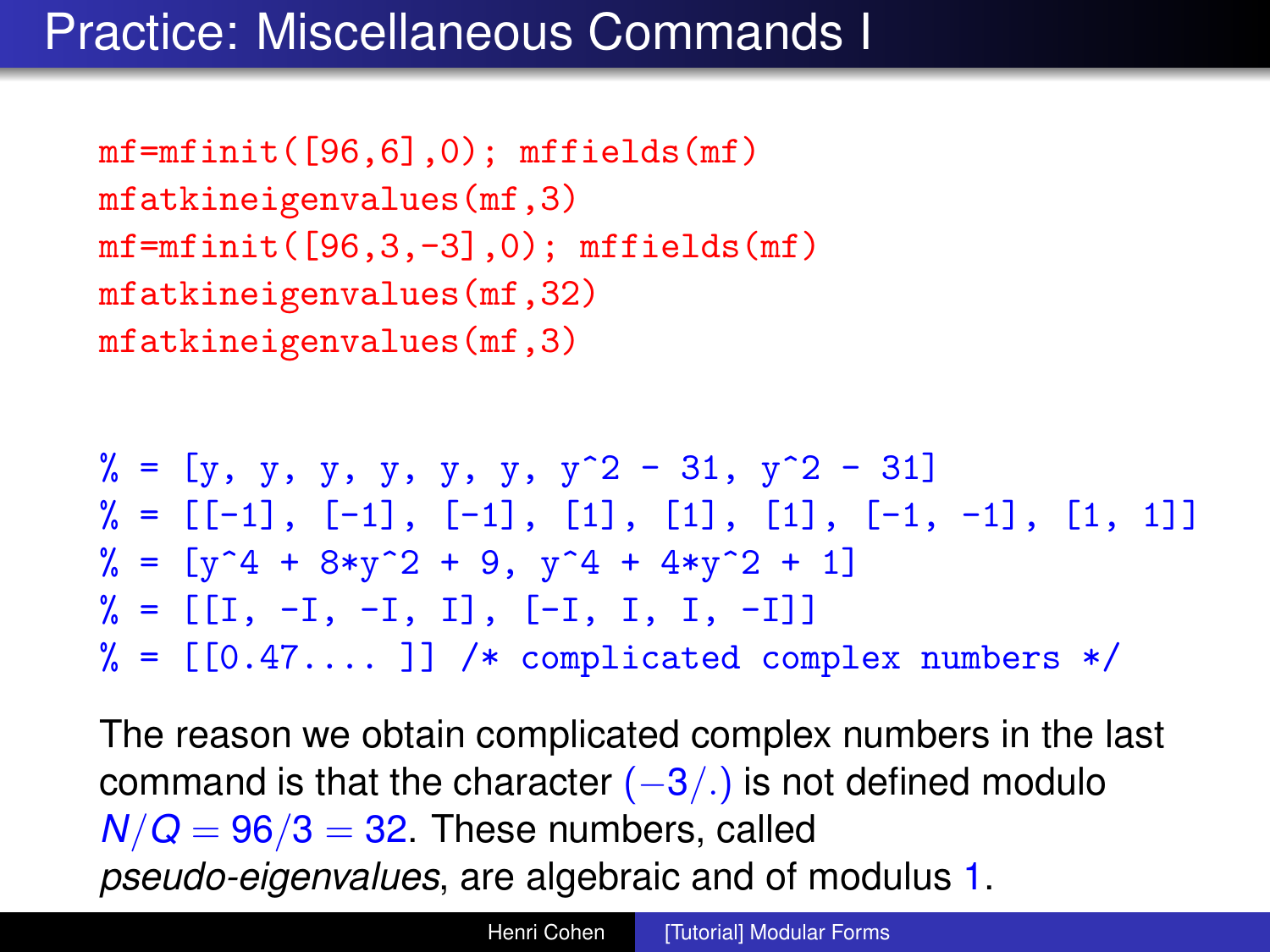```
mf = mfinite([96,2]); L = mfbasis(mf);
mfdim([96,2],3)
apply(x->mfconductor(mf,x), L)\frac{\%}{\ } = 15\% = \{16, 32, 48, 96, 2, 3, 4, 6, 8, 12, 16, 24, 32, 48, 96, \}24, 48, 96, 32, 96, 48, 96, 96, 96]
```
Since the dimension of the Eisenstein space (code 3) is 15, this gives the conductors (lowest possible level) of the 15 Eisenstein series, then those of the  $9 \text{ cusp}$  forms in the given basis of  $m f$ .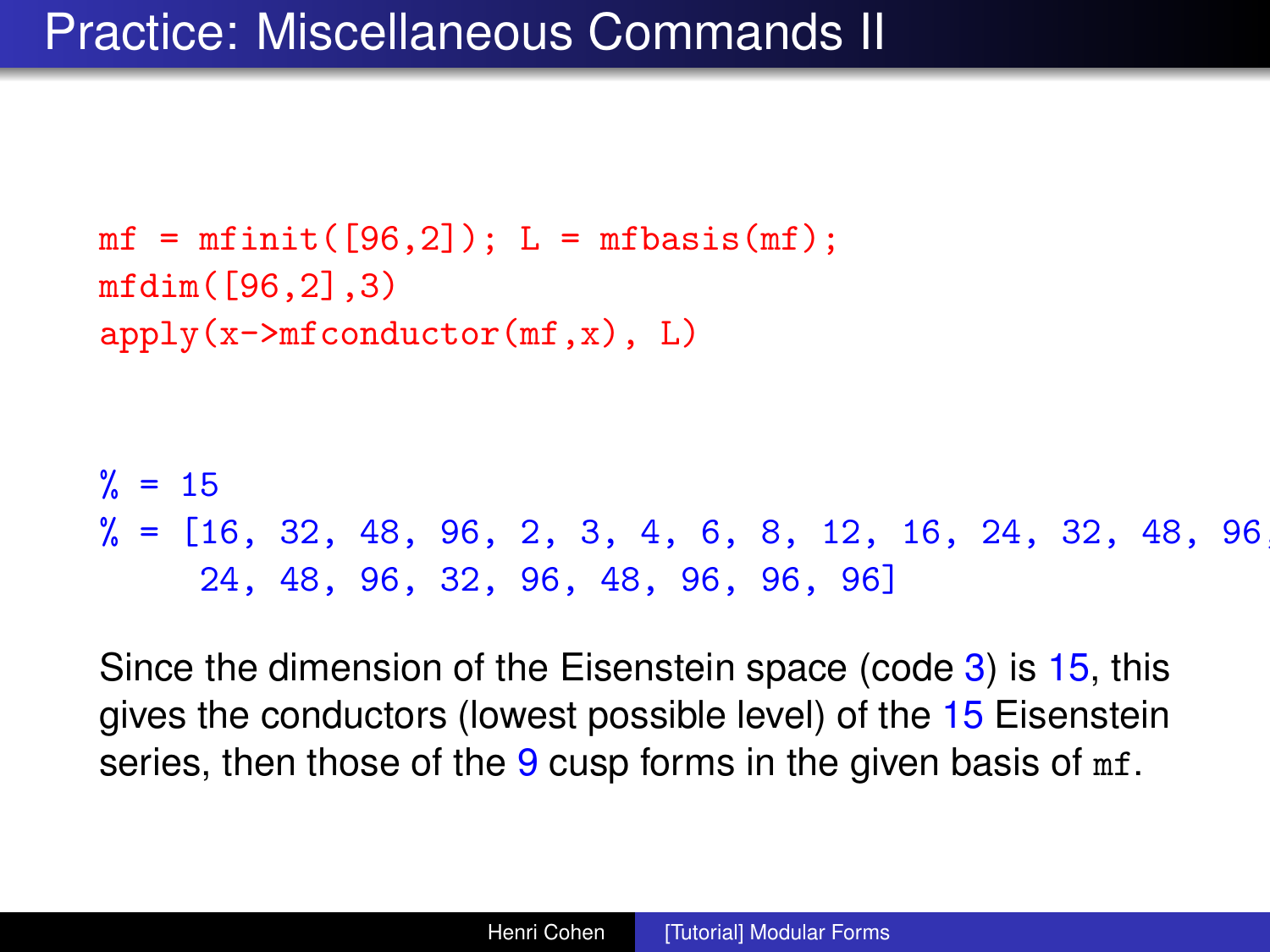```
C = mfcusps(108)apply(x->mfcuspwidth(108,x), C)NK = [108, 3, -4]:
apply(x->mfcuspisregular(NK,x), C)[c | c<-C, !mfcuspisregular(NK,c)]
```

```
\frac{9}{6} = [0, 1/2, 1/3, 2/3, 1/4, 1/6, 5/6, 1/9, 2/9, 1/12,
       5/12, 1/18, 5/18, 1/27, 1/36, 5/36, 1/54, 1/108]
\% = \{108, 27, 12, 12, 27, 3, 3, 4, 4, 3, \}3, 1, 1, 4, 1, 1, 1, 1]
\% = \{1, 0, 1, 1, 1, 0, 0, 1, 1, 1, 1, 0, 0, 1, 1, 1, 0, 1\}\frac{9}{6} = [1/2, 1/6, 5/6, 1/18, 5/18, 1/54]
```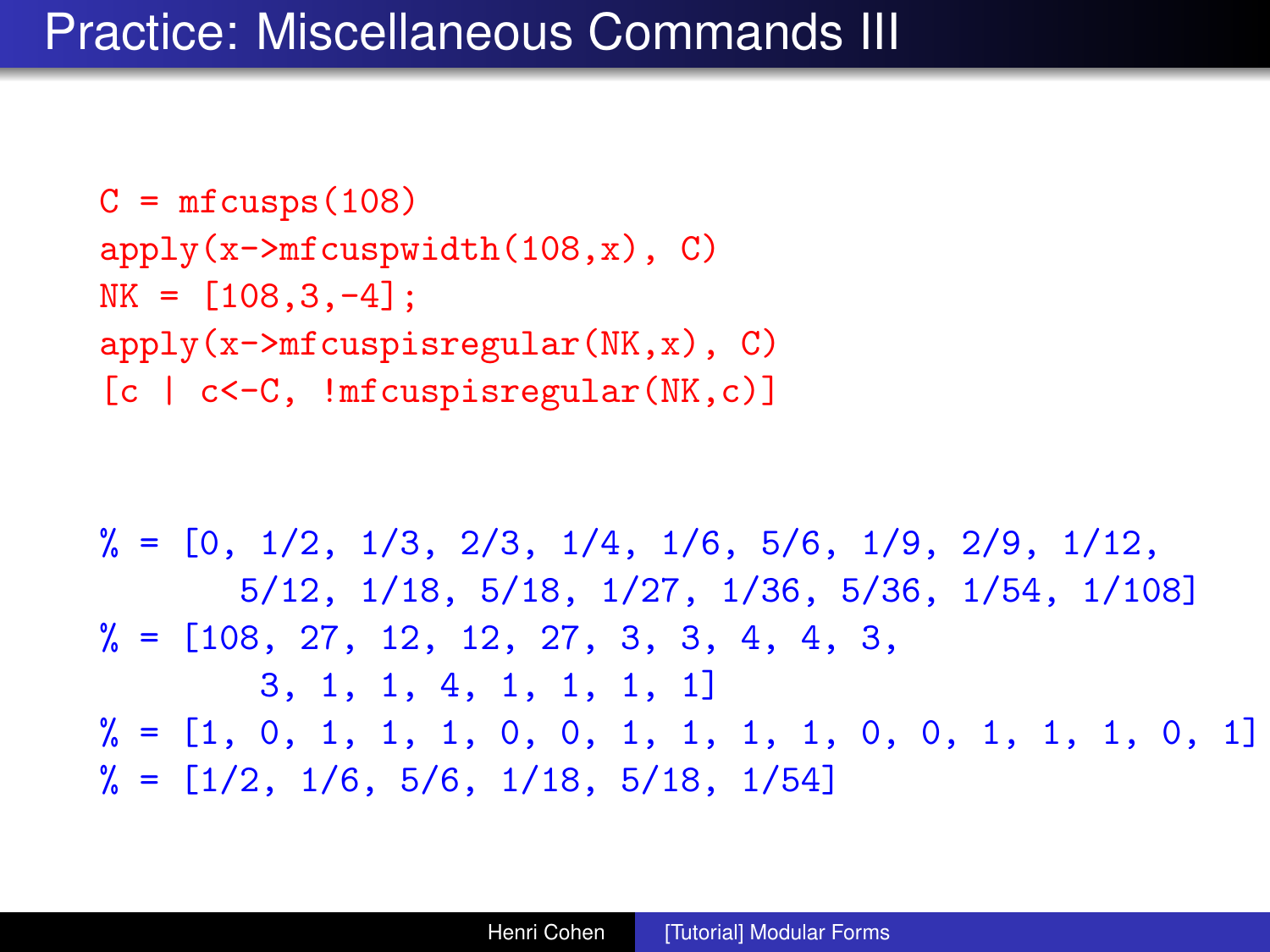#### Practice: Miscellaneous Commands IV

 $E4 = mfEk(4)$ ;  $G = mfderivE2(E4)$ ;  $mfcoefs(G, 6)$  $mfcoeff(K(6), 6)/(-3)$  $F = mfderivE2(E4, 3); (-9)*mfooefs(F, 5)$ mfisequal(mfEk(10), mflinear([F],[-9]))

 $\frac{9}{6}$  =  $[-1/3, 168, 5544, 40992, 177576, 525168, 1352736]$  $\frac{9}{6}$  =  $[-1/3, 168, 5544, 40992, 177576, 525168, 1352736]$  $\% = [1, -264, -135432, -5196576, -69341448, -515625264]$  $\frac{9}{6}$  = 1

 $E4 = mfEk(4)$ ; mfeval(mfinit(E4),E4,I) 3\*gamma(1/4)^8/(2\*Pi)^6

% = 1.4557628922687093224624220035988692874 % = 1.4557628922687093224624220035988692874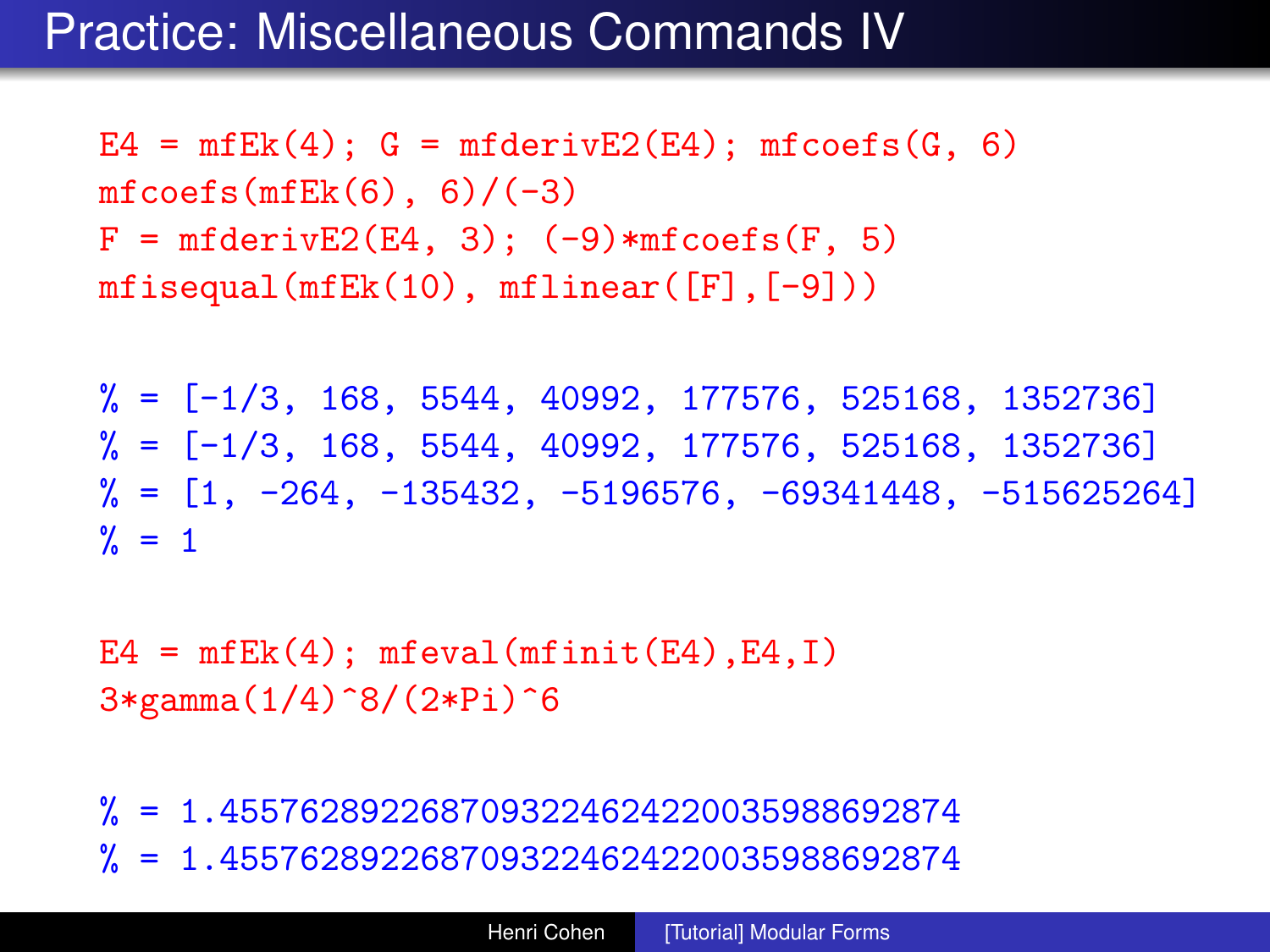### Practice: Miscellaneous Commands V

 $mf = mfinite([96, 4], 0); M = mfheckemat(mf, 7)$ 

| $\%$ =<br><b>[0</b> | $\overline{0}$ | $\overline{\phantom{0}}$ | 372         |                                 | 696 0]     |  |
|---------------------|----------------|--------------------------|-------------|---------------------------------|------------|--|
|                     |                |                          |             |                                 |            |  |
| <b>[0</b>           | 0              | 36                       | 0           |                                 | $0 - 96$ ] |  |
|                     |                |                          |             | $[0 27/5 0 -276/5 -276/5]$      | 0          |  |
| [1                  |                | $0 - 12$                 | $\mathbf 0$ |                                 | 0 62       |  |
| <b>[0</b>           |                | $0 \quad 1$              | $\mathbf 0$ |                                 | $0 - 16$ ] |  |
|                     |                |                          |             | $[0 -3/5 \t 0 \t 14/5 \t -16/5$ | 01         |  |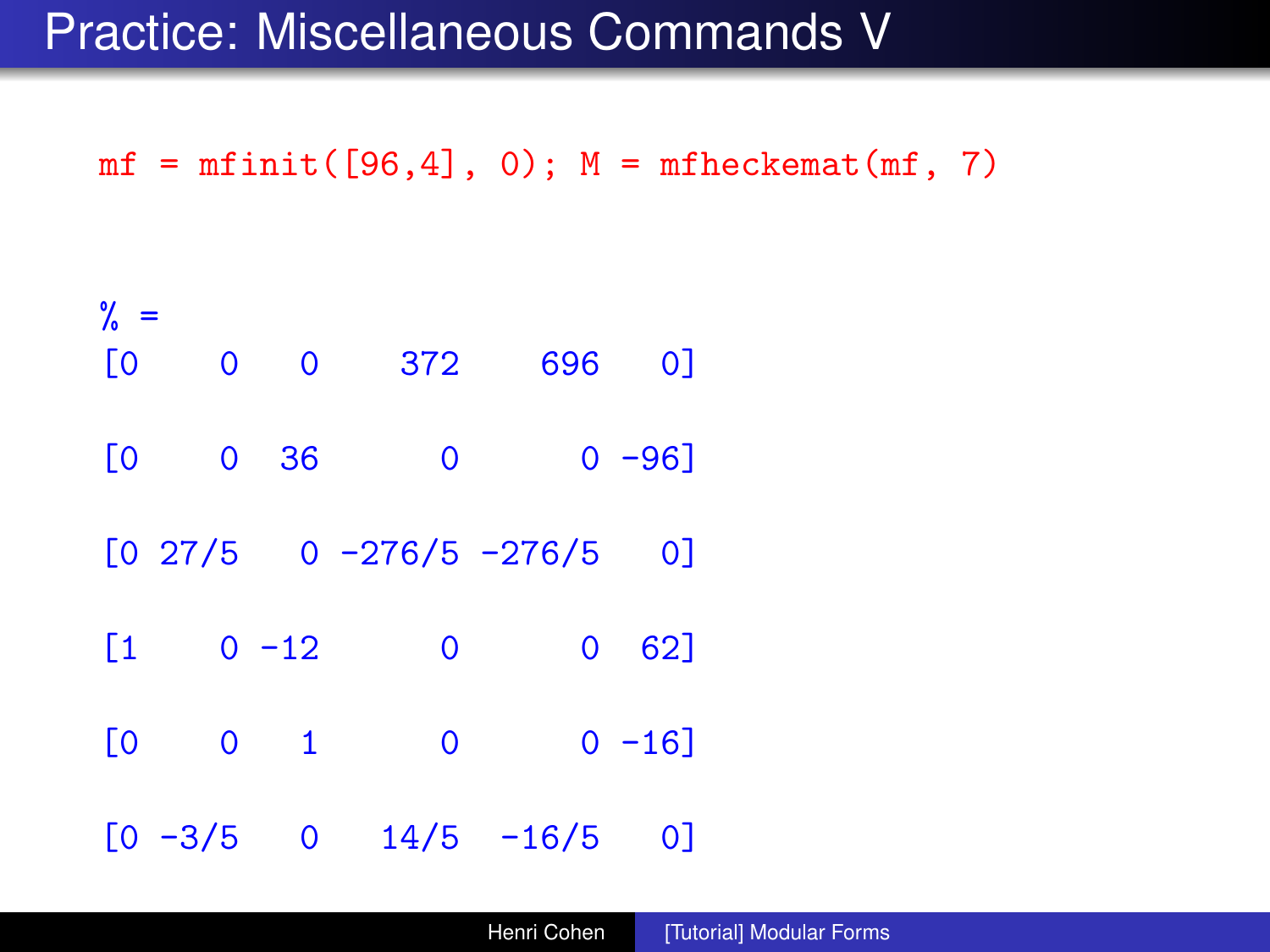```
P = charpoly(M)print(factor(P))
```

```
\% = x^6 - 1456*x^4 + 209664*x^2 - 2985984[x - 36, 1; x - 12, 1; x - 4, 1; x + 4, 1;x + 12, 1; x + 36, 1]
```
Note that this shows that all the eigenvalues of  $T(7)$  are integral, so the splitting will be entirely rational and the eigenforms with integral coefficients. Let's check: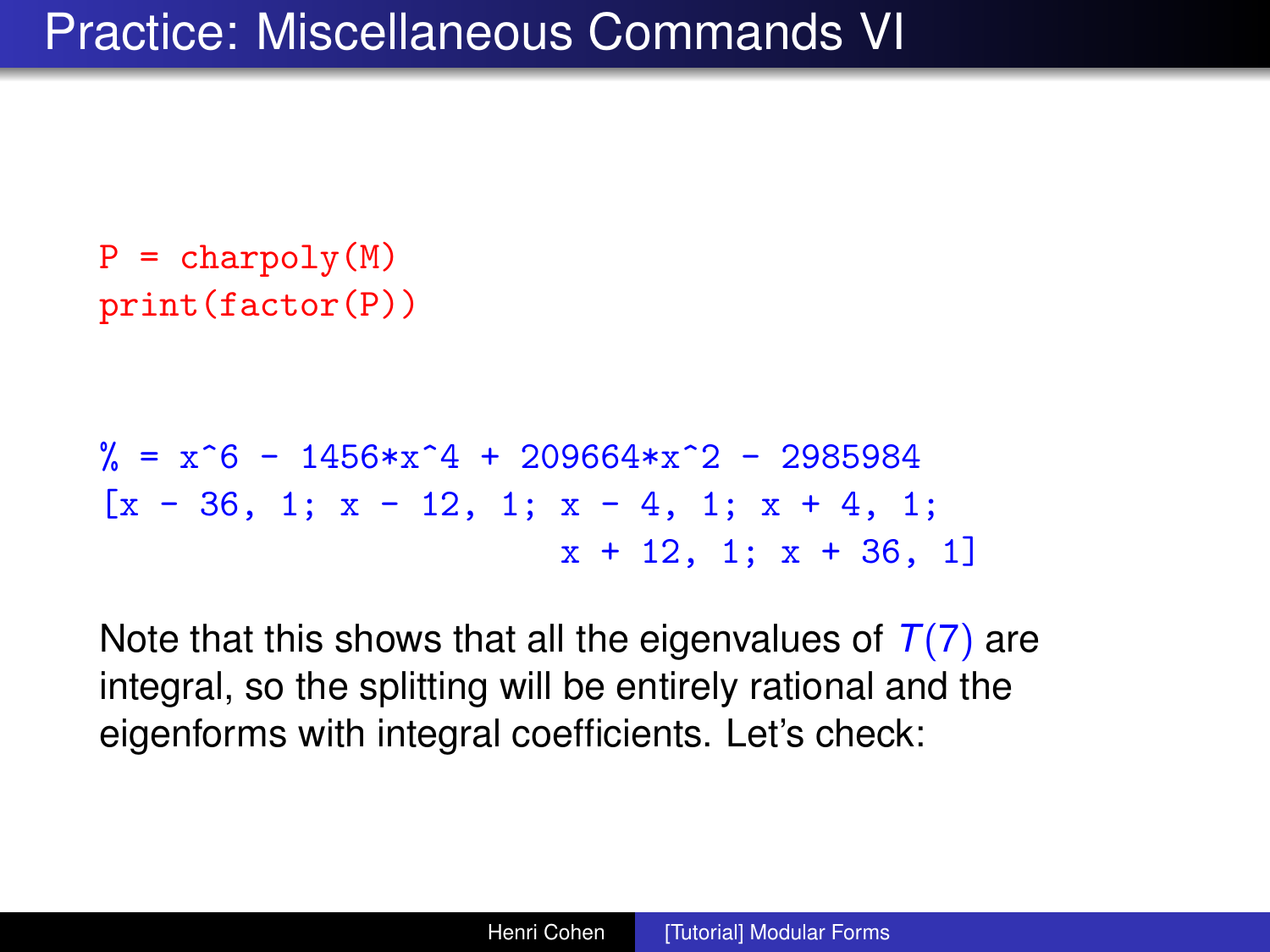mffields(mf)  $L = mfeigenbasis(mf)$ ; for(i=1,6,print(mfcoefs( $L[i], 15$ )))

 $\% = [y, y, y, y, y, y]$ [0, 1, 0, 3, 0, 10, 0, 4, 0, 9, 0, -20, 0, 70, 0, 30]  $[0, 1, 0, 3, 0, 2, 0, 12, 0, 9, 0, 60, 0, -42, 0, 6]$  $[0, 1, 0, 3, 0, -14, 0, -36, 0, 9, 0, -36, 0, 54, 0, -42]$  $[0, 1, 0, -3, 0, 10, 0, -4, 0, 9, 0, 20, 0, 70, 0, -30]$  $[0, 1, 0, -3, 0, 2, 0, -12, 0, 9, 0, -60, 0, -42, 0, -6]$ [0, 1, 0, -3, 0, -14, 0, 36, 0, 9, 0, 36, 0, 54, 0, 42]

Note again the twisting phenomenon: there are three eigenforms, and three twists by the character (−4/*n*).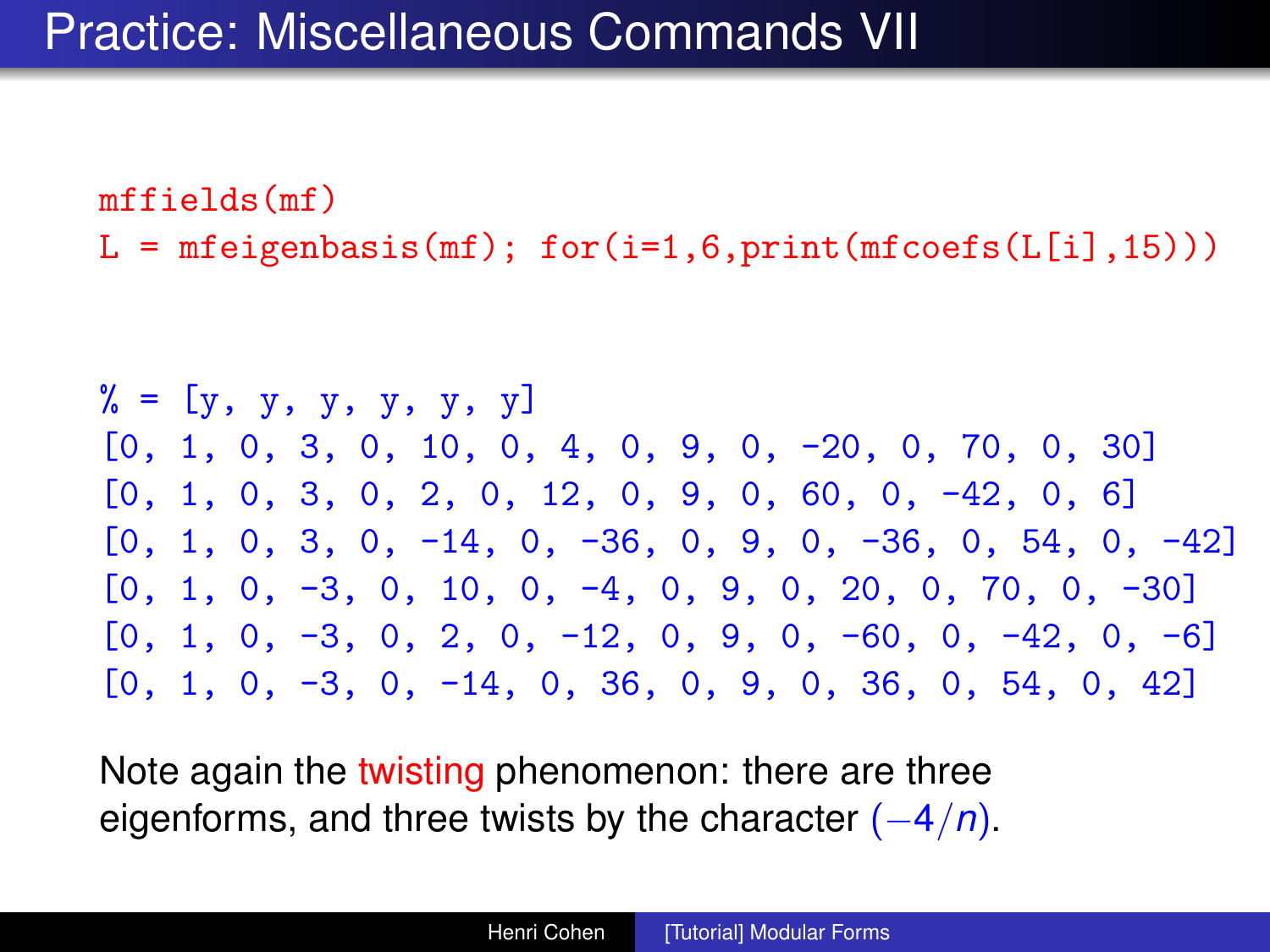### Practice: Miscellaneous Commands VIII

 $[mfB,M,C]$ =mfatkininit(mf,3); M

| $\%$ =<br>E  | $0 -3$     |                     | $\overline{0}$        | $0 -24 0$ ]    |                 |  |
|--------------|------------|---------------------|-----------------------|----------------|-----------------|--|
|              |            | $[-1/3 \ 0 \ -4/3]$ |                       | $\overline{0}$ | $0 - 12$        |  |
| $\mathbb{L}$ |            |                     | $0 \t 0 \t -9/5 -6/5$ |                | 0]              |  |
| $\mathbb{L}$ |            |                     | $0 \t 0 \t -2/3 \t 0$ |                | $0 -1$ ]        |  |
| D            | $0\quad 0$ | 1/6                 |                       | $\overline{0}$ | $0 \frac{3}{2}$ |  |
| E            |            | $0\quad 0$          | $0 \t1/5 \t4/5$       |                | 01              |  |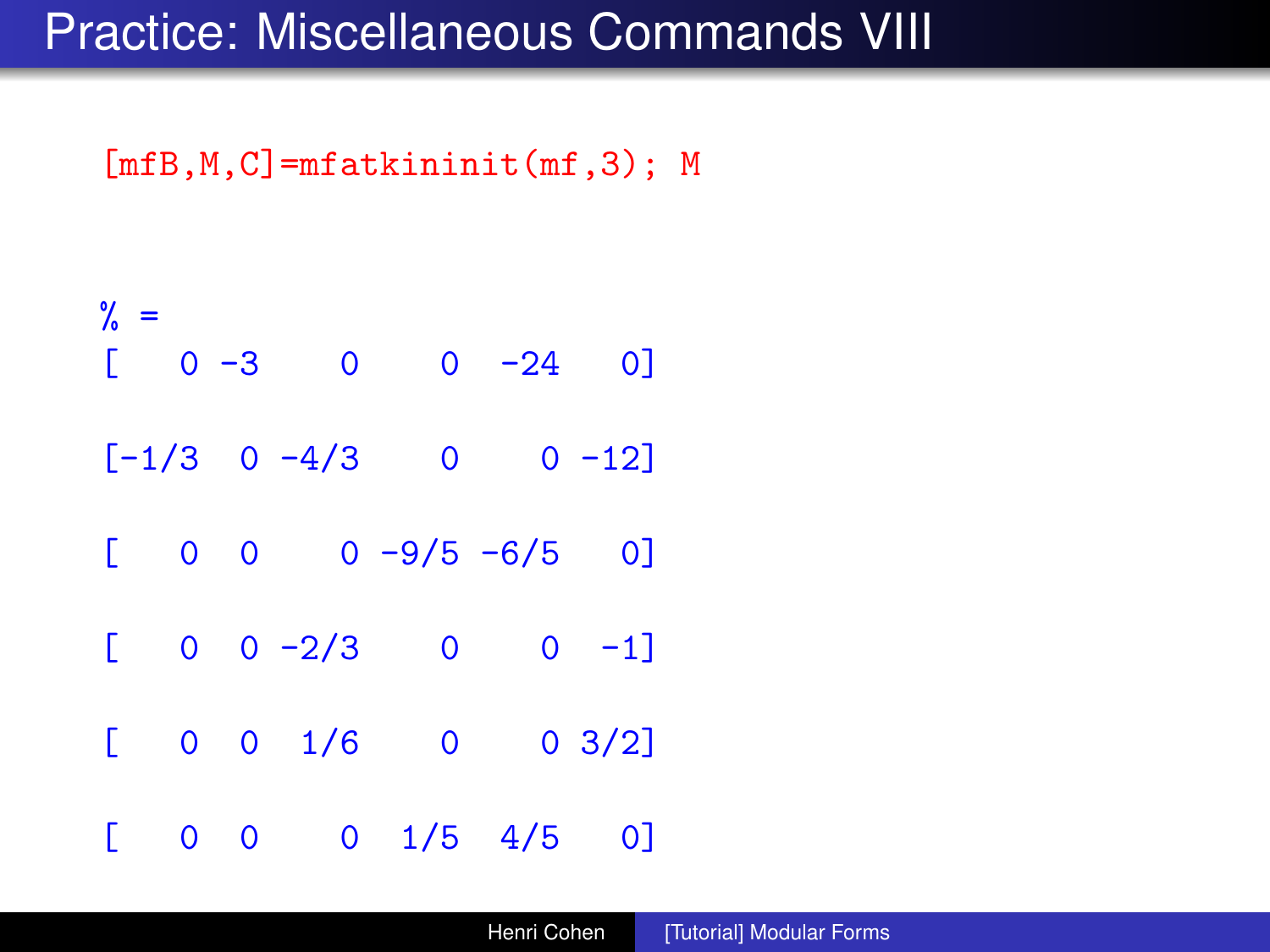The matrix of the Atkin–Lehner involution  $W_{\Omega}$  is the above matrix divided by C, but here  $C = 1$ :  $[C, \text{match}(M/C)]$  outputs  $[1, -1]$ . Since the eigenvalues are real in even weight and no character, this means that there is an odd number of  $-1$ , hence an odd number of  $+1$ :

```
[C,matdet(M/C)]
mfatkineigenvalues(mf,3)
```

```
\% = [1, -1]\% = [[-1], [-1], [-1], [1], [1], [1]]
```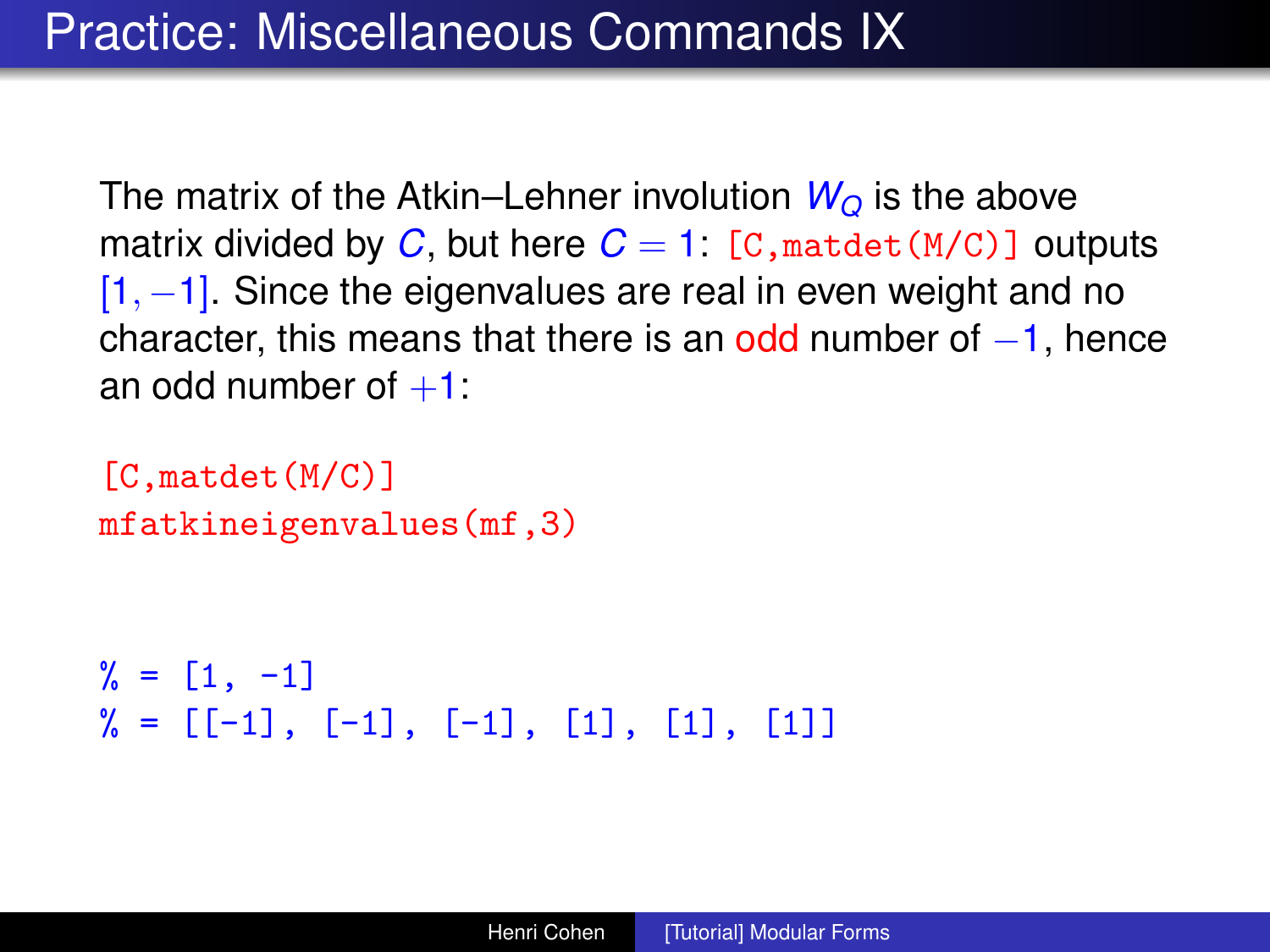## Practice: Combination with L-Functions I

```
E4 = mfEk(4); mf = mfinit(E4); LE = 1funnf(mf, E4);
ltun(LE, 2)/Pi^2lfun(LE, 0)
D = mfDelta(); mf = mfinit(D); L = 1funnf(mf, D);
lfunlambda(L, 3)/lfunlambda(L, 5)
r = 1funlambda(L, 1)/lfunlambda(L, 3)
bestappr(r)
```
% = -3.3333333333333333333333333333333333333 % = -1.0000000000000000000000000000000000000  $% = 1.555555555555555555555555555556$ % = 2.3444283646888567293777134587554269175  $\% = 1620/691$ 

 $LIN = 1$ funinit $(L, [50])$ ;  $ploth(t = 0, 50, 1funhardy(LIN, t))$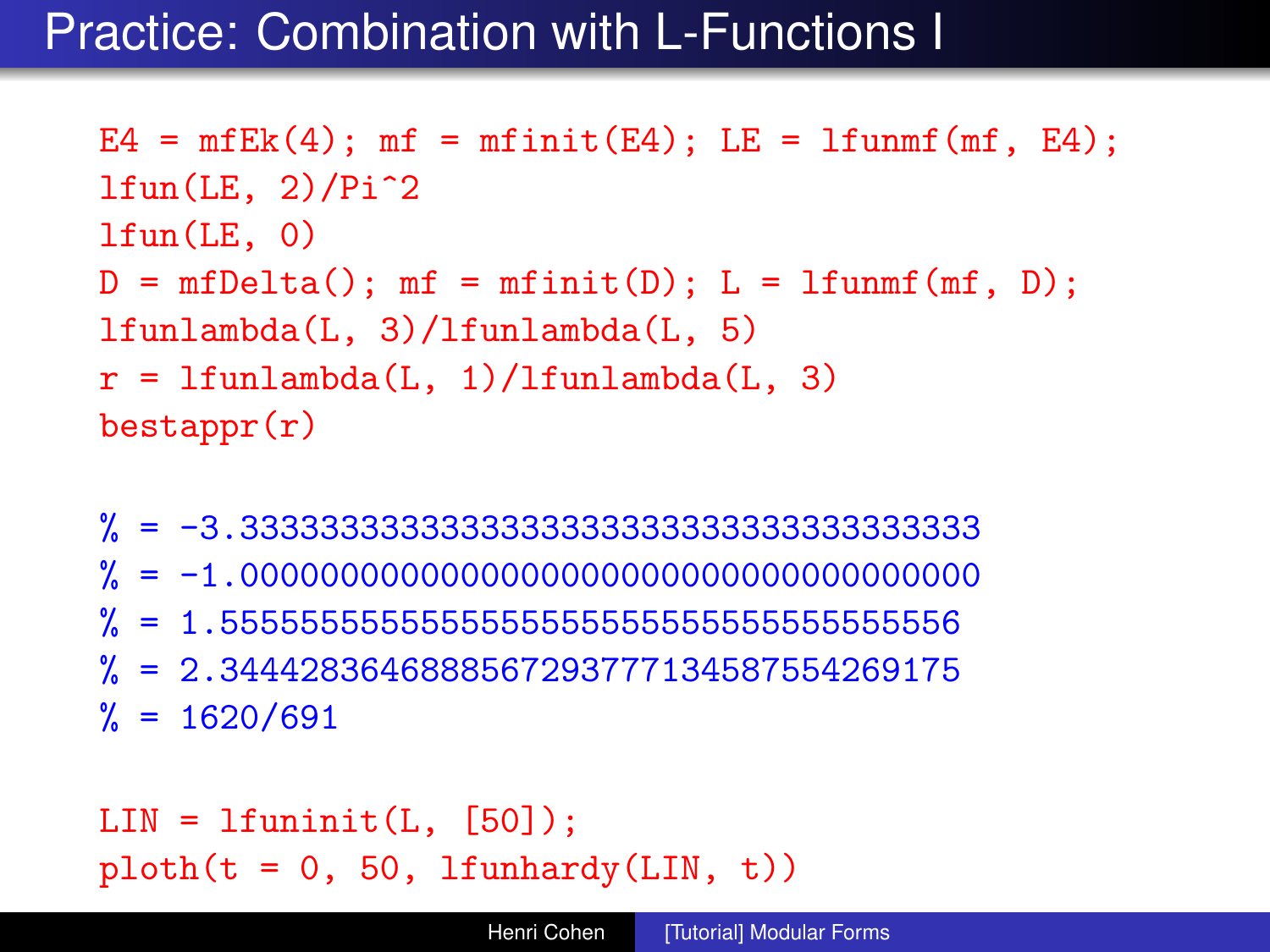## Practice: Combination with L-Functions II

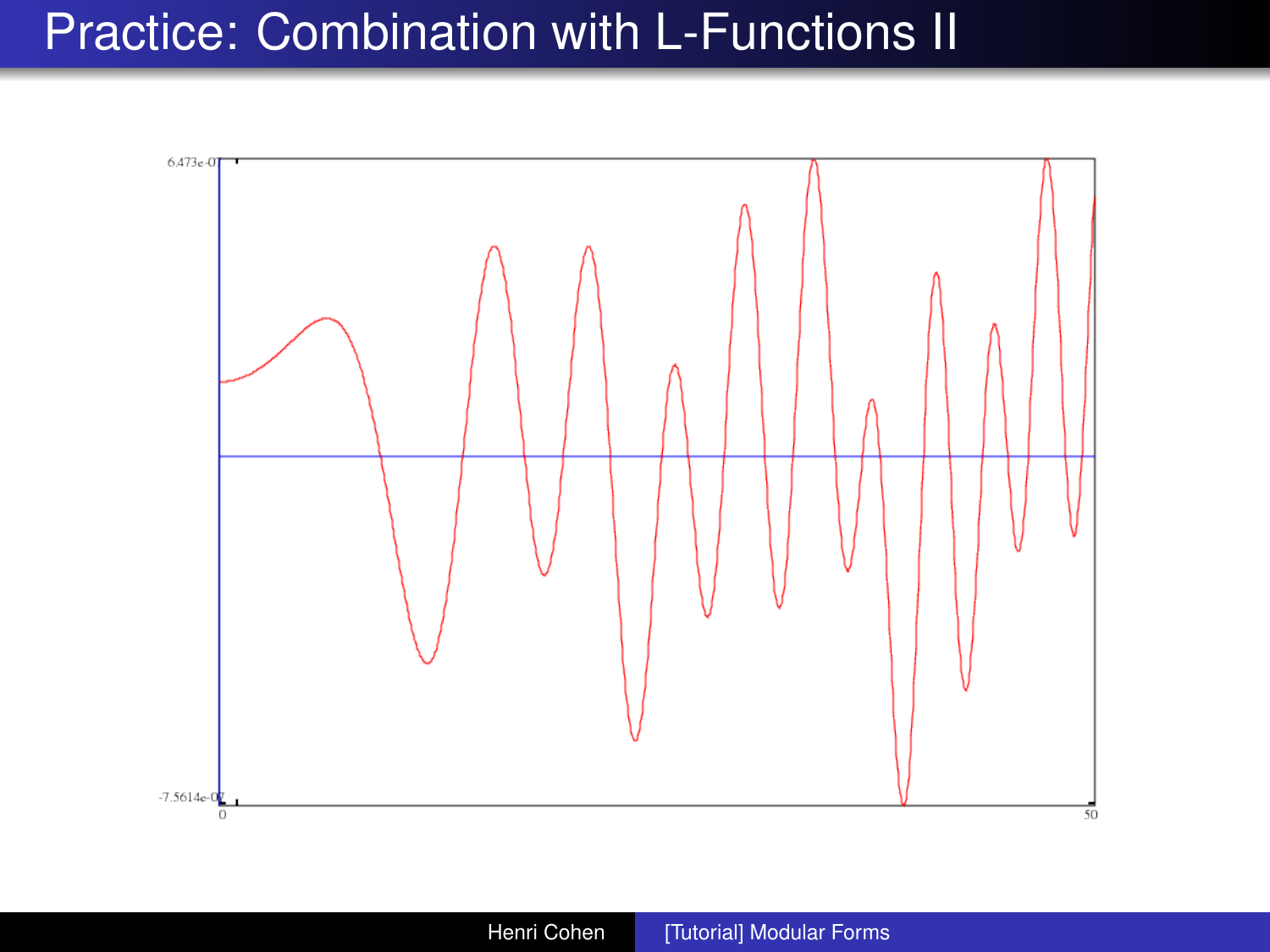### Practice: Combination with L-Functions III

```
PP = mfperiodpol(mf,D,-1); PP /= polcoeff(PP,1);bestappr(PP)
PM = mfperiodpol(mf,D,1); PM = polcoeff(PM,0);bestappr(PM)
mfperiodpolbasis(12)
```

```
\% = x^9 - 25/4*x^7 + 21/2*x^5 - 25/4*x^3 + x\frac{\%}{\%} = -x^10 + 691/36*x^8 - 691/12*x^6+ 691/12*x^4 - 691/36*x^2 + 1\% = [x^8 - 3*x^6 + 3*x^4 - x^2]4*x^9 - 25*x^7 + 42*x^5 - 25*x^3 + 4*x, x^10 - 1
```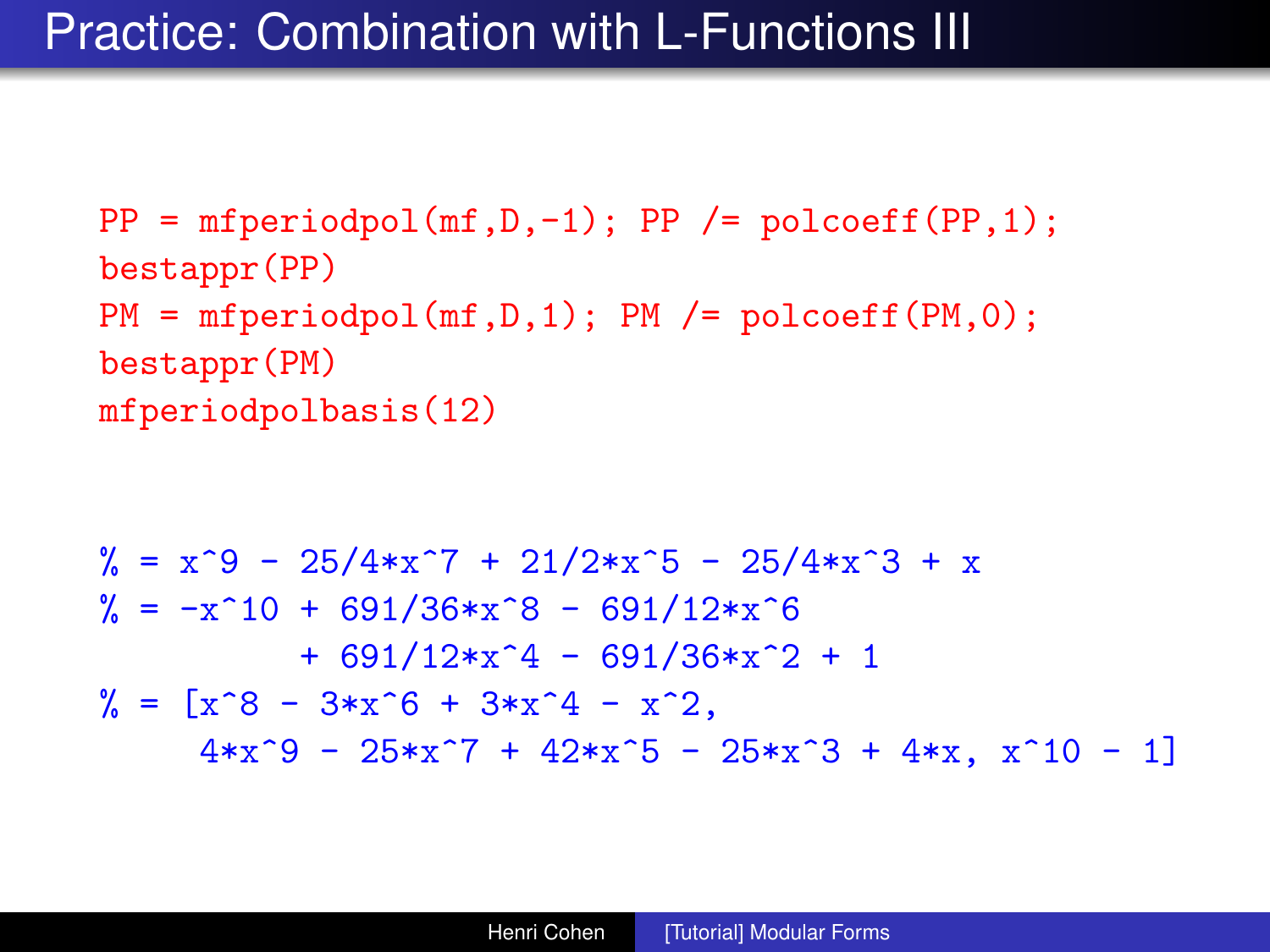```
E4 = mfEk(4); F = mfracket(Ed, Ed, 2); mfcoefs(F, 6)/4800D = mfDelta(); mftaylor(D, 9)*1728
D3 = mftwist(D, -3); mfoefs(D3, 9)P = mfparams(D3)mf = mfinite(D3, 1); mftobasis(mf, D3)
```

```
\frac{9}{6} = \left[0, 1, -24, 252, -1472, 4830, -6048\right]\% = \begin{bmatrix} 1, 0, -1/12, 0, 1/96, 0, 1/288, 0, -11/2304, 0 \end{bmatrix}\% = \begin{bmatrix} 0, 1, 24, 0, -1472, -4830, 0, -16744, -84480, 0 \end{bmatrix}\% = [9, 12, 1, y]\% = [0, 0, 0, 0, 0, 0]5546/4131, -1232/12393, -47/16524, 11/24786]~
```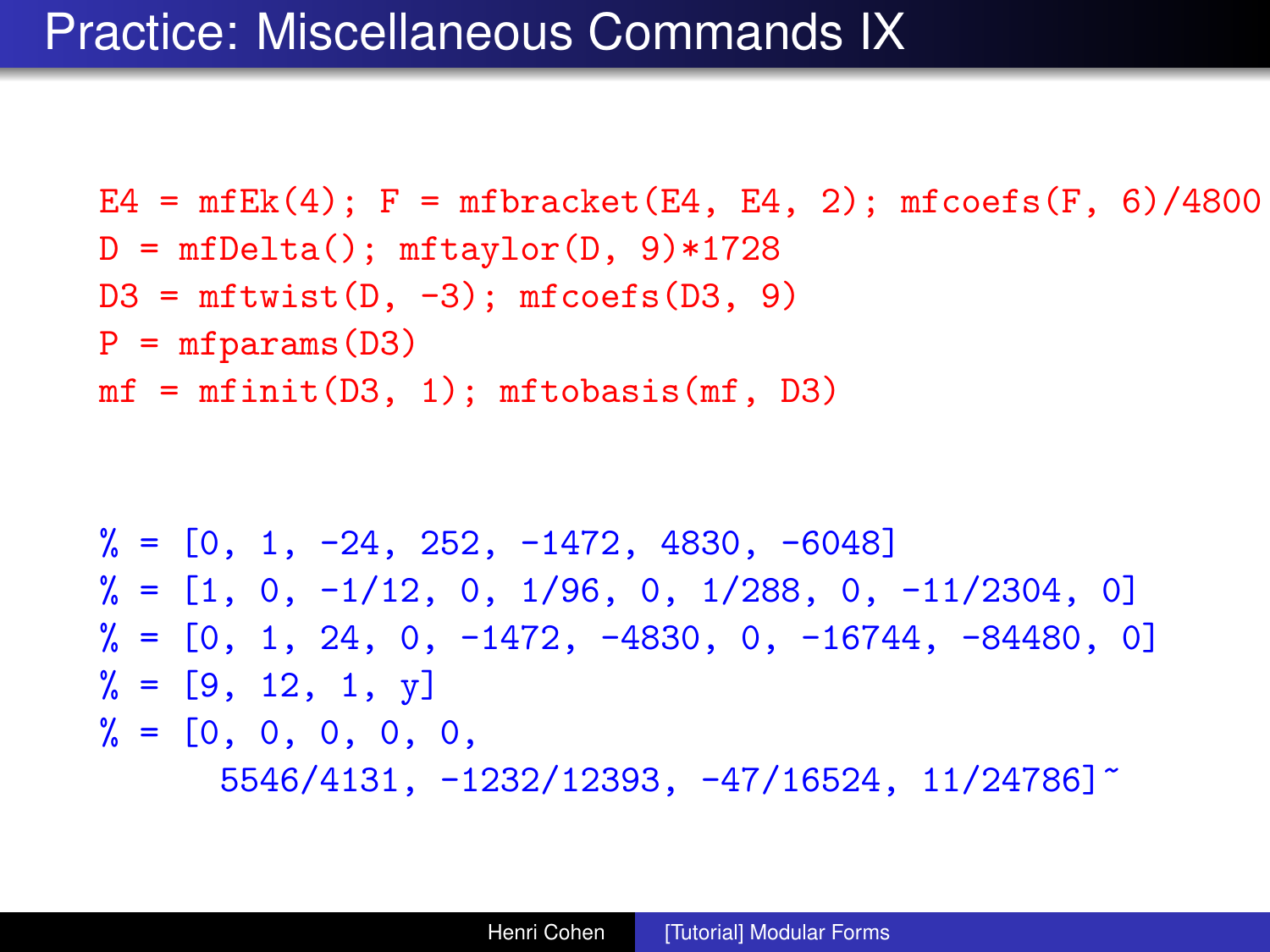```
F = mffromell(ellinit("49a1"))[2]; mfisch(F)mfisequal(F, mftwist(F, -7))
mf = mfinite([23, 1, -23], 1); F = mfeigenbasis(mf)[1];mfisCM(F)
mfisequal(F, mftwist(F, -23))
```

```
\frac{9}{6} = -7\frac{9}{2} = 1
\% = -23x = 0
```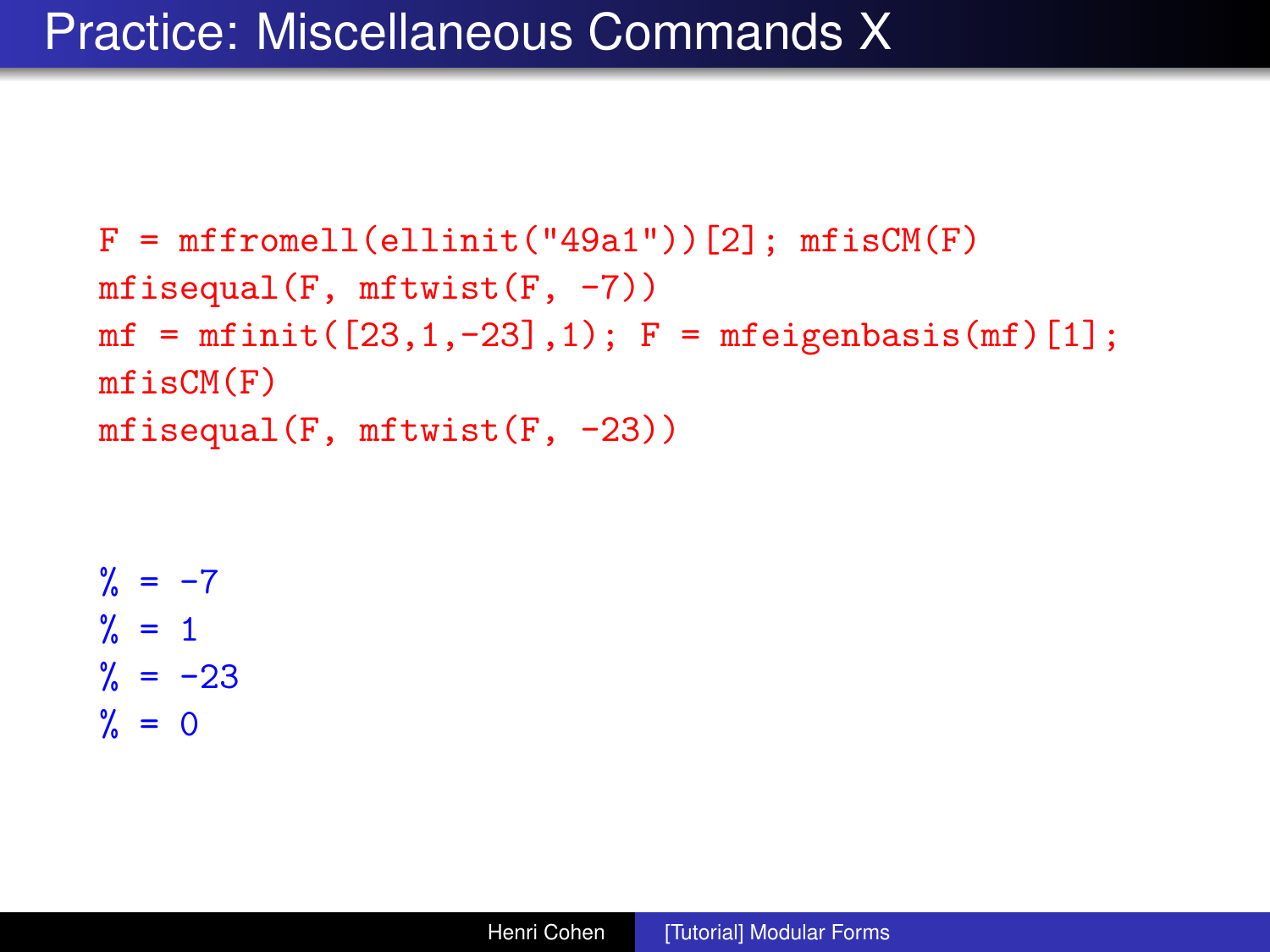We want to search for normalized eigenforms with integral (equivalently, rational) Fourier coefficients, given a few *a*(*p*) for *p* prime, possibly modulo something.

```
L = mfeigensearch([1..30], 4], [2, 2], [3, -1]]); #L
F = L[1]; mfparams(F)mfcoefs(F, 10)
```

```
\% = 1\% = [26, 4, 1, y]\frac{9}{6} = [0, 1, 2, -1, 4, 17, -2, -35, 8, -26, 34]
```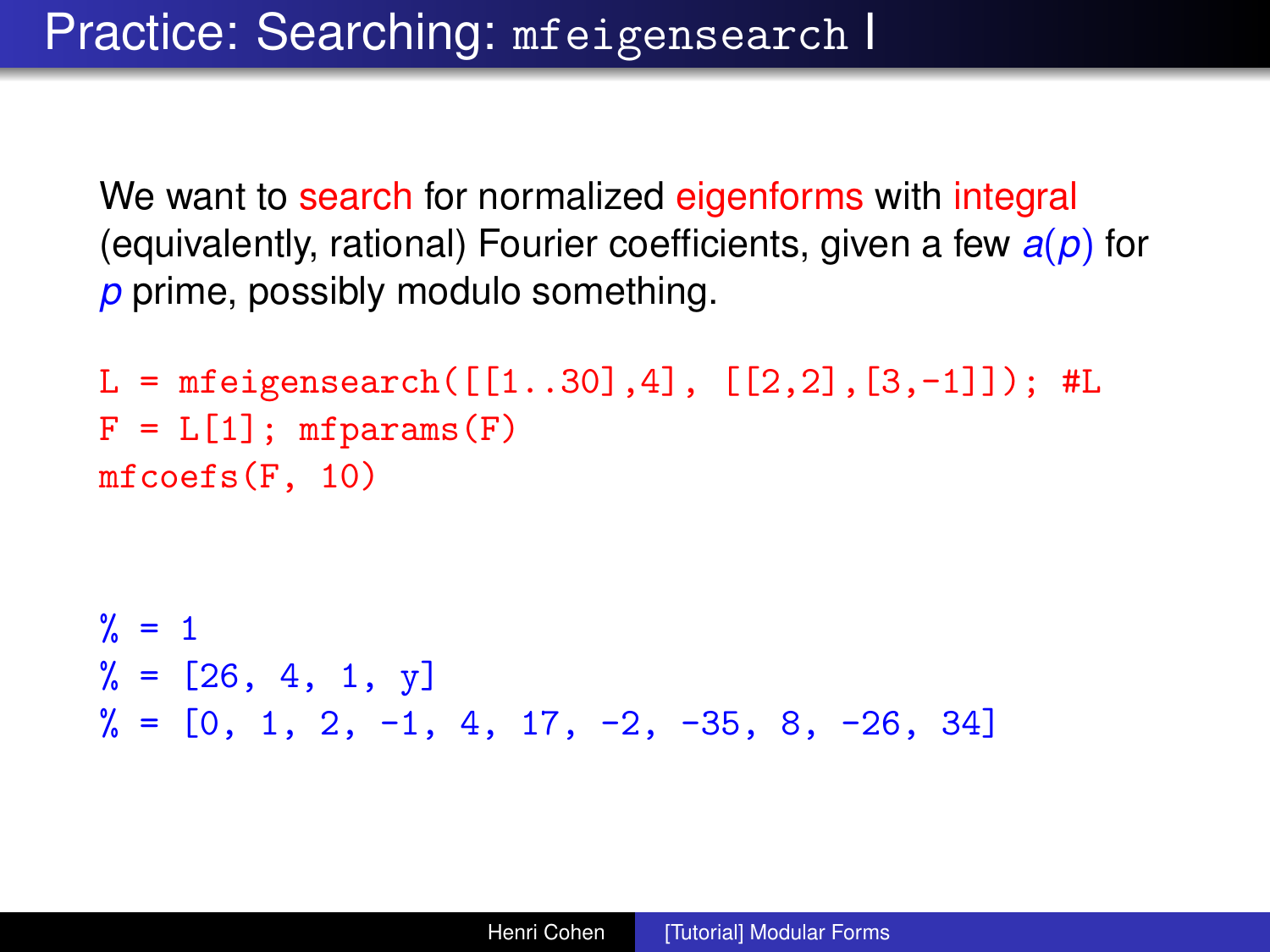```
L=mfeigensearch([[1..30],4], [[2,Mod(2,5)], [3,Mod(-1,5)]]);
[ mfparams(F)[1] | F \leftarrow L ]F1 = L[1]; mfcoefs(F1, 10)
F2 = L[2]; mfcoefs(F2, 10)
F = mflinear([F1, F2], [-1, 1]); mfooefs(F, 14)/5mfsturm( [26.4])
```
% = [26, 26] % = [0, 1, 2, -1, 4, 17, -2, -35, 8, -26, 34] % = [0, 1, 2, 4, 4, -18, 8, 20, 8, -11, -36] % = [0, 0, 0, 1, 0, -7, 2, 11, 0, 3, -14, -10, 4, 0, 22] % = 15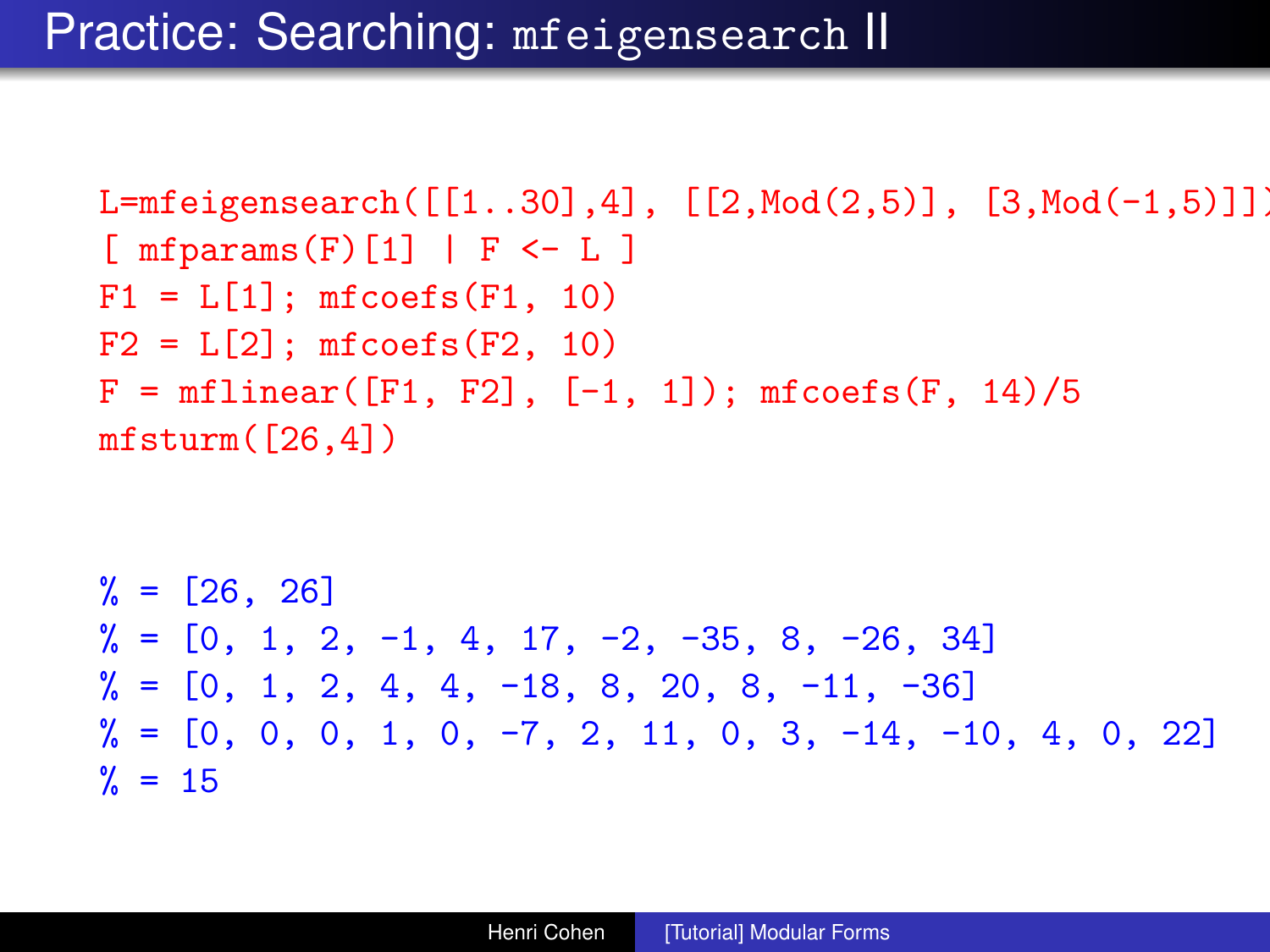## Practice: Searching: mfsearch

A more primitive searching is the mfsearch command:

```
W = mfsearch([1..35],3], [0,1,2,3,4,5,6,7,8],1);[ mfparams(F) | F \leftarrow W]
mfcoefs(W[1],10)
mfcoefs(W[2],10)
```
 $\% = [[30, 3, -3, y], [30, 3, -15, y]]$  $\% = \begin{bmatrix} 0, 1, 2, 3, 4, 5, 6, 7, 8, -14, -30 \end{bmatrix}$  $\% = \begin{bmatrix} 0 \\ 1 \\ 2 \\ 3 \\ 4 \\ 5 \\ 6 \\ 7 \\ 8 \\ -21 \\ -50 \end{bmatrix}$ 

We are searching for modular forms with rational coefficients, of weight 3 and level less than or equal to 35, in the cuspidal space (code 1) whose Fourier expansion begins with  $q+2q^2+3q^3+4q^4+5q^5+6q^6+7q^7+8q^8+\cdots$  . We find that there are two, both of level 30, one with character  $(-3/.)$ , the second  $(-15/.)$ , and we give 11 coefficients.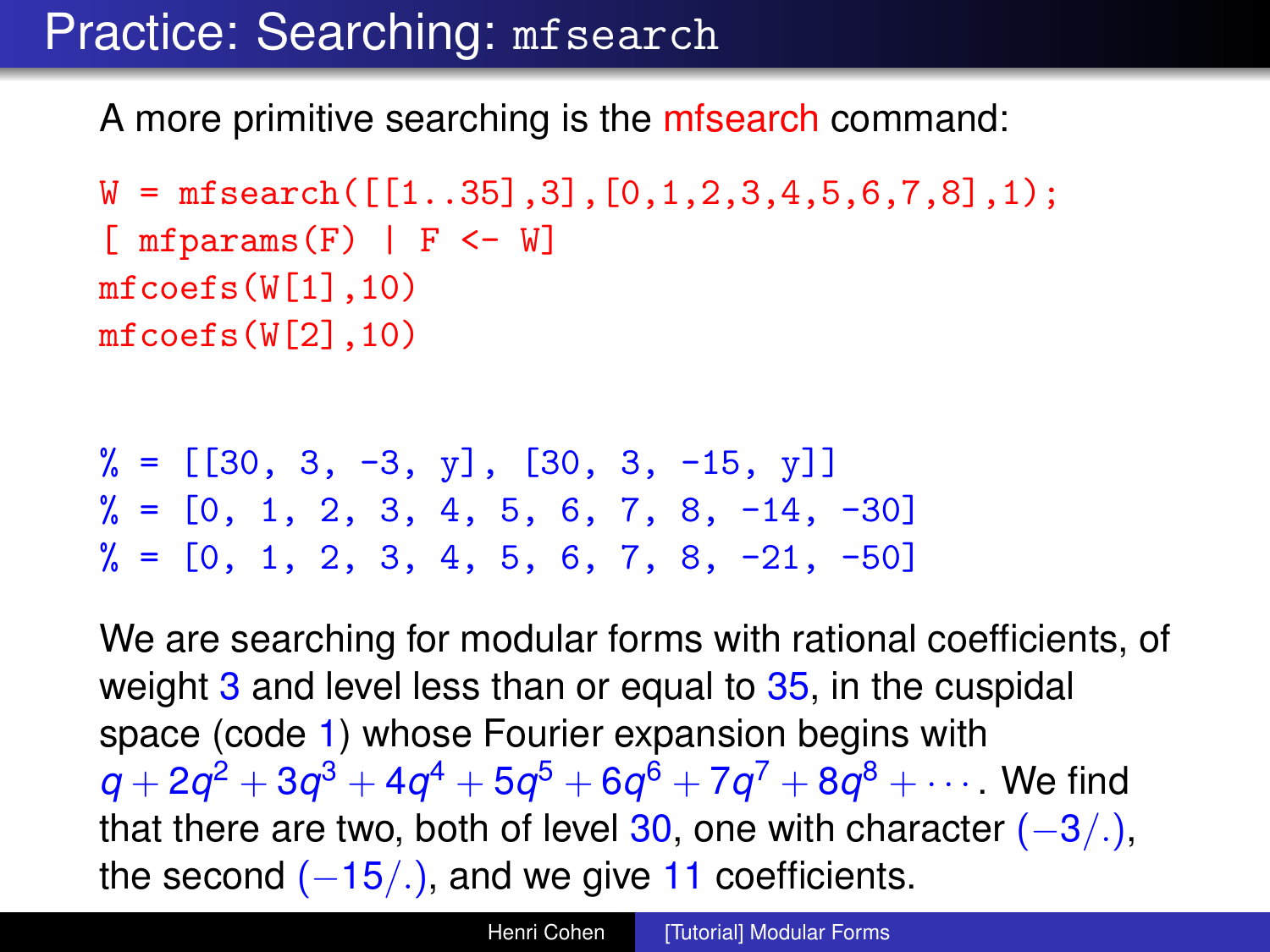The Pari/GP modular form package is unique in that it implements a number of advanced functions on modular forms not available in other packages:

- <sup>1</sup> Fourier expansion of *F*|*k*γ, and in particular expansion at any cusp.
- <sup>2</sup> Numerical computation of Atkin–Lehner pseudo-eigenvalues.
- <sup>3</sup> Numerical evaluation of a form near the real axis.
- 4 Numerical computation of symbols, i.e., integrals over any path.
- <sup>5</sup> Numerical computation of general Petersson products.

This is based on the computation of bases of modular form spaces made of products of Eisenstein series, and of general expansions of these series. Although more expensive than previous computations, once the precomputations are done the rest is essentially immediate. In practice levels up to 500 are reachable in reasonable weight.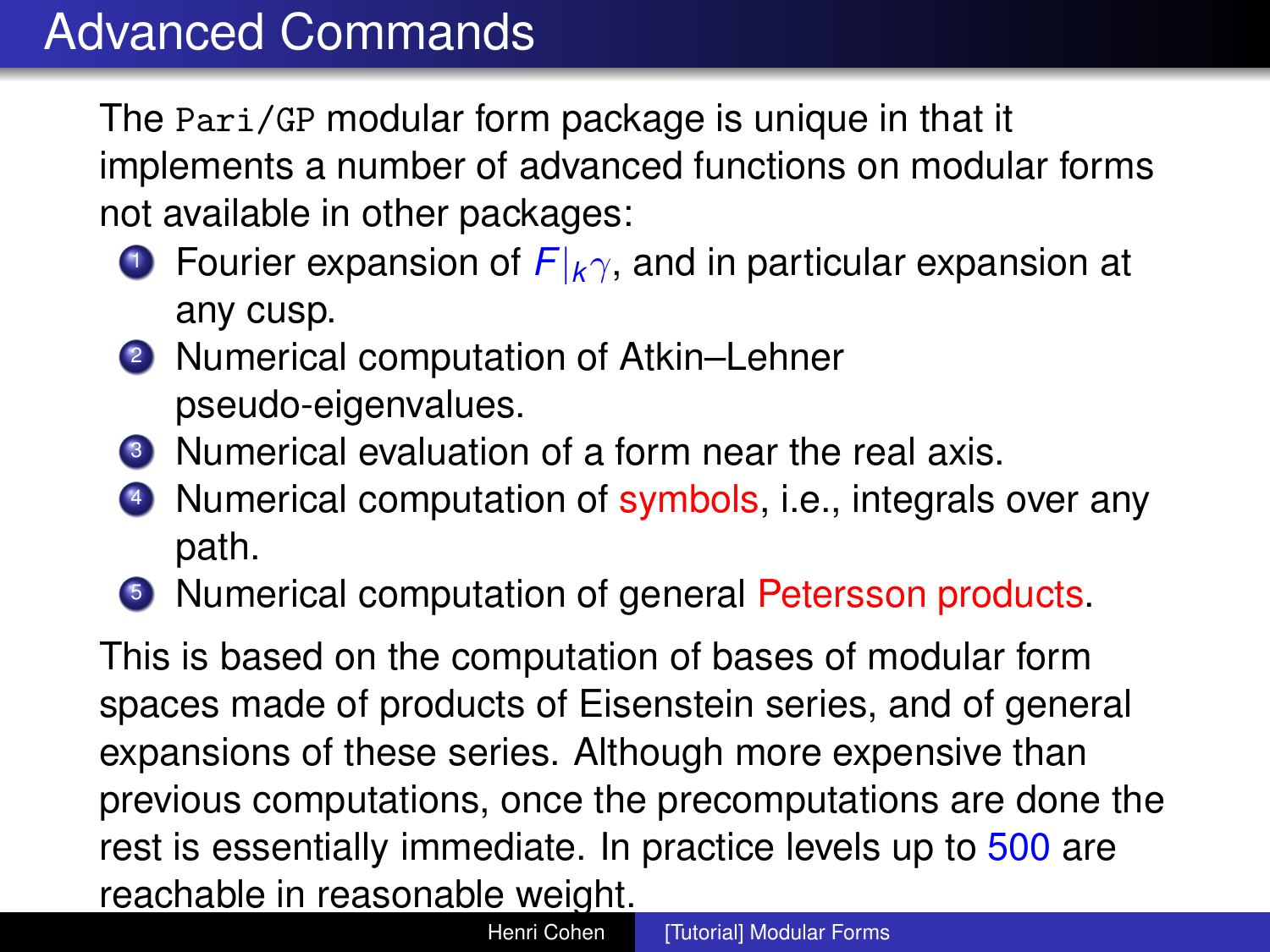$mf = mfinite([32, 4], 0); F = mfbasis(mf)[1]; mfooefs(F, 10)$ mfslashexpansion(mf,F,[0,-1;32,0],10,1,&A); A

Here we ask for the action of the Fricke involution  $\tau \mapsto -1/(32\tau)$  on F; the parameter 1 asks the program to "rationalize" the result, and *A* will be explained below.

 $\frac{9}{6}$  = [0, 3, 0, 0, 0, 0, 2, 0, 0, 0, 47, 0]  $\% = \begin{bmatrix} 0, 1, 0, 16, 0, 22, 0, 32, 0, -27, 0 \end{bmatrix}$  $\% = [0, 1]$ 

 $A = [0, 1]$  means that the expansion will be of the form  $q^0\sum_{n\geq 0}a(n)q^{n/1}$ , here simply  $\sum_{n\geq 0}a(n)q^n$ . Thus

 $F|_4W_{32}=q+16q^3+22q^5+32q^7-27q^9+O(q^{11})$  .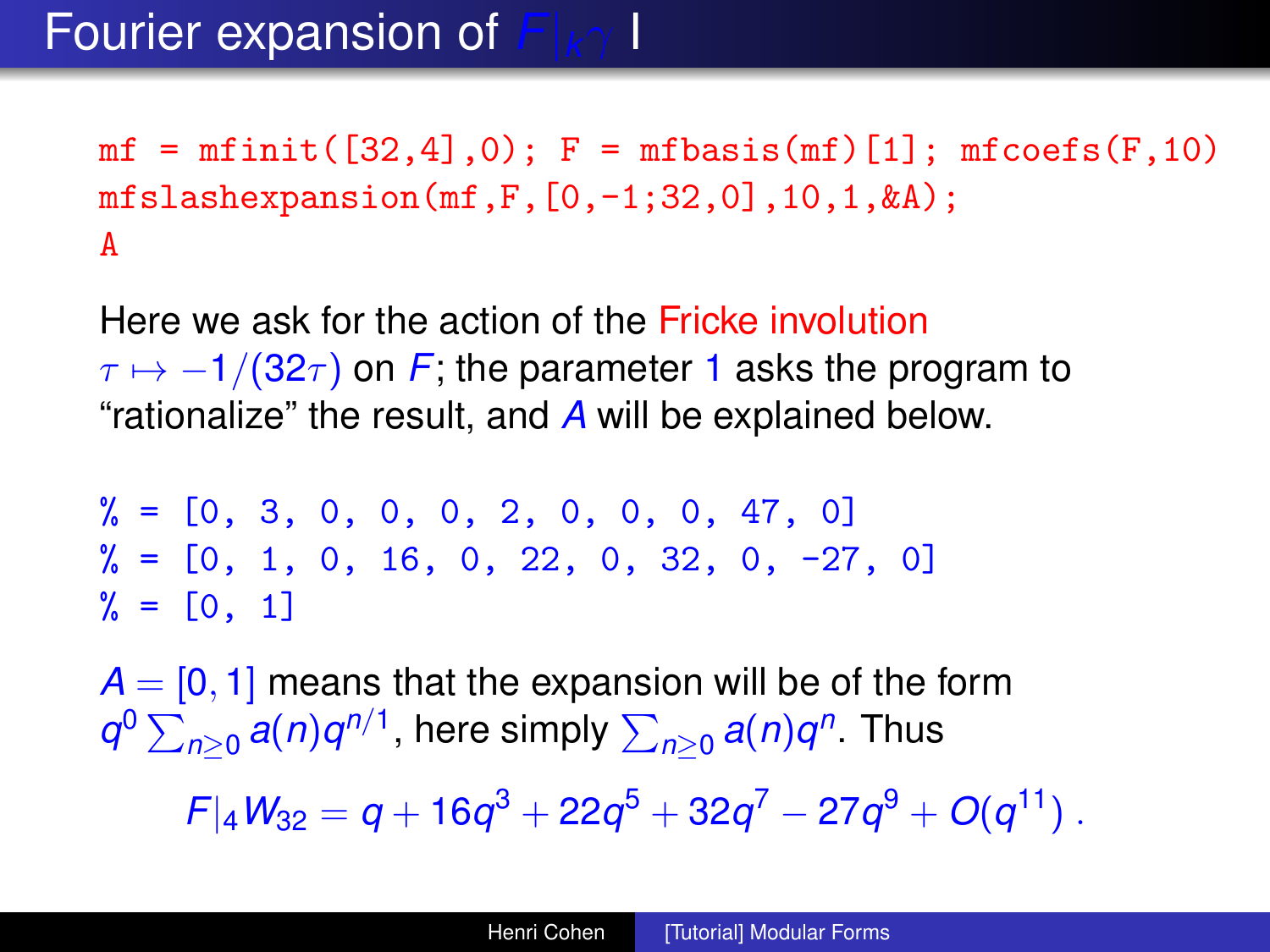## Fourier expansion of *F*|*k*γ II

 $mf = mfinite([12, 8], 0); F = mfbasis(mf)[1];$  $mfslashexpansion(mf,F,[1,0;2,1],7,0,kA)$ A  $mfslashexpansion(mf,F,[1,0;2,1],7,1,kA)$ 

 $\% = \begin{bmatrix} 0, 0, 0, 0.6666666 \ldots + 0. E-38*I, 0, \end{bmatrix}$  $-3.999999999...$  + 6.9282032302... \*I, 0,  $-11.9999999999... - 20.7846096908... * I$  $\% = [0, 3]$  $\% = [0, 0, 0, 2/3, 0, Mod(8*t, t^2 + t + 1),$ 0, Mod( $-24*t - 24$ ,  $t^2 + t + 1$ )

Here  $A = [0, 3]$  so the expansion is in powers of  $q^{1/3}$  (still with  $q<sup>0</sup>$  in front); the first command (parameter 0) gives the coefficients as complex numbers (whose real part is easy to recognize), and the last (parameter 1) "rationalizes" the result, showing that these coefficients seem to be (are in fact) in Q(exp(2π*i*/3)).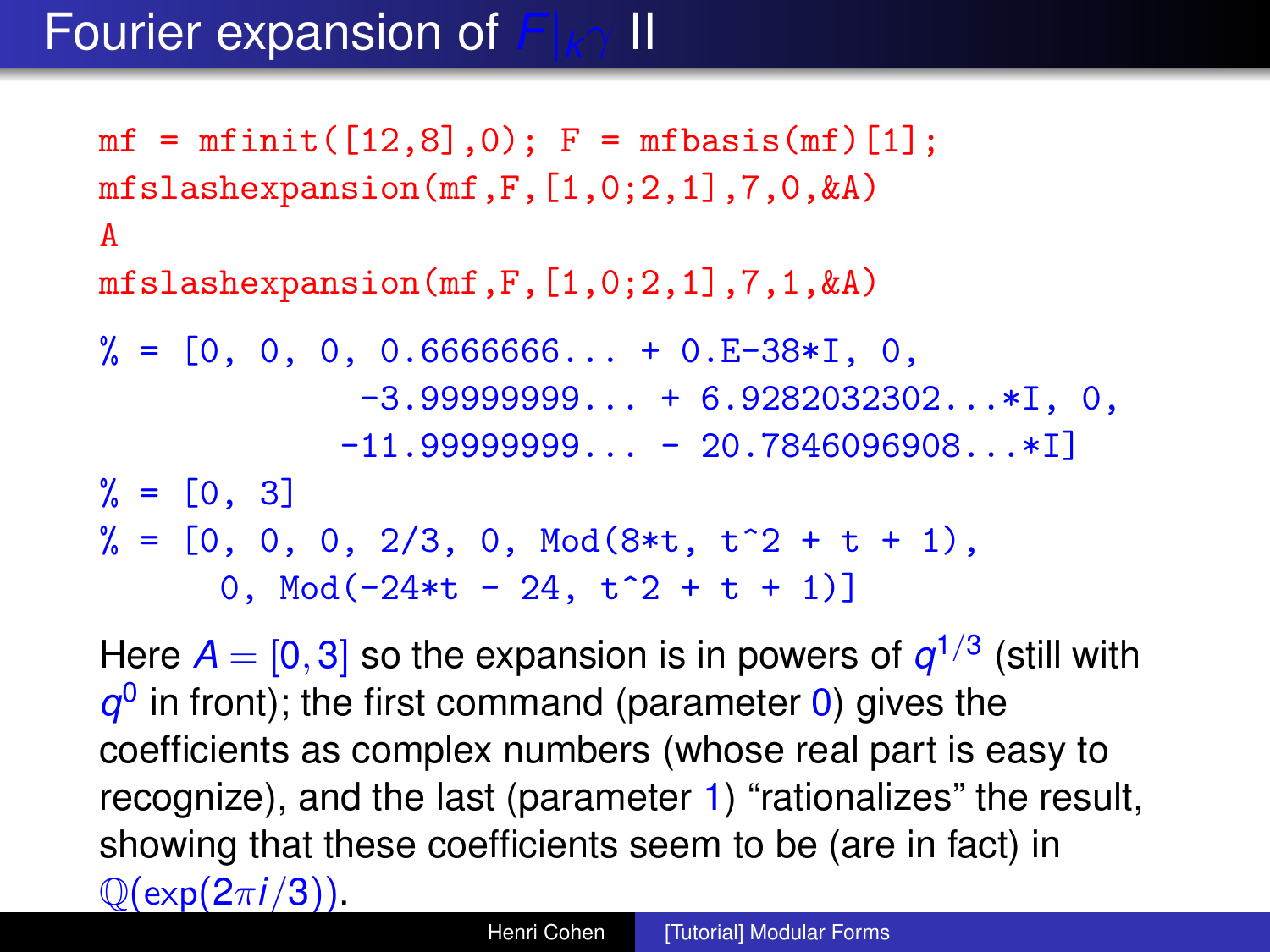## Fourier expansion of *F*|*k*γ III

```
mf = mfinite([12, 7, -4], 0); F = mfbasis(mf)[1];mfslashexpansion(mf,F,[1,0;6,1],5,1,&A)
A
```
 $\% = [-5/32, 81/32, 21/16, -597/8, 1215/32, 1689/8]$  $\frac{9}{6} = [1/2, 1]$ 

Here we have an example with  $A[1] = 1/2 \neq 0$ : we have

 $F|_7 \left(\frac{1}{6} \frac{0}{1}\right) = q^{1/2}(-5/32+(81/32)q+(21/16)q^2-(597/8)q^3+\cdots\right).$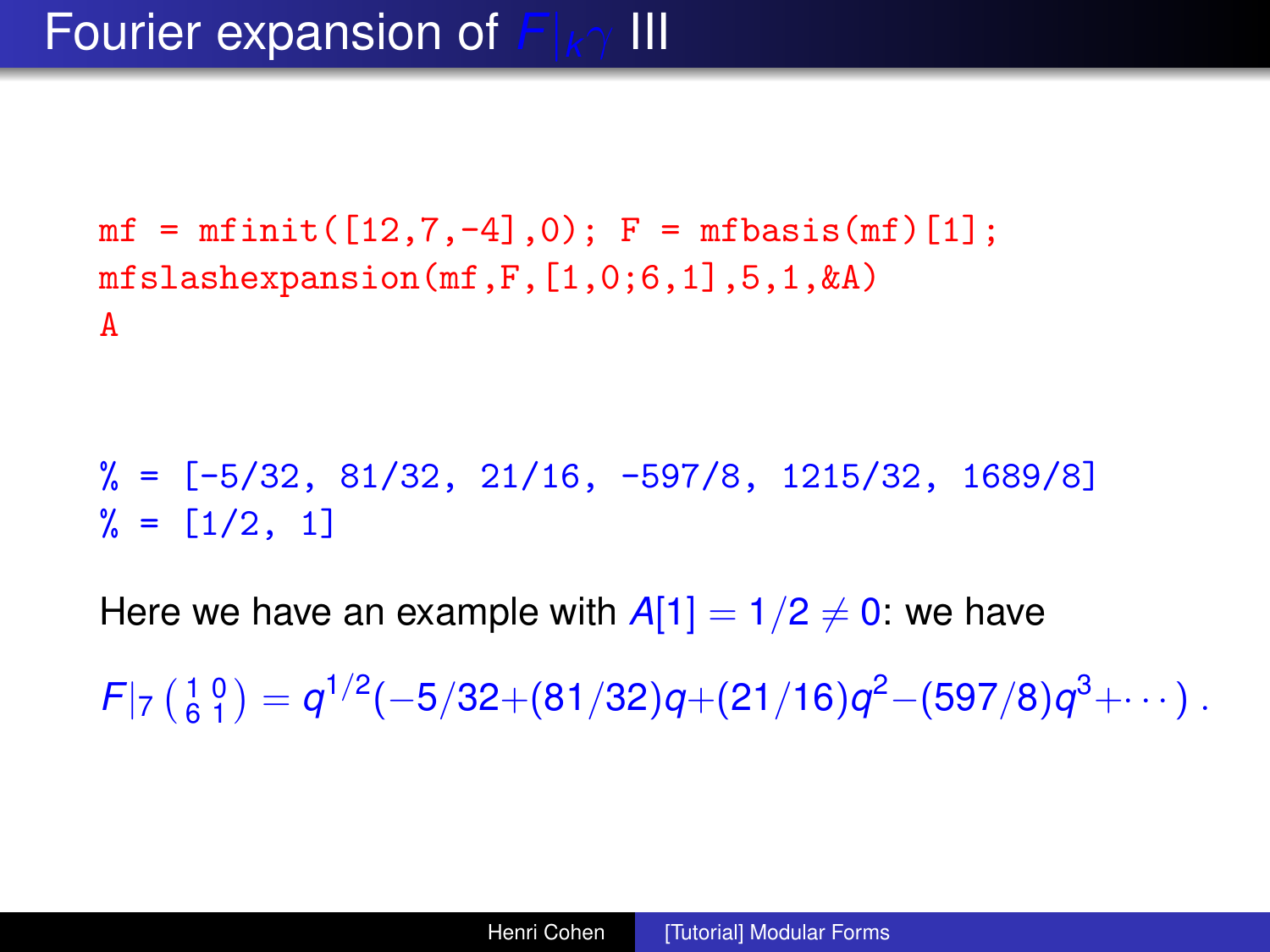## Evaluation of a Form I

mfeval can easily evaluate a form near the real axis:

```
mf = mfinite([12, 4], 1); F = mfbasis(mf)[1];mfeval(mf,F,1/Pi+10^(-6)*I)mfeval(mf.F.1/Pi+10^(-7)*I)mfeval(mf.F.1/Pi+10^(-8)*I)
```
- $% = -89811.049350396250531782882568405506024$ 
	- 58409.940965200894541585402642924371696\*I
- $% = 4.8212468504661113183253396691813292261 E-52$ + 6.7885262281520647908871247541561415340 E-52\*I  $\% = 0$

These results are immediate and correct: at height 10<sup>-6</sup> the value is large, at height  $10^{-7}$  very small (and really of the order of 10−<sup>52</sup> with 30 correct decimals). Of course the value is not exactly 0 at height  $10^{-8}$  but cannot be computed with 38 decimals default accuracy (simply increase the accuracy to 57*D*, the value is of the order of 10−69).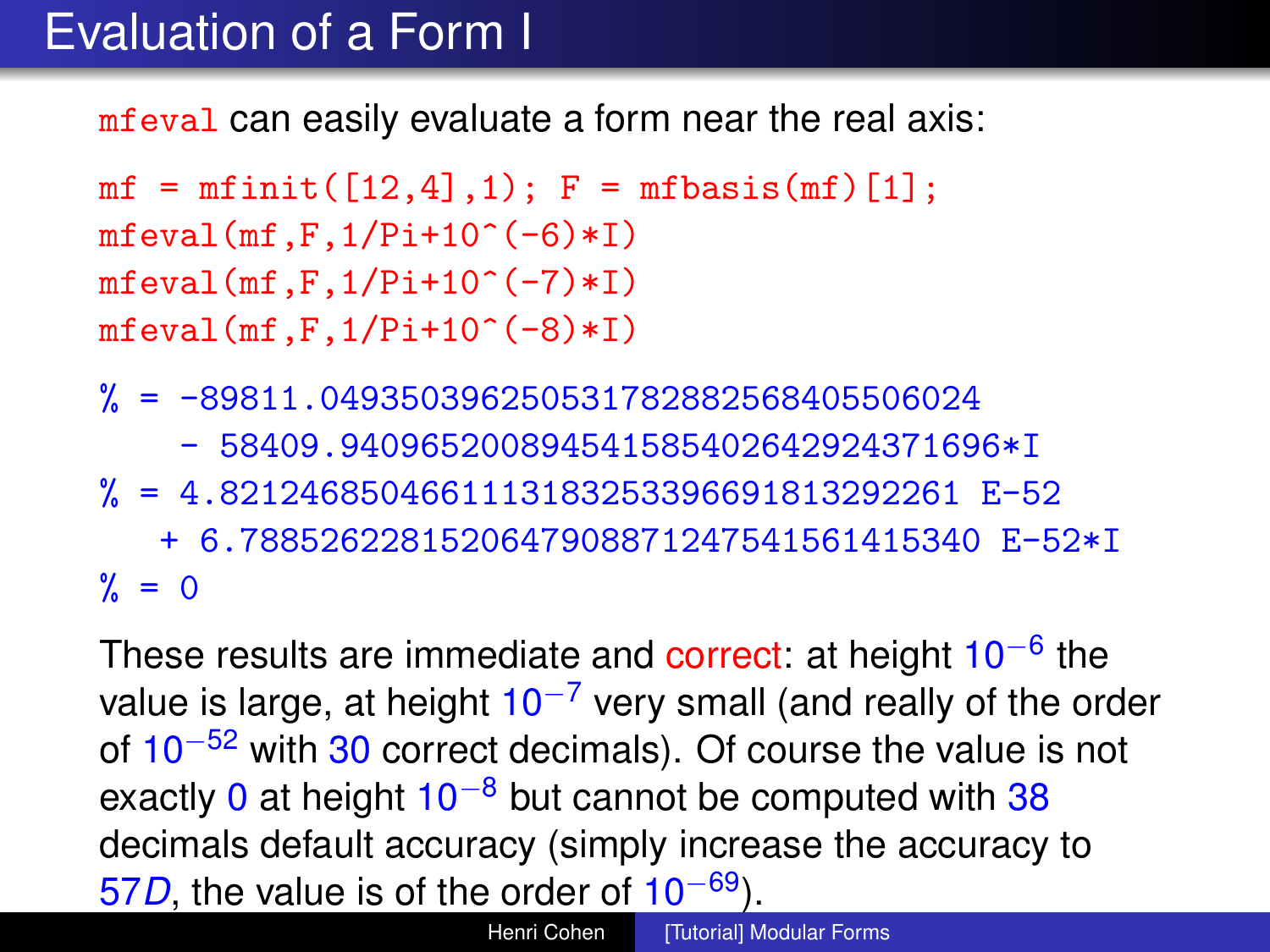## Evaluation of a Form II

Second, it can also evaluate forms at cusps:

 $T = mfTheta()$ ;  $mf = mfinit(T)$ ;  $mfeval(mf, T, [0, 1/2, 1, 00])$ 

```
\frac{9}{6} = \lceil 1/2 - 1/2 \cdot 1, 0, 1/2 - 1/2 \cdot 1, 1 \rceil
```
Warning: the value at a cusp is not the limit as  $\tau$  tends to the cusp because of the automorphy factor  $(c\tau+d)^{-k}$ :

 $mfeval(mf,T,10^(-8)*I)$ 

 $\frac{\%}{\%}$  = -7071.0678118654752440084436210484903928 + 2.407412430484044816 E-35\*I

This number is equal to  $-10^4\sqrt{2}$  $2/2.$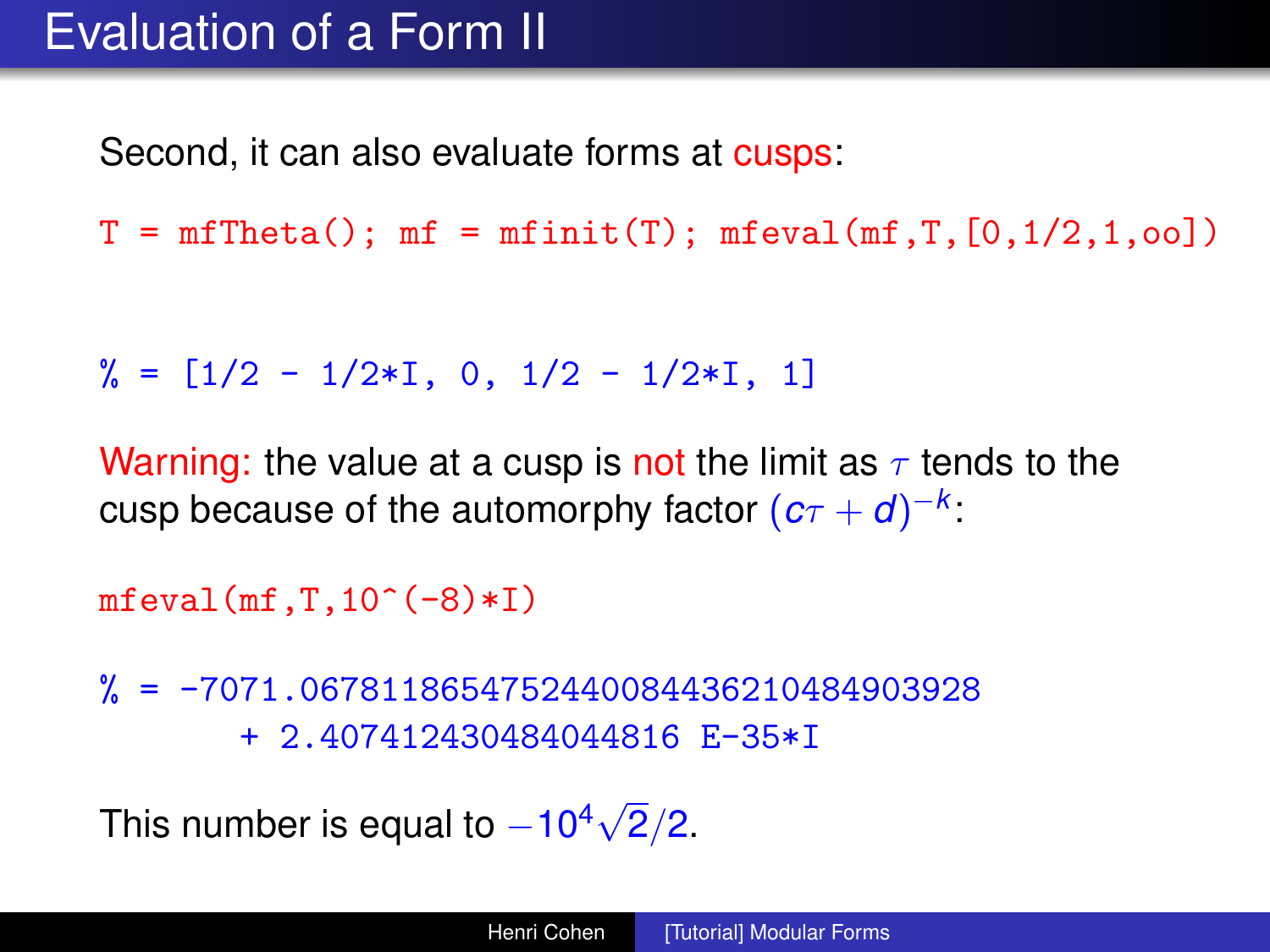If *F* has weight  $k \geq 2$  integral, a generalized period is the polynomial given by the integral

$$
J(F; s_1, s_2) = \int_{s_1}^{s_2} (X - \tau)^{k-2} F(\tau) d\tau,
$$

where *s<sup>i</sup>* are points in the completed upper-half plane. In particular the coefficients give the integrals of  $\tau^jF(\tau)$  for  $0 < j < k-2$ .

Most important when *s<sup>i</sup>* are cusps. Necessary precomputation of symbols (no need for the definition), then other computations immediate. Also necessary for Petersson products.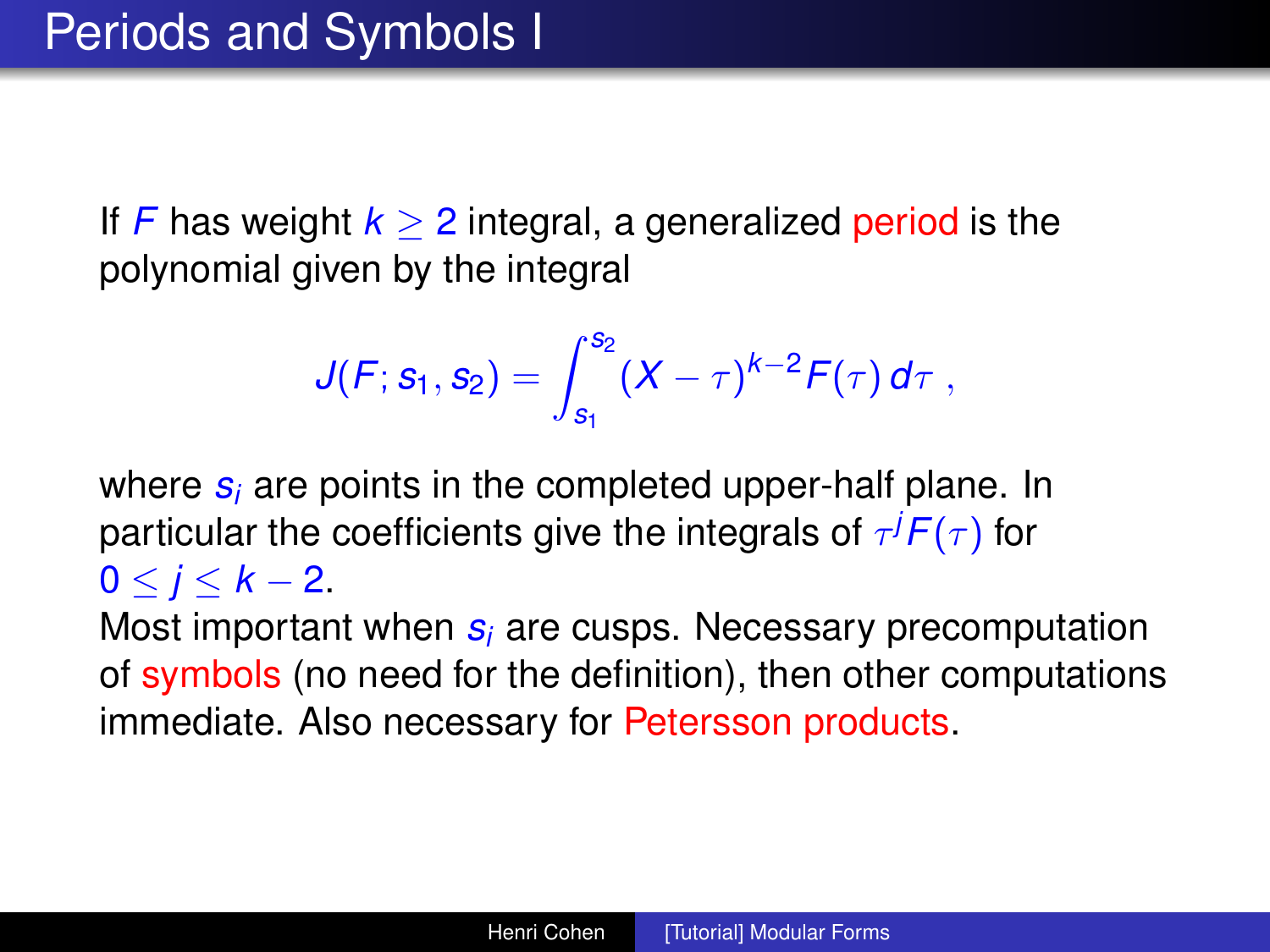```
mf = mfinite([35, 2], 1); F = mfbasis(mf)[1];FS = mfsymbol(mf,F);mfsymboleval(FS,[0,oo])
mfsymboleval(FS,[1/2,3/5])
mfsymboleval(FS,[I,2*I])
mfsymboleval(FS,[1/2,I])
```
- % = 0.31404011074188471664161704390256378537\*I
- $% = -0.14296962919184795604253140534195291798$ 
	- 0.26199756419561033271653744806924309759\*I
- % = 0.00088969563028739893631700037491116258378\*I
- $% = -0.61518300331940868645187865843466669894*I$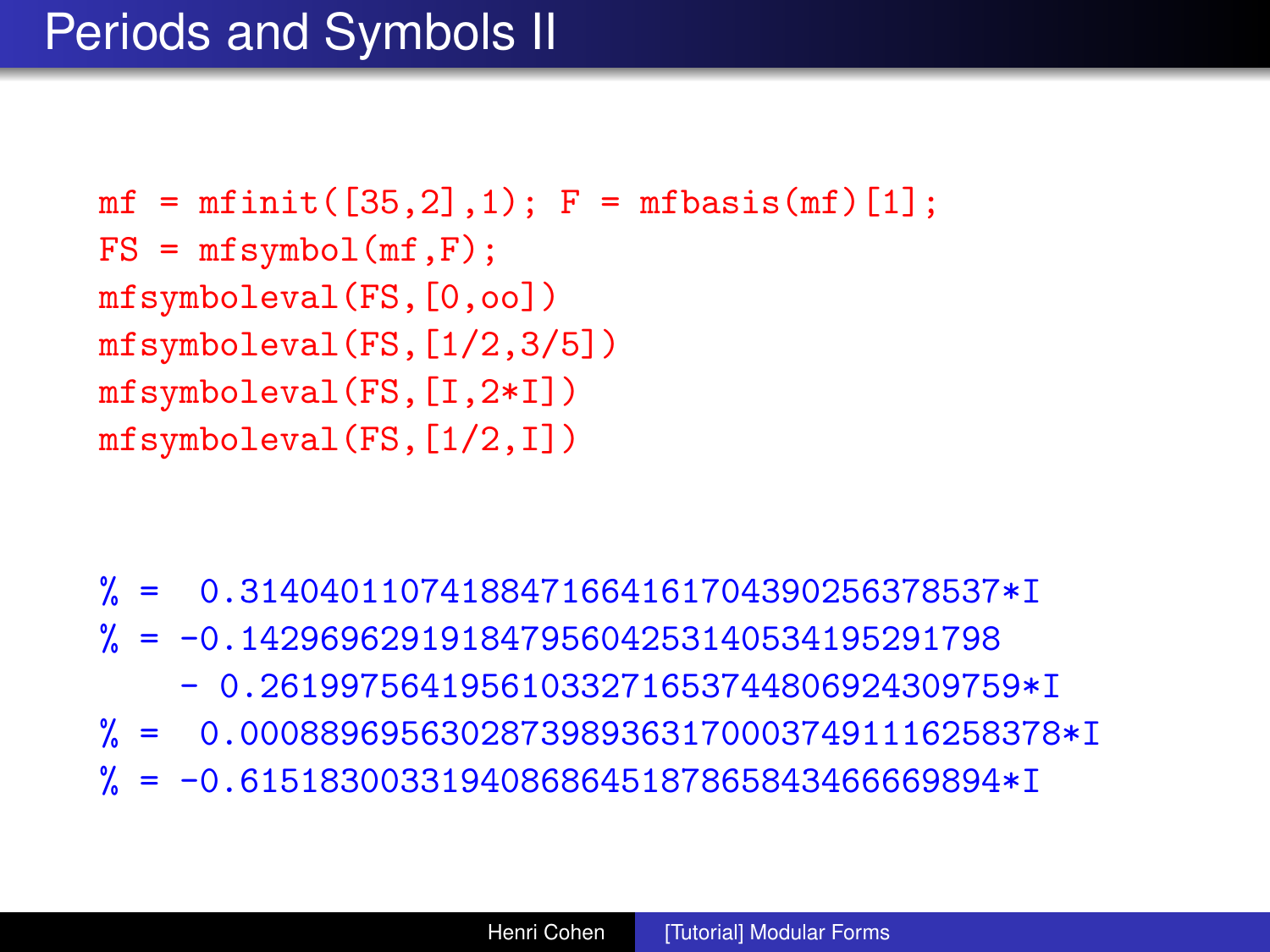```
mf = mfinite([5, 4], 1); F = mfbasis(mf)[1];FS = mfsymbol(mf,F);mfsymboleval(FS,[0,oo])
```
% = 0.025682886503399670885091327035730701191\*I\*x^2 + 0.020865138644297634350206531603632923359\*x - 0.0051365773006799341770182654071461402382\*I

Note that mfsymboleval can also be applied to noncuspidal forms: in case of divergent integrals the result is a rational function or a polynomial of degree  $k - 1$ , which can easily be interpreted.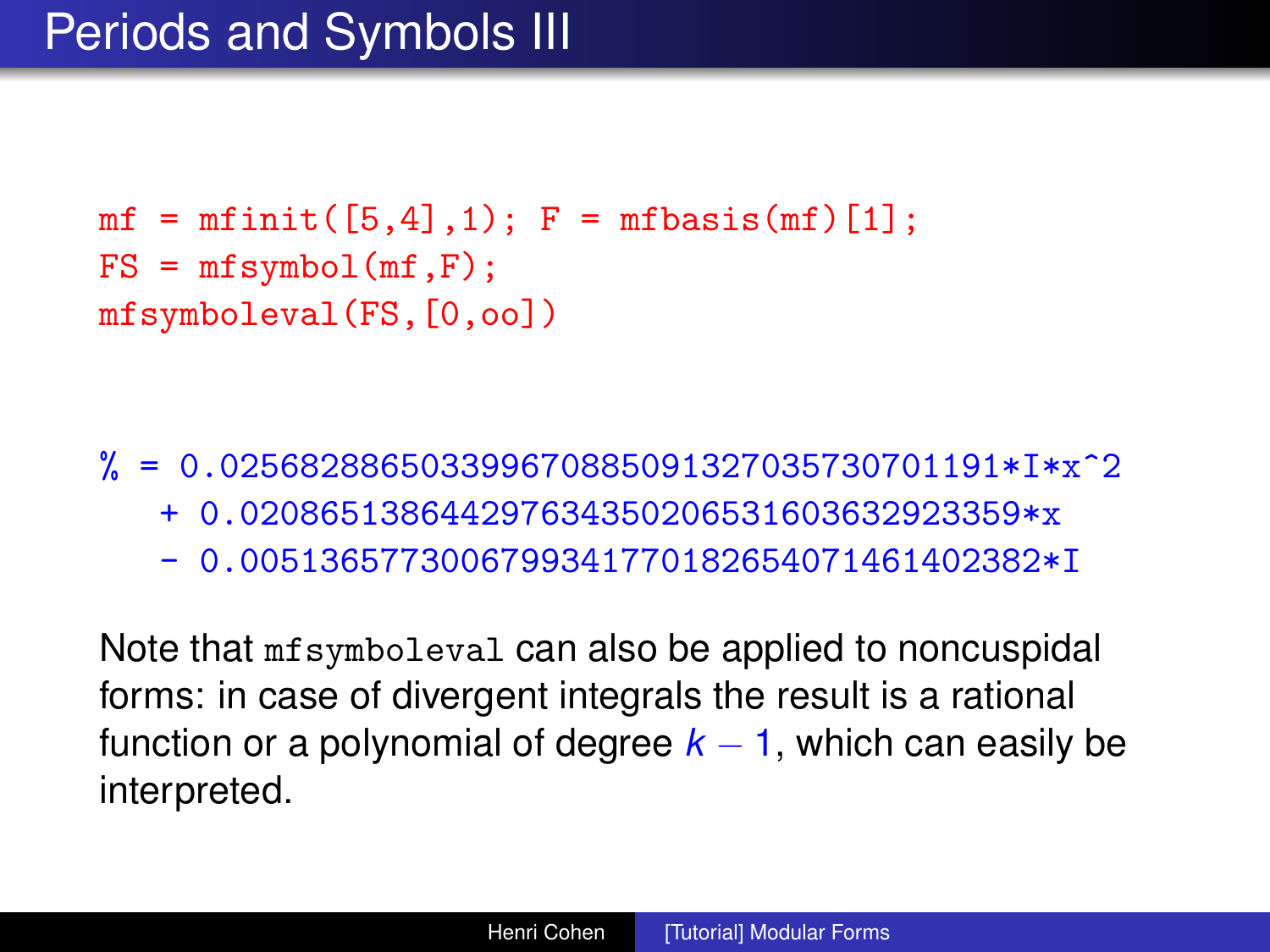## Periods and Symbols IV

```
T4 = mfpow(mfTheta(), 4); mf = mfinit(T4);TS = mfsymbol(mf,T4);mfsymboleval(TS,[0,oo])
mfsymboleval(TS,[1/2,oo])
mfsymboleval(TS,[1/2,355/226])
```
- % = (1.0000000000000000000000000000000000000\*x^2
	- 0.88254240061060637358582572847199076393\*I\*x
	- 0.25000000000000000000000000000000000000)/x
- % = 1.0000000000000000000000000000000000000\*x
	- + (-0.50000000000000000000000000000000000000
		- 0.44127120030530318679291286423599538197\*I)
- % = -7.0000000000000000000000000000000000000

First result: rational function degree 2 / degree 1, divergent integral. Second result: polynomial of degree 1 = *k* − 1 > *k* − 2, divergent integral. Third result: polynomial of degree  $0 = k - 2$ , convergent integral (prove  $-7$ ). Henri Cohen [\[Tutorial\] Modular Forms](#page-0-0)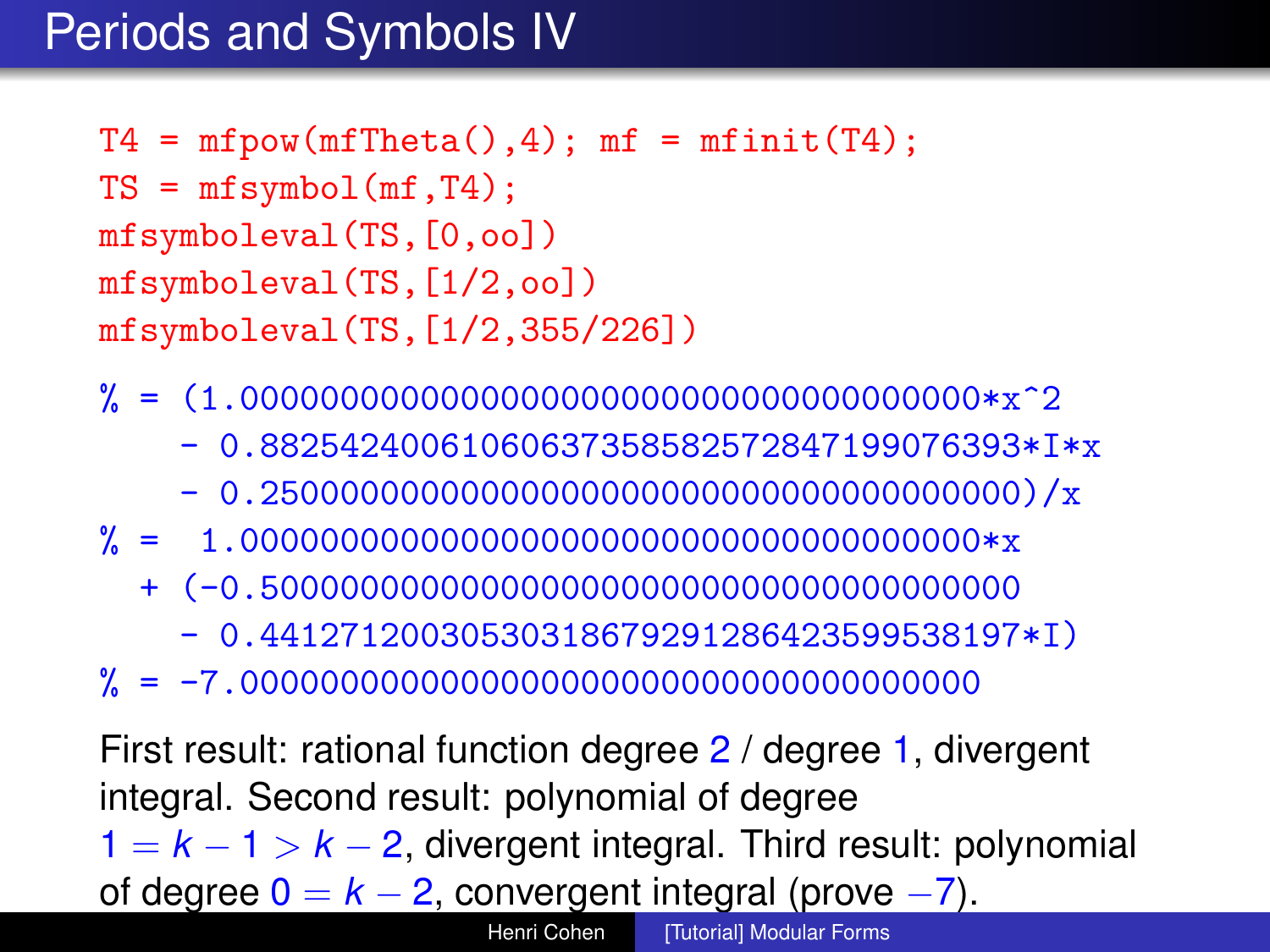# Periods and Symbols V

There also exist simpler functions *mfperiodpol* (integral from 0 to  $\infty$ ) and mfperiodpolbasis (only in level 1):

```
# /* timer on */
mf = mfinite([96, 6], 0); F = mfbasis(mf)[1];FS = mfsymbol(mf, F);
mfsymboleval(FS,[0,oo]);
mfperiodpol(mf,F);
```
time  $= 24$  ms. time =  $9,477$  ms. time  $= 0$  ms.  $time = 76$  ms.

(results on next page).

The mfsymbol computation requires 9.477 seconds, but the evaluation is instantaneous. If you only need the integral from 0 to  $\infty$ , as here, no need for symbols, the computation requires only 0.076 seconds.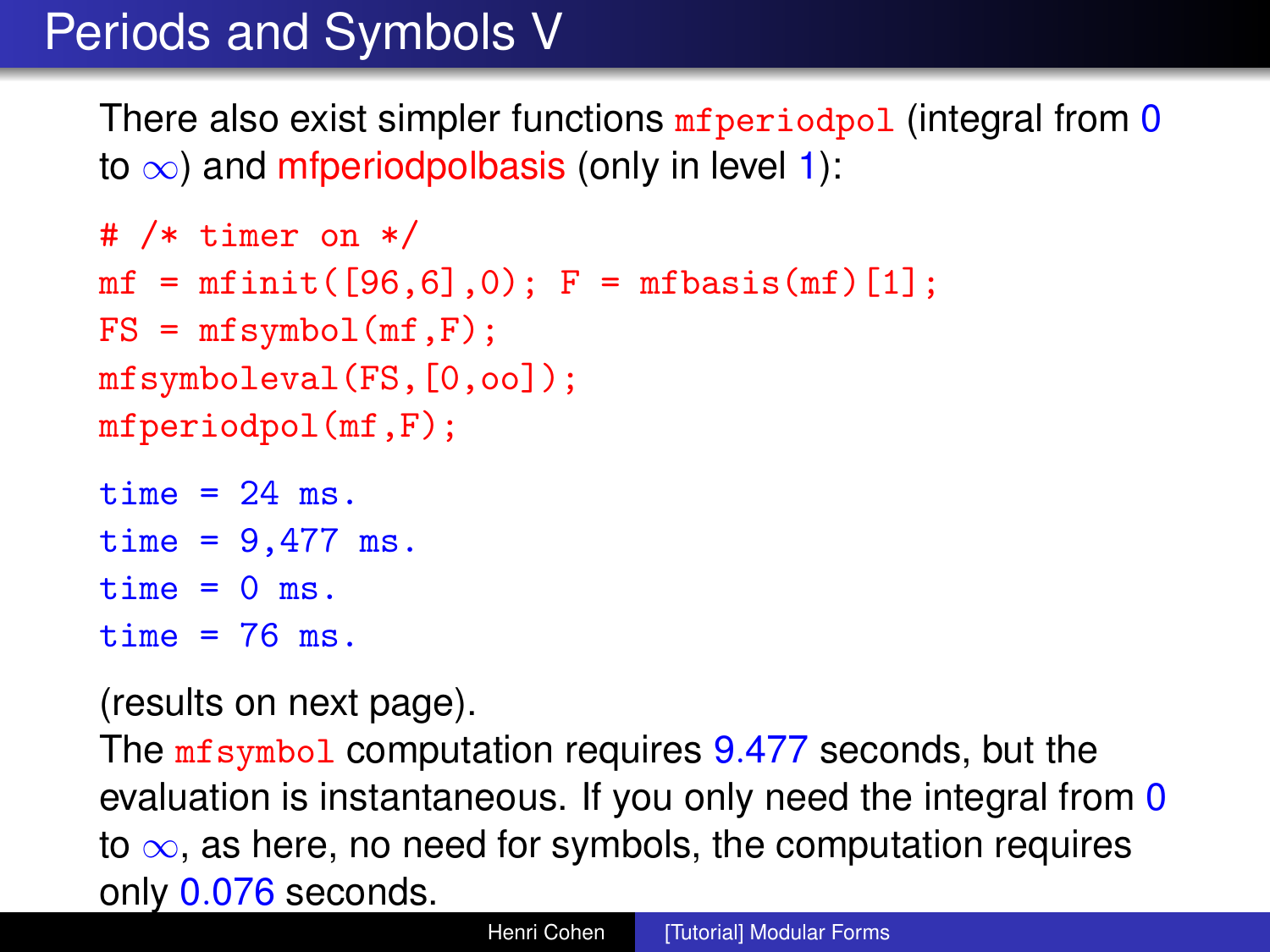#### $\% = 46.366702389191867463049266055452963967*I*x^4$

- + 3.8953700388682004473225316269956194525\*x^3
- $-0.56826542231980277465186820072941104401*Tx^2$
- 0.15489398386891152199982272551206710377\*x
- + 0.024487897732315785610377476118978713061\*I
- $\frac{\%}{\%}$  = /\* same result \*/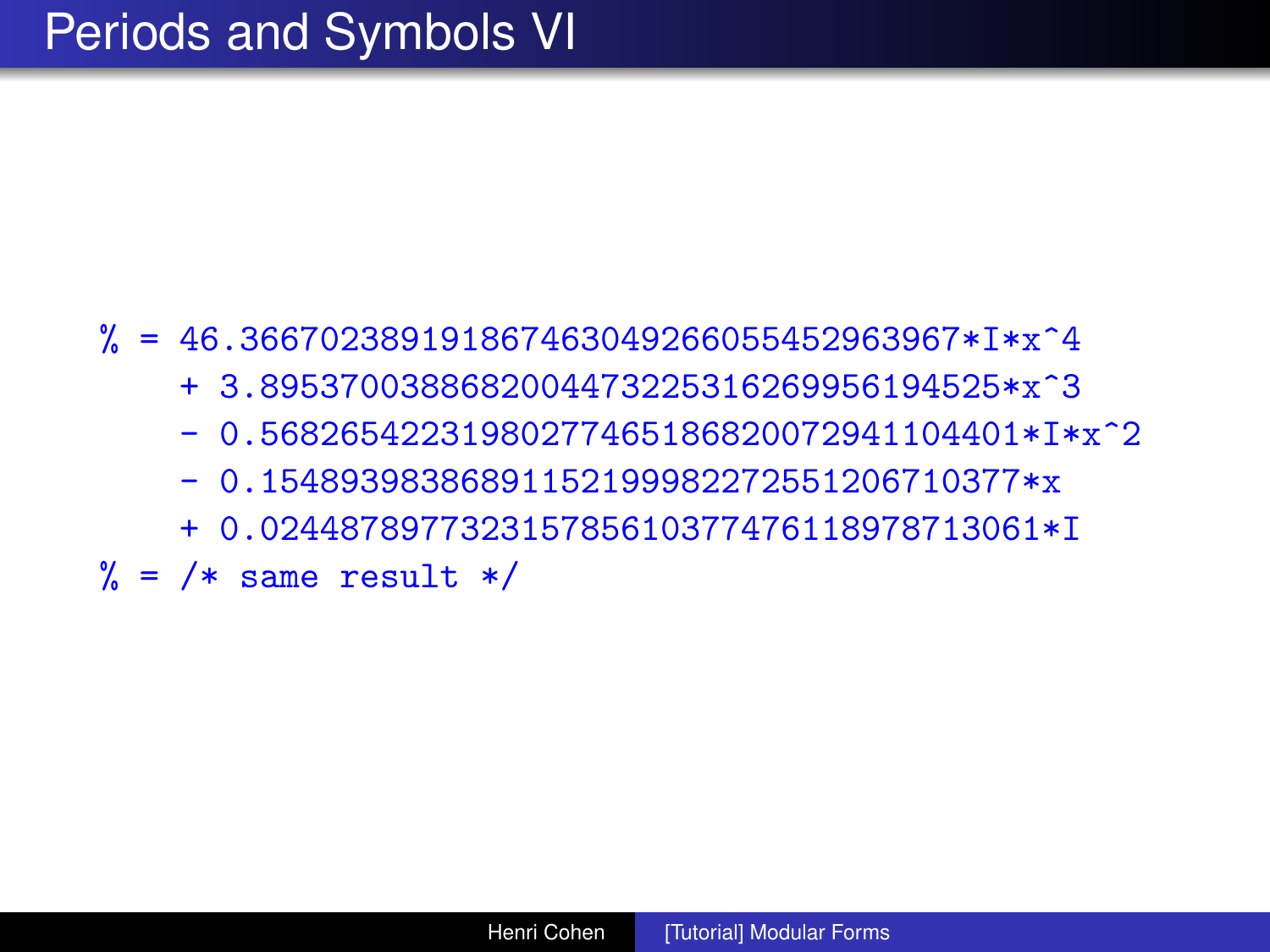Recall the Petersson product in level *N* and weight *k*:

$$
\langle F, G \rangle = \frac{1}{\left[\Gamma: \Gamma_0(N)\right]} \int_{\Gamma_0(N) \backslash \mathbb{H}} y^k F(\tau) \overline{G(\tau)} \, \frac{dxdy}{y^2} \; .
$$

This is available for any two forms, even for non eigenforms or noncuspidal, as long as the integral converges; it needs the precomputation of symbols using mfsymbol. As usual, this precomputation may take some time, but the subsequent ones are essentially instantaneous.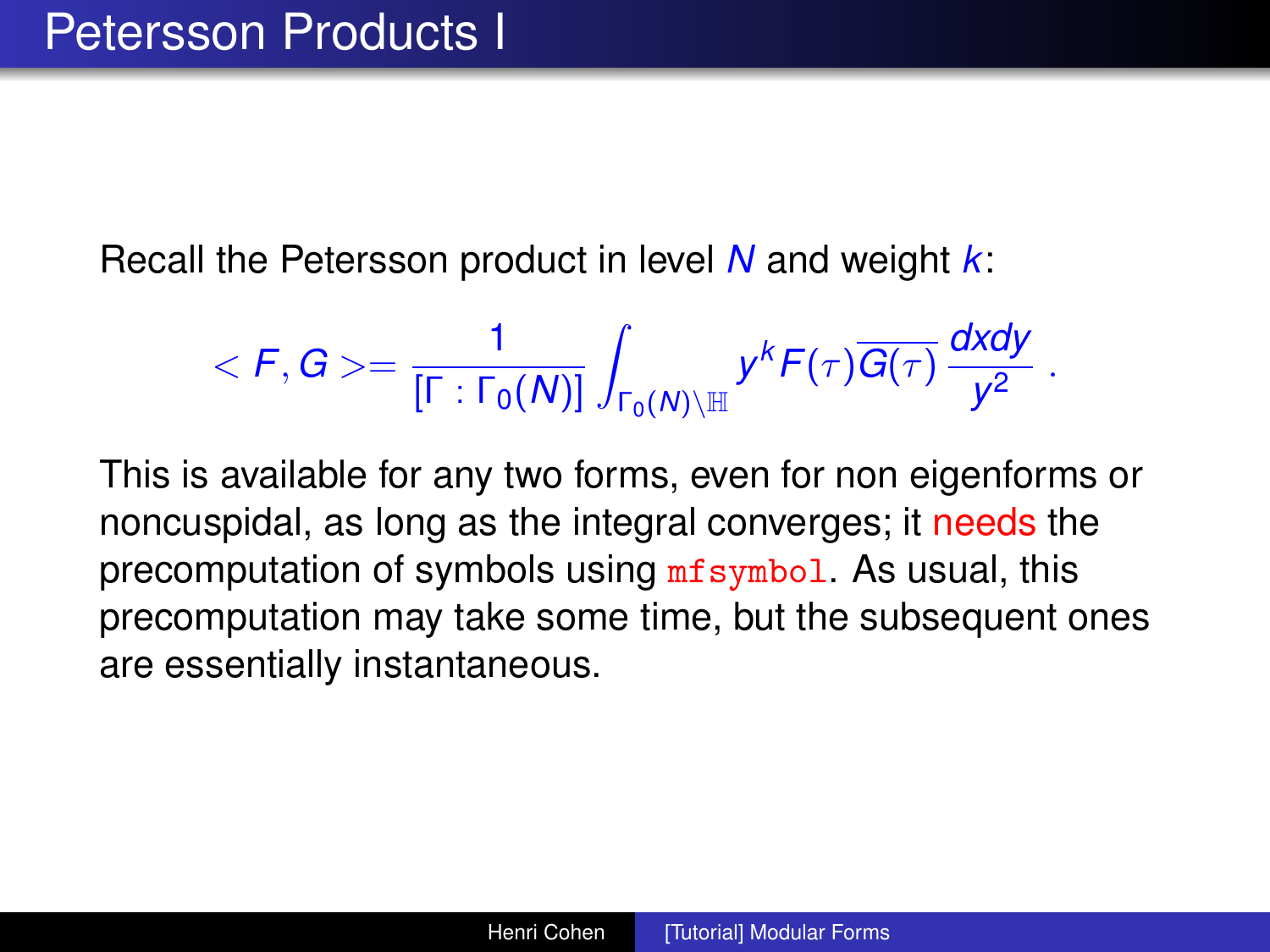```
mf = mfinite([96, 4], 0); [F1, F2] = mfbasis(mf);FS1 = mfsymbol(mf,F1); FS2 = mfsymbol(mf,F2);mfpetersson(FS1)
mfpetersson(FS2)
mfpetersson(FS1,FS2)
```
- % = 0.00061471684149817788924091516302517391826
- % = 0.0055324515734836010031682364672265652647
- % = 1.6262535777977610381 E-40 + 1.2754930021943223828 E-41\*I

The mfsymbol computations take each 2.5 seconds, but after everything is instantaneous. Note that mfpetersson(FS,FS) can be abbreviated to mfpetersson(FS). Also, even though *F*1 and *F*2 are not eigenforms, the last result seem to show that they are orthogonal: this is true, prove it!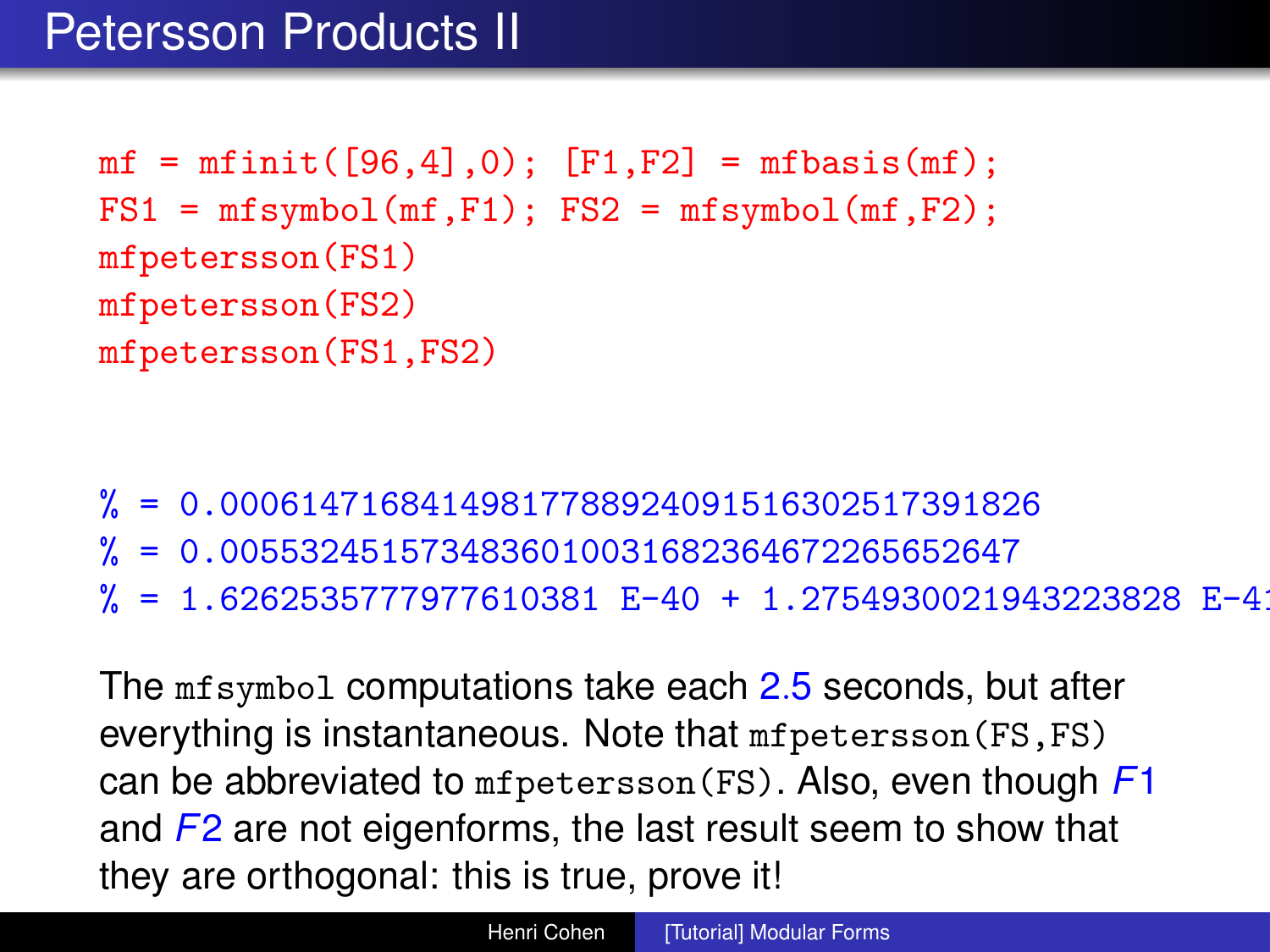## Petersson Products III

Example of noncuspidal Petersson products:

```
mf12 = mfinite([12,5,-3]);
E1 = mfeisenstein(5,1,-3);
E2 = mfiesenstein(5,-3,1);cusps = mfcusps(12)[mfcuspval(mf12,E1,c) | c<-\text{cusps}][mfcuspval(mf12,E2,c) | c<-\text{cusps}]
```

```
\frac{9}{6} = [ 0, 1/2, 1/3, 1/4, 1/6, 1/12]
\% = [ 0, 0, 1, 0, 1, 1]\frac{9}{6} = \begin{bmatrix} 1/3, 1/3, 0, 1/3, 0, 0 \end{bmatrix}
```
mfcuspval computes the valuation of a form at a cusp. The above results show that at the six cusps of  $\Gamma_0(12)$ , one of the two Eisenstein series vanishes, so their Petersson product will converge.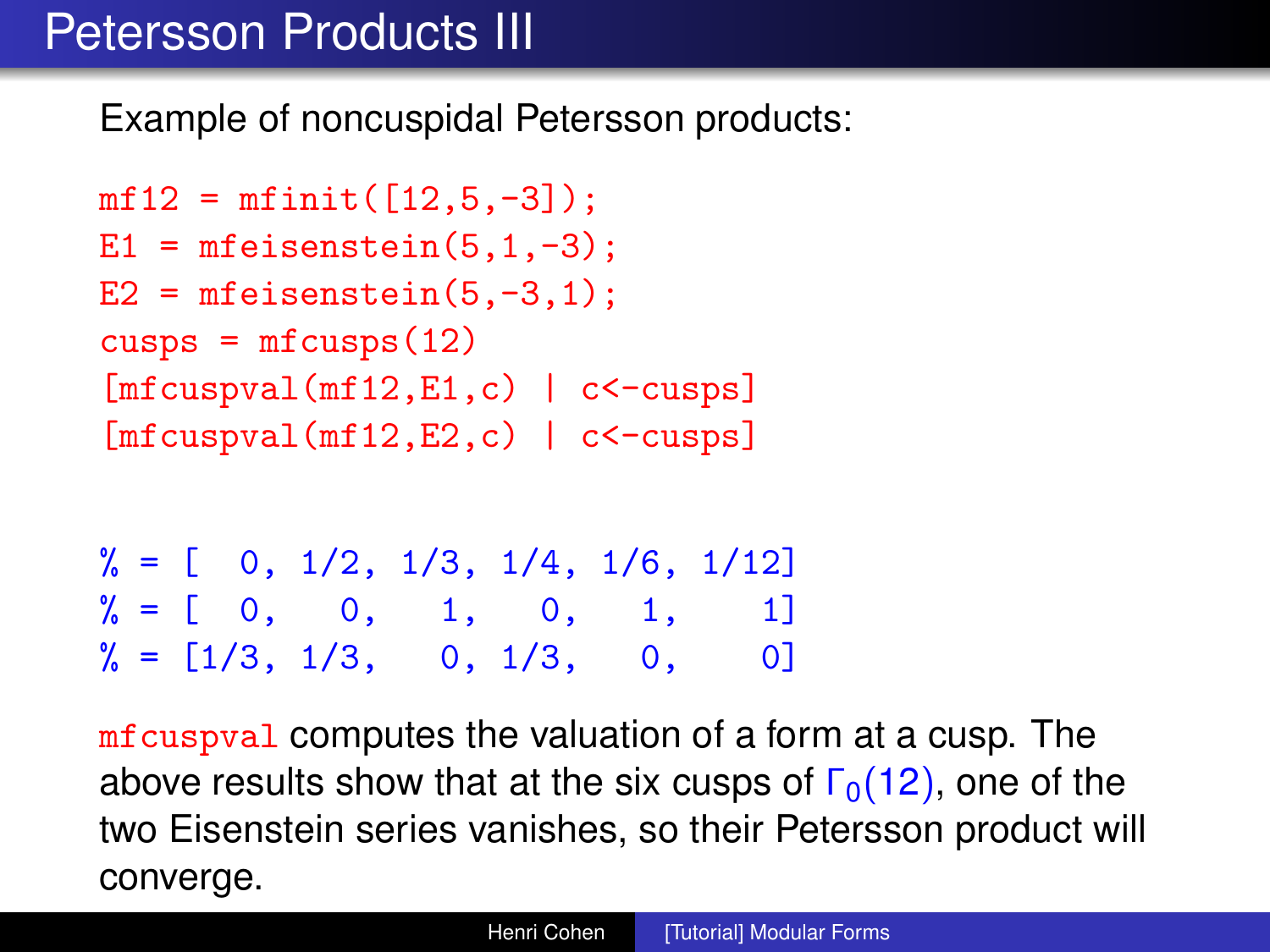$P(mf) = mfetersson(mfsymbol(mf,E1),mfsymbol(mf,E2));$  $mf3 = mfinite([3,5,-3])$ ;  $mf96 = mfinite([96,5,-3])$ ; P(mf12)  $P(mf3)$ ; P(mf96);  $time = 149$  ms. % = -1.8848216716468969562647734582232071466 E-5 -1.9057659114817512165 E-43\*I  $time = 16$  ms. time =  $4.412$  ms.

Of course, because of the normalizing factor 1/[Γ : Γ<sub>0</sub>(*N*)] all results are the same, but the required time increases very fast with the level (at least like its square).